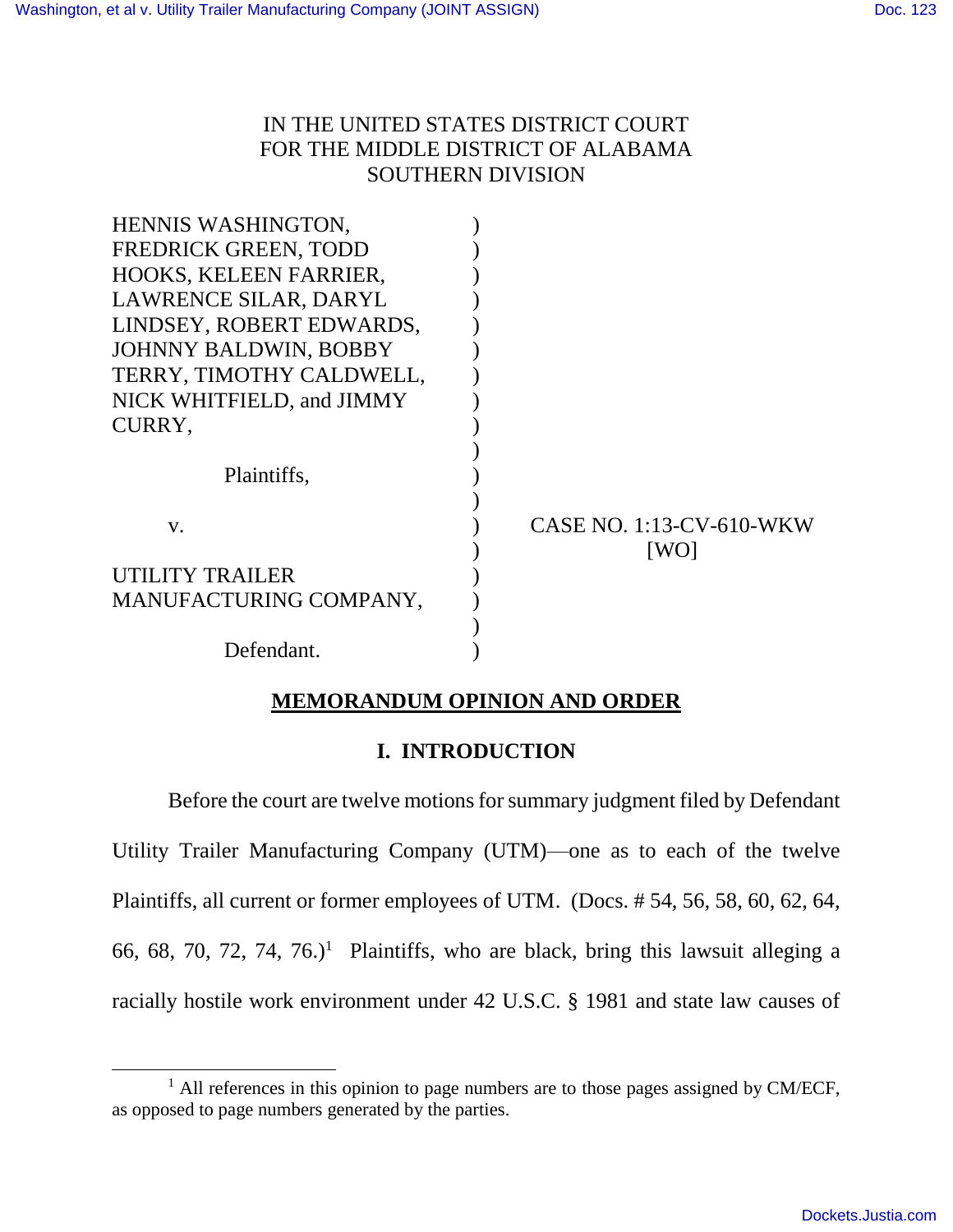action. Every Plaintiff has conceded summary judgment as to all state law claims. (Docs. # 87–96, 98–99.) And UTM does not request summary judgment on the § 1981 claims of Plaintiffs Hennis Washington, Daryl Lindsey, and Nick Whitfield. (Docs. # 72, 74, 76.) Thus, the court will examine the federal claims of nine Plaintiffs only: Johnny Baldwin, Robert Edwards, Fredrick Green, Lawrence Silar, Bobby Terry, Keleen Farrier, Todd Hooks, Jimmy Curry, and Timothy Caldwell. Upon consideration of the parties' arguments, the evidence, and the relevant law, all twelve of UTM's motions are due to be granted on the state-law claims, and, as to the § 1981 claims, seven of UTM's motions are due to be granted, while two are due to be denied.

## **II. JURISDICTION AND VENUE**

The court exercises subject-matter jurisdiction pursuant to 28 U.S.C. §§ 1331 and 1367. The parties do not contest personal jurisdiction or venue.

#### **III. STANDARD OF REVIEW**

To succeed on a motion for summary judgment, the moving party must demonstrate that "there is no genuine dispute as to any material fact and the movant is entitled to judgment as a matter of law." Fed. R. Civ. P. 56(a). The court views the evidence, and all reasonable inferences drawn therefrom, in the light most favorable to the nonmoving party. *Jean-Baptiste v. Gutierrez*, 627 F.3d 816, 820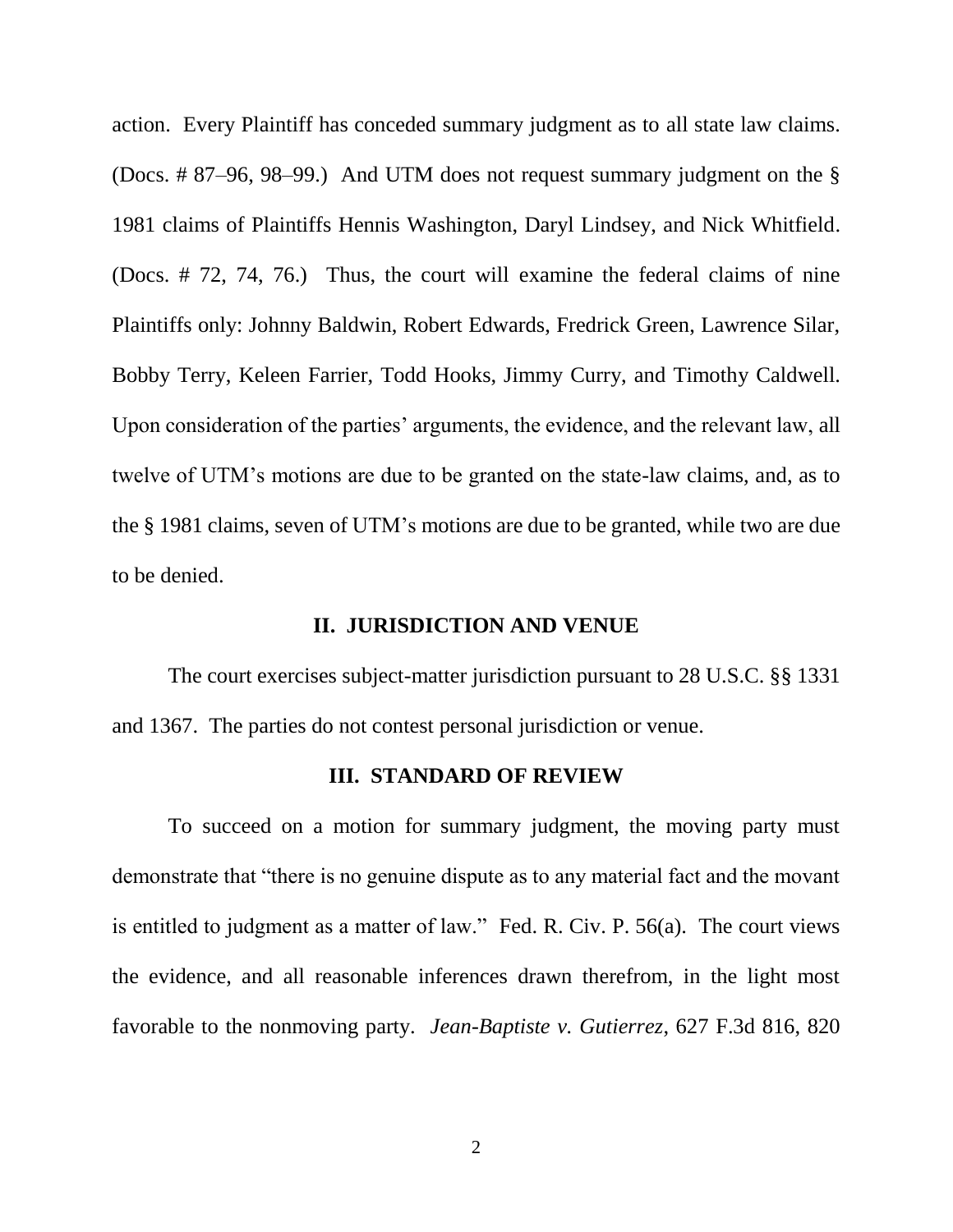(11th Cir. 2010). However, such inferences are drawn only to the extent supportable by the record. *Scott v. Harris*, 550 U.S. 372, 381 n.8 (2007).

## **IV. BACKGROUND & PROCEDURAL HISTORY**

UTM is one of the oldest and largest over-the-road trailer manufacturing companies in the United States. It has been in business since 1914 and currently operates five plants across the United States. In 1981, UTM opened a factory in Enterprise, Alabama, which typically employs hundreds of workers. The events giving rise to this action occurred at the Enterprise factory. Plaintiffs, employees of UTM's Enterprise factory, filed this lawsuit against UTM on August 27, 2013, alleging a racially hostile work environment under § 1981 and asserting a host of state law claims.

The original complaint failed to allege facts specific to each Plaintiff, opting instead to list affected parties and make generalized allegations. When UTM moved to dismiss the claims or, in the alternative, for a more definite statement (Doc. # 12), the court noted that "Plaintiffs' complaint is poorly pled" and expressed its "confusion as to what this case is about" (Doc.  $\#$  14, at 1–2). The court ordered Plaintiffs to file a more definite statement "to allege how the work environment was racially hostile to each plaintiff" but declined to dismiss any of the claims. (Doc. # 14, at 2–3.)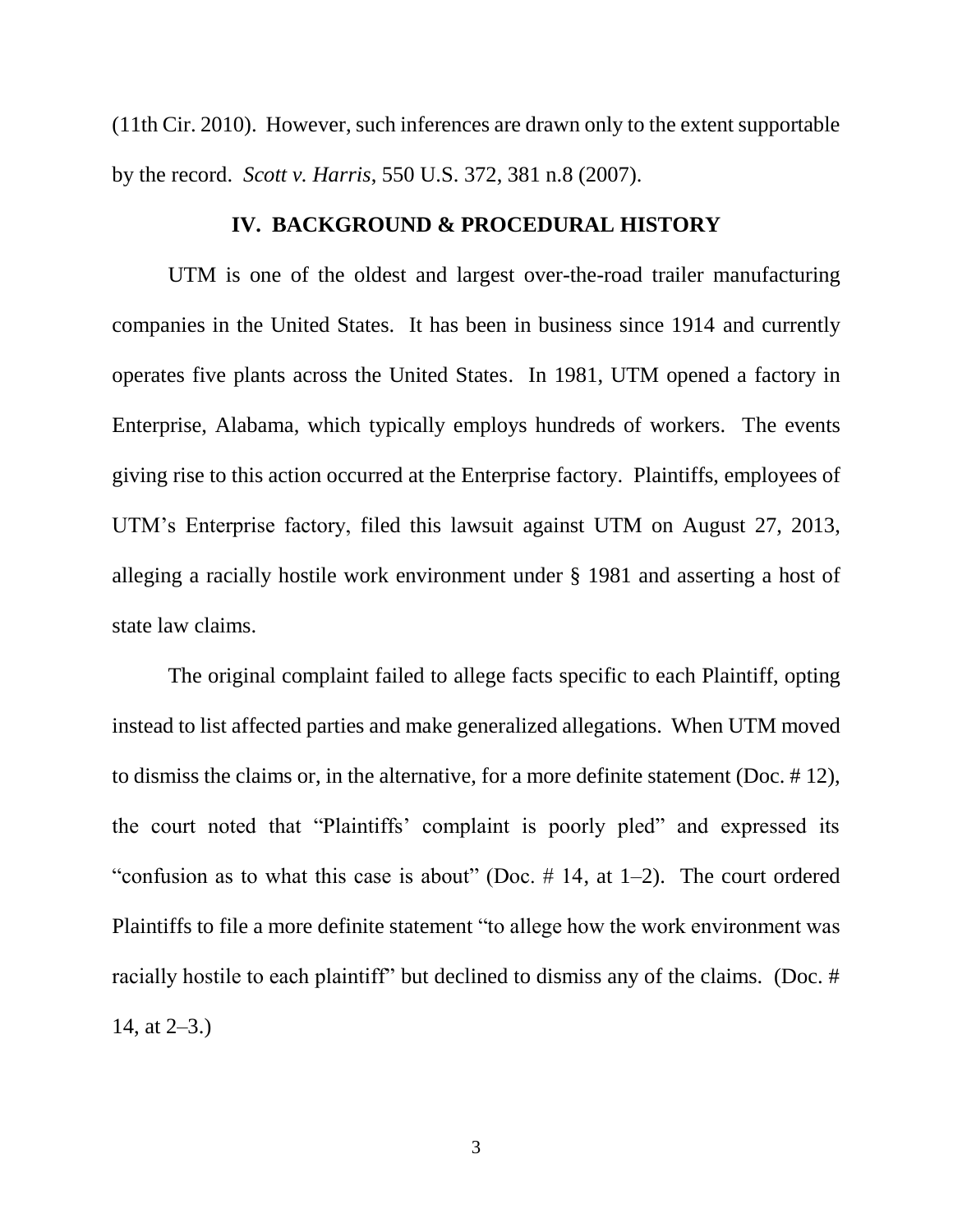On October 18, 2013, Plaintiffs filed an Amended Complaint (Doc. # 16), which contained a section for each Plaintiff, listing what appeared to be specific allegations beneath each Plaintiff's name. But the sections all turned out to be virtually identical. UTM moved for dismissal a second time. (Doc. # 18.) Ruling on the motion, the court observed that, although "the First Amended Complaint alleges facts for each plaintiff individually[,] . . . the individual allegations are, for the most part, identical for each plaintiff and are simply copied and pasted twelve times." (Doc. # 25, at 3.) Nevertheless, the court gave Plaintiffs another shot, declining once again to dismiss the claims and instead ordering them to "file a Second Amended Complaint addressing the deficiencies noted [in the court's order]." (Doc. # 25, at 16.) This was Plaintiffs' "final opportunity." (Doc. # 25, at 10.)

A Second Amended Complaint was filed on July 14, 2014. (Doc. # 26.) This time, UTM moved to dismiss Plaintiffs' state law claims only and did not challenge the federal law claims. (Doc. # 29.) On December 15, 2014, the court denied the motion, noting that, although it was a "close call," the court was "reluctant to dismiss the claims at the pleading stage." (Doc. # 39, at 8.) This was the final set of dispositive motions prior to the pending motions for summary judgment.<sup>2</sup>

 $\overline{a}$ 

<sup>&</sup>lt;sup>2</sup> Plaintiffs responded to UTM's motions for summary judgment with briefs that, in large part, are identical. Seven of the nine responses are between twenty-five and twenty-eight pages long, the vast majority of which (including the facts sections) are copied and pasted wholesale from one brief to the next with little differentiation other than the name of the plaintiff. (Docs. #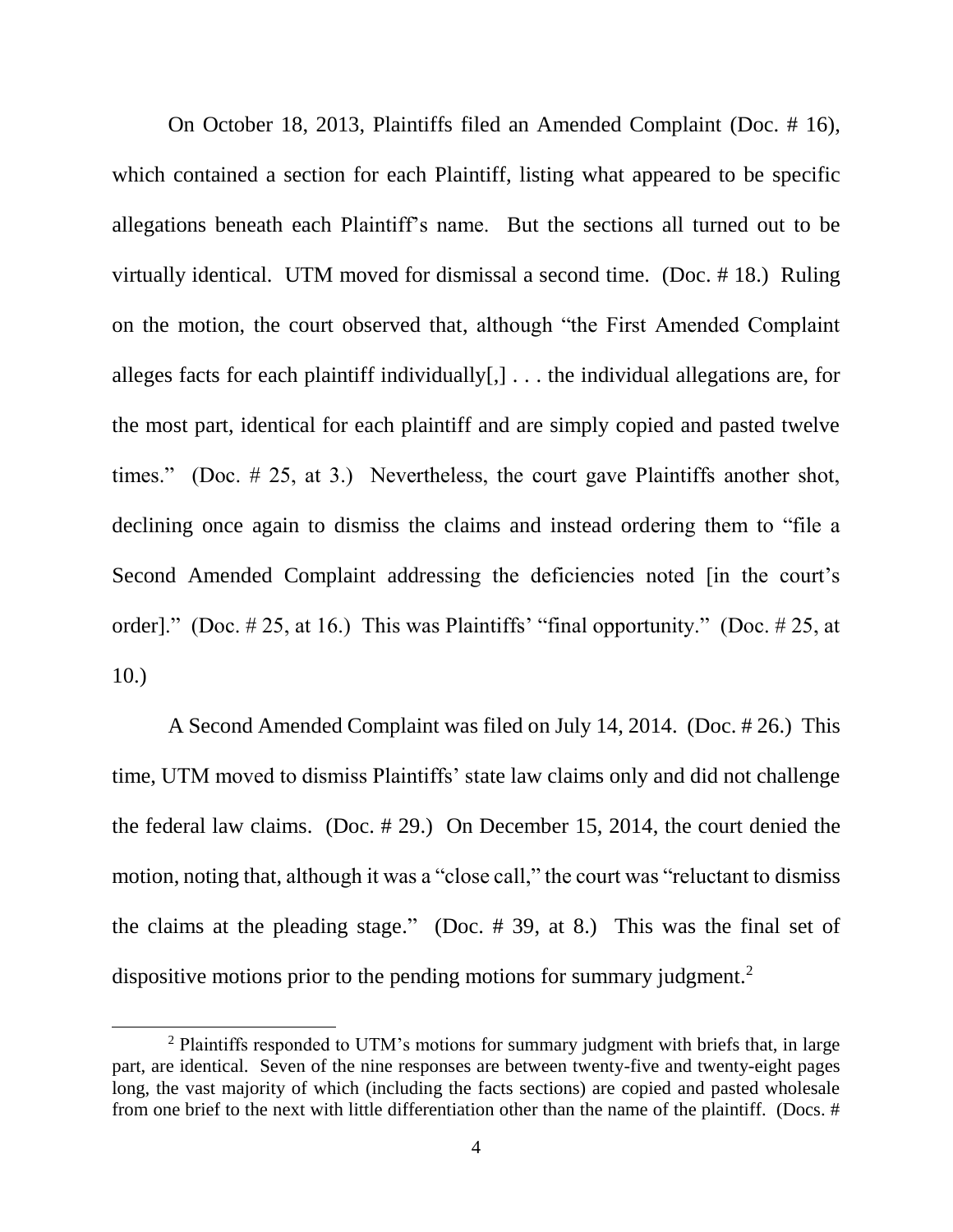The proposed evidence of racial hostility varies. Some of Plaintiffs' evidence focuses on the hiring and/or promotional practices of UTM.<sup>3</sup> For example, at least since 1999, UTM has not hired a black employee to a senior management position. (Docs. # 90, at 5; 102, at 8–9.) Plaintiffs also point out that UTM failed to promulgate a harassment policy expressly prohibiting racial harassment until 2012. 4 (Doc. # 90, at 5–6.) And Plaintiffs suggest that the lack of reporting procedures prior

 $\overline{a}$ 

<sup>3</sup> Plaintiffs have not indicated how these employment practices fit within the paradigm of a hostile work environment claim. However, to the extent these policies might contribute to a racially abusive work environment, the court considers them in the way Plaintiffs have characterized them: as part of the hostile work environment claims.

 $4$  All parties agree that a written policy was in place from 1995 to 2012, which prohibited "using profane, obscene or abusive language, [or] threatening, intimidating, [or] coercing others," and declared equal opportunity for "hire, assignment, and advancement without regard for race, color, creed, sex, national origin, age, or disability." (Doc. # 78-12, at 30, 39.) In 2012, prior to the filing of this lawsuit, UTM disseminated an updated employee handbook expressly prohibiting *racial* harassment and providing a complaint procedure for victims. (Doc. # 78-12, at 41, 46–48.)

<sup>90–96.)</sup> The next two briefs have the same twenty-five or so pages but also include an additional section that addresses those plaintiffs' unique bankruptcy-related issues. (Docs. # 98, 99.) The final three briefs are the only ones that are not largely identical to the others, and that is because UTM did not move for summary judgment as to those plaintiffs' discrimination claims. (Docs. # 87–89.)

The court has given Plaintiffs opportunity after opportunity to demonstrate the merits of their claims. Despite repeatedly being told to individualize their allegations, Plaintiffs continue to employ the same copy-and-paste techniques that consistently have earned them the court's chidings. As an example, the first page of each of the first nine briefs includes the same hollow refrain: "To be clear from the outset, [insert Plaintiff's name here] is not relying solely on the experiences of others and gossip to make his case." (Docs. # 90, at 3; 91, at 3; 92, at 3; 93, at 3; 94, at 3; 95, at 3; 96, at 3; 98, at 3; 99, at 3.) Ironically, most of the briefs go on to do exactly that. Now, at the summary judgment stage, the court must decide whether—on the strength of the generalized allegations in their collective complaint, nine virtually identical briefs, and a voluminous record developed mostly by UTM—Plaintiffs have presented enough evidence to hold that a genuine dispute of material fact exists as to each § 1981 claim. A few have. Many have not.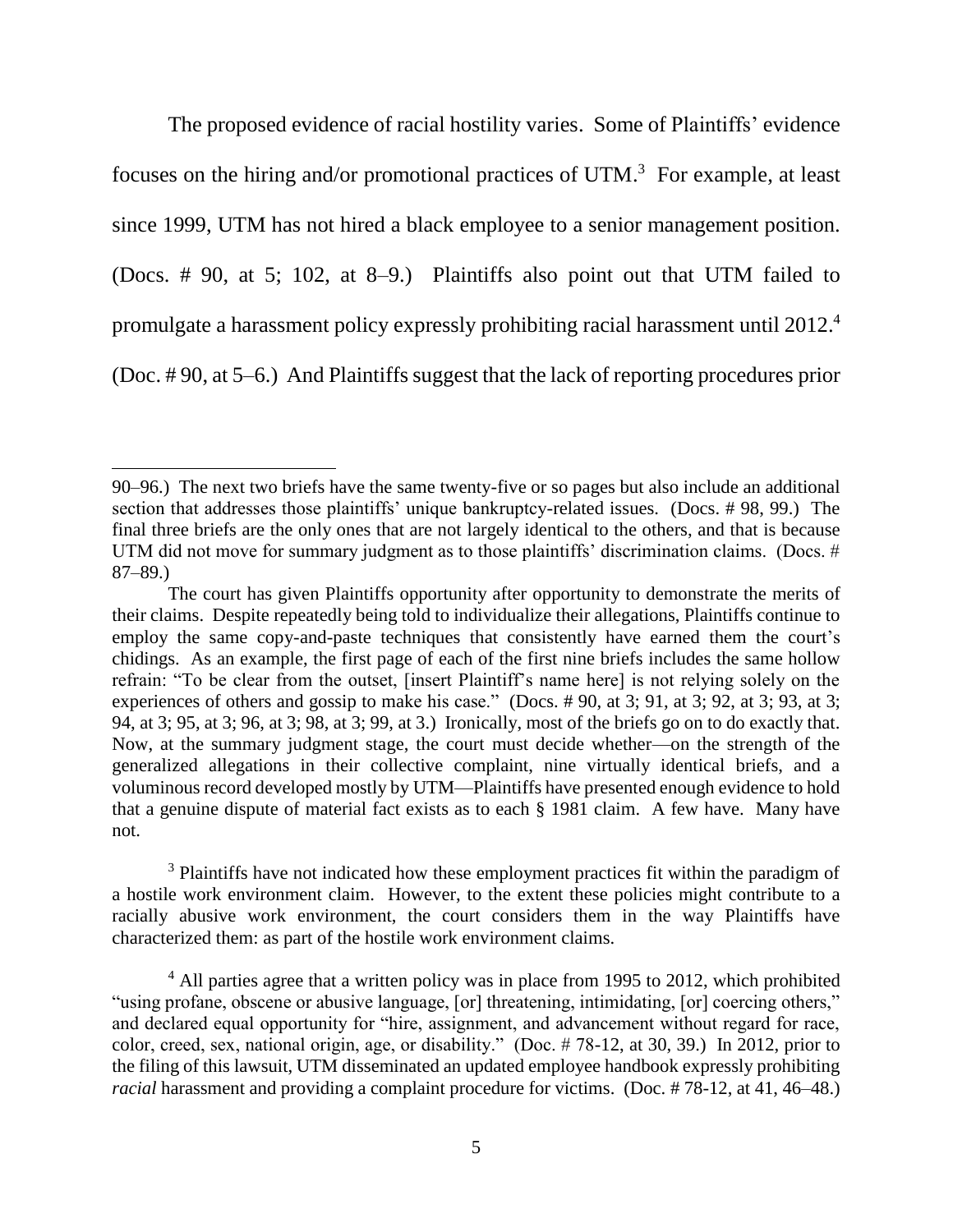to 2012 effectively made UTM blind to workplace harassment against its black employees.<sup>5</sup> (Doc. #90, 5–6.)

Most of what Plaintiffs offer to support their hostile work environment claims involves harassment perpetrated by coworkers. Plaintiffs report essentially three kinds of harassment that allegedly contributed to the hostile environment: racial graffiti and other suggestive images; overtly racist slurs; and racial comments or innuendos. In assessing any particular plaintiff's claim, the court does not consider inadmissible hearsay, *Macuba v. DeBoer*, 193 F.3d 1316, 1322 (11th Cir. 1999), or conduct to which the plaintiff was oblivious, *Adams v. Austal, U.S.A., L.L.C.*, 754 F.3d 1240, 1245 (11th Cir. 2014). Thus, specific allegations are plaintiff-dependent and will be explained in detail. Generally, if one Plaintiff's claim is merely copied and pasted into another Plaintiff's brief, without an explanation as to how or why it pertains to the claims of the proffering Plaintiff, the court does not consider it.

## **V. DISCUSSION**

To establish a hostile work environment claim under § 1981<sup>6</sup>, an employee must prove that "the workplace is permeated with discriminatory intimidation,

 $\overline{a}$ 

<sup>&</sup>lt;sup>5</sup> They make this suggestion while maintaining that, on several occasions prior to 2013, employees reported harassment to a supervisor or to H.R. (*See, e.g.,* Doc. # 90, at 6.)

<sup>&</sup>lt;sup>6</sup> Hostile work environment claims "are subject to the same standards of proof and employ the same analytical framework," whether brought under § 1981 or Title VII. *Bryant v. Jones*, 575 F.3d 1281, 1296 n.20 (11th Cir. 2009). Title VII decisions are, therefore, instructive for the analysis of Plaintiffs' § 1981 claims.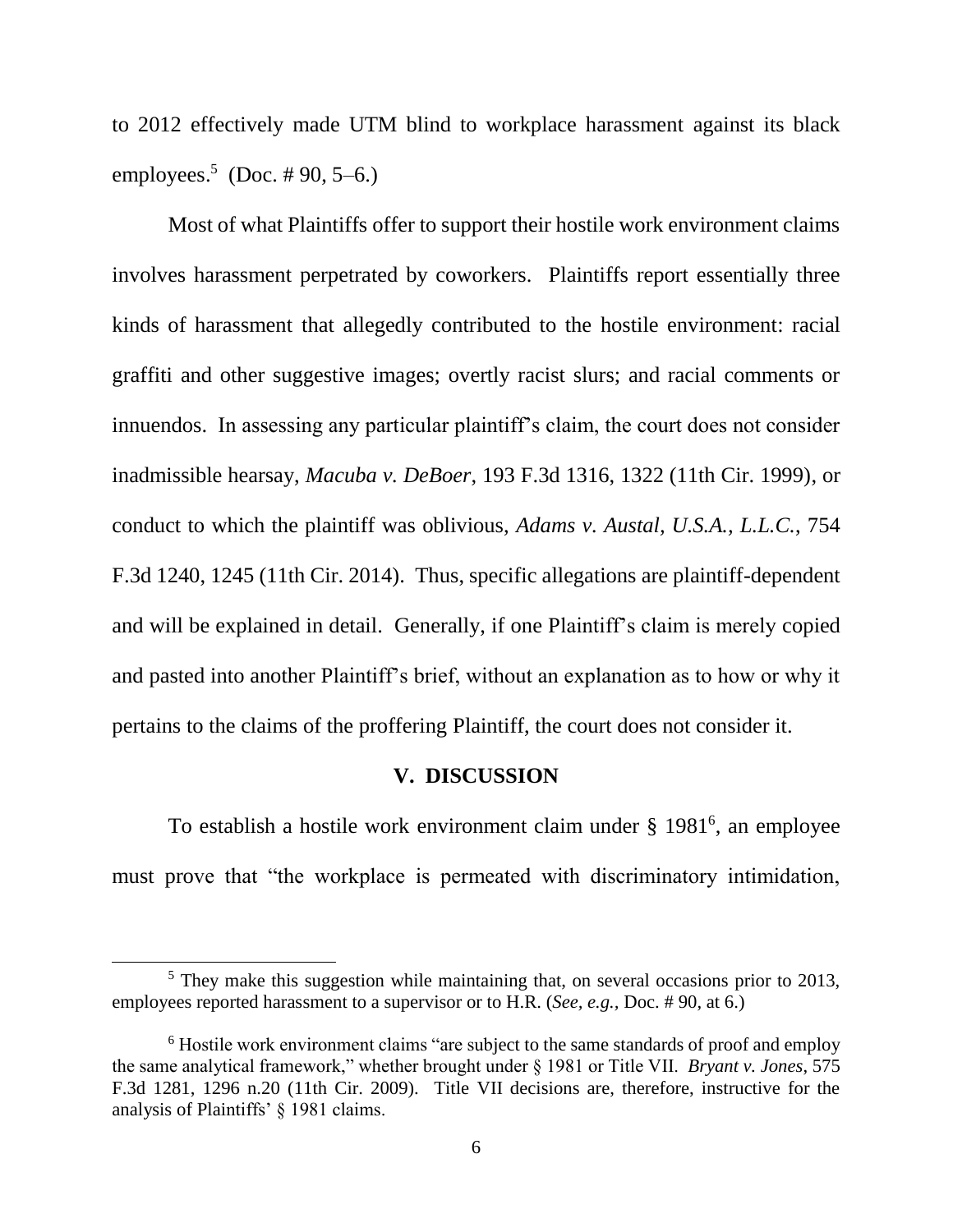ridicule, and insult that is sufficiently severe or pervasive to alter the conditions of the victim's employment and create an abusive working environment." *Harris v. Forklift Sys., Inc.*, 510 U.S. 17, 21 (1993) (quotation marks and citations omitted). When the harassment claim is based on race, the employee must prove five elements:

(1) that he is a member of a protected class; (2) that he was subjected to unwelcome racial harassment; (3) that the harassment was based on his race; (4) that the harassment was severe or pervasive enough to alter the terms and conditions of his employment and create a discriminatorily abusive working environment; and (5) that the employer is responsible for the environment under a theory of either vicarious or direct liability.

*Adams*, 754 F.3d at 1248–49.

UTM challenges the fourth element only. The fourth element requires a plaintiff to show that his work environment was subjectively and objectively hostile. *Mendoza v. Borden, Inc.*, 195 F.3d 1238, 1246 (11th Cir. 1999). In other words, "[t]he employee must 'subjectively perceive' the harassment as sufficiently severe and pervasive to alter the terms or conditions of employment, and this subjective perception must be objectively reasonable." *Id.* (quoting *Harris*, 510 U.S. at 21– 22). The U.S. Supreme Court has emphasized "that the objective severity of harassment should be judged from the perspective of a reasonable person in the plaintiff's position, considering all the circumstances." *Onscale v. Sundowner Offshore Servs., Inc.*, 523 U.S. 75, 81 (1998). The "mere utterance of an ethnic or racial epithet," even where directly aimed at the plaintiff, is not sufficient. *Rogers*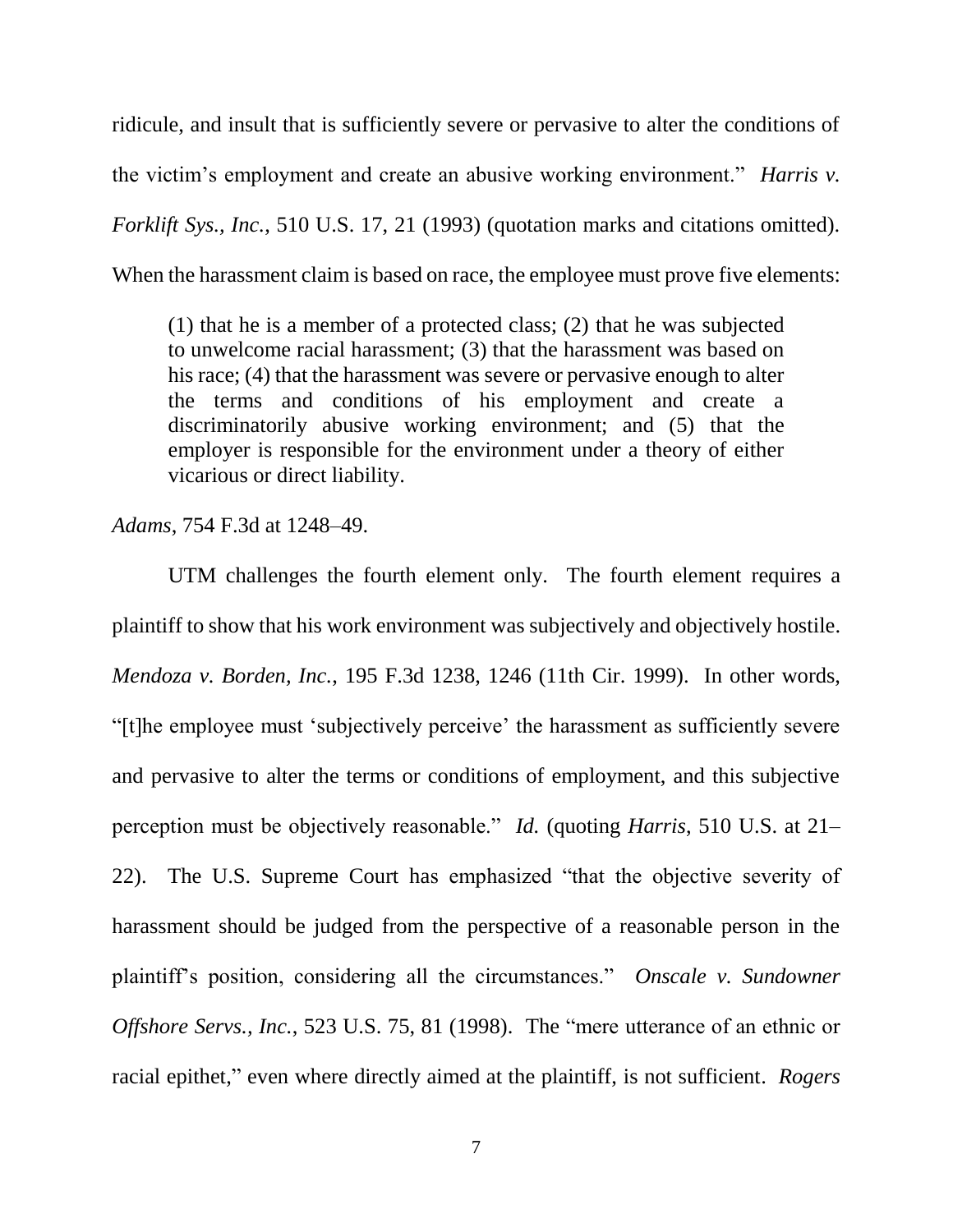*v. E.E.O.C.*, 454 F.2d 234, 238 (5th Cir. 1971). Conversely, "environments so heavily polluted with discrimination as to destroy completely the emotional and psychological stability of minority group workers" can create the requisite level of hostility, even where the plaintiff is not the direct subject of the harassment. *Id.* "The fact that many of the epithets were not directed at [the plaintiff] is not determinative." *Walker v. Ford Motor Co.*, 684 F.2d 1355, 1359 n.2 (11th Cir. 1982). But the plaintiff must have been aware of the epithet during his or her employment. *See Adams*, 754 F.3d at 1245, 1257–58 (setting forth the requirements for the admissibility of "me too" evidence to prove that a work environment is objectively hostile). In other words, the totality of the plaintiff's circumstances does not include instances of racial abuse of which the plaintiff "learned only after [his or her] employment ended or what discovery later revealed." *Id*. at 1245 ("[A]n employee alleging a hostile work environment cannot complain about conduct of which he was oblivious for purposes of proving that his work environment was objectively hostile.").

Notwithstanding *Onscale*'s totality-of-the-circumstances approach, four factors have emerged as particularly relevant to the inquiry of whether the harassment is objectively severe: "(1) the frequency of the conduct; (2) the severity of the conduct; (3) whether the conduct is physically threatening or humiliating, or a mere offensive utterance; and (4) whether the conduct unreasonably interferes with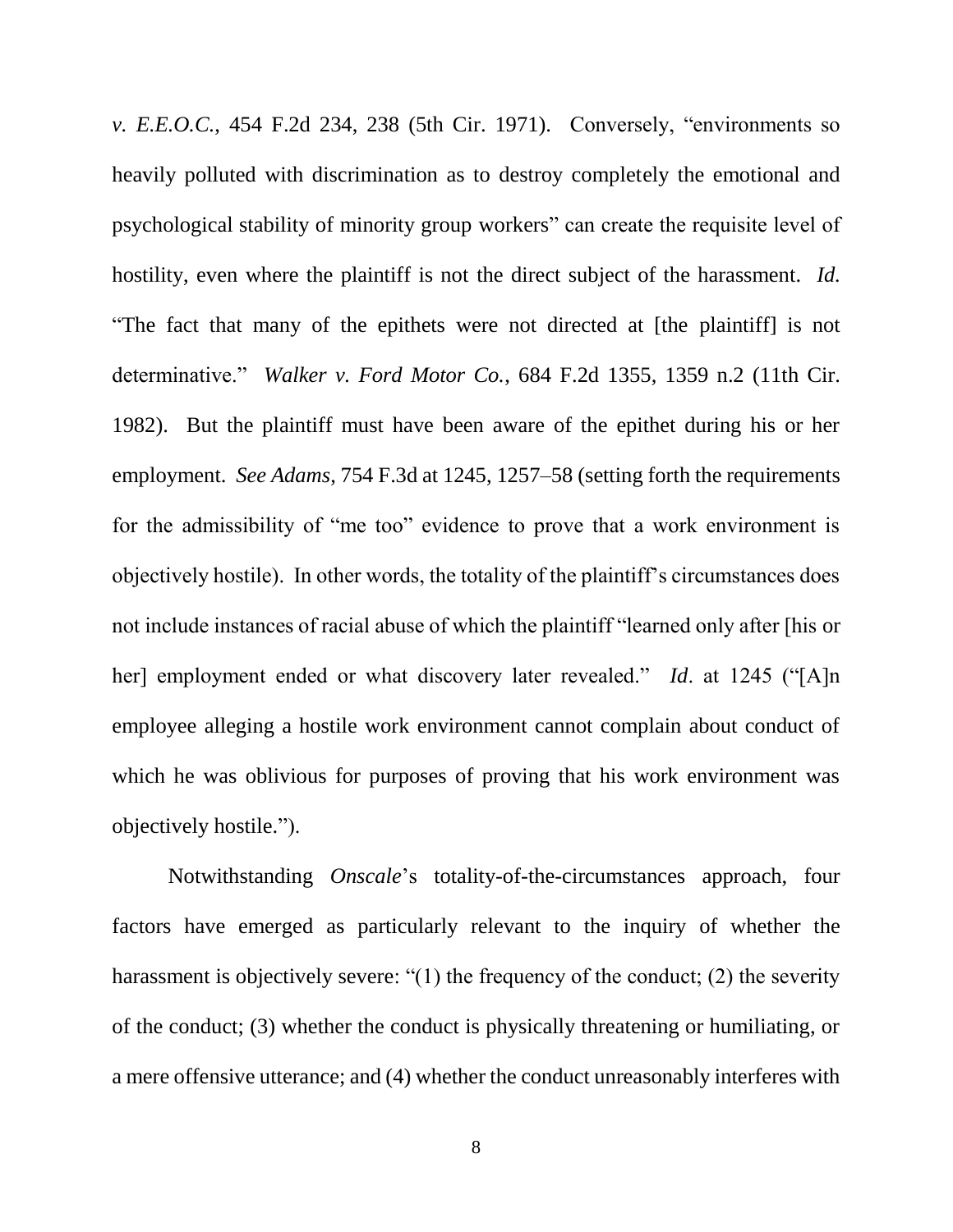an employee's job performance." *Mendoza*, 195 F.3d at 1246 (citing *Harris*, 510 U.S. at 23). Because UTM's motions for summary judgment specifically challenge the objective hostility element of plaintiffs' claims<sup>7</sup>, the *Harris* factors will control.

## **A. Harassment Experienced by Plaintiffs in** *Adams v. Austal*

In a case remarkably similar to this one, the Eleventh Circuit applied the *Harris* factors to the claims of multiple employees. *See Adams v. Austal, U.S.A., L.L.C.*, 754 F.3d at 1250–57. In *Adams*, the Eleventh Circuit reviewed thirteen district court orders granting summary judgment against plaintiffs who had all brought hostile work environment claims but had been exposed to varying degrees of racial harassment in the workplace—affirming some and vacating others. *Adams*  is the perfect analogue for the case at bar. $8$  Racial graffiti and a series of firsthand

 $\overline{a}$ 

 $<sup>7</sup>$  It will be assumed for purpose of the analysis of the fourth element that each Plaintiff</sup> subjectively perceived the workplace racial harassments as severe and pervasive.

<sup>&</sup>lt;sup>8</sup> Given the immense factual variety of cases on this topic, readers more predisposed to cynicism than charity might conceivably accuse the court of cherry-picking cases. In the interest of staving off such accusations, a few clarifications are in order. Courts look at "all the circumstances" in determining whether an environment is hostile, *Harris v. Forklift Systems, Inc.*, 510 U.S. 17, 23 (1993), such that the relevant metric is the sum total of racial harassment experienced by a given plaintiff. However, as might be expected in any complex factual inquiry that considers the totality of the circumstances, the presence of especially severe bouts of harassment makes a plaintiff's remaining burden easier to bear. In some cases, particularly ones that are factually diverse, this can make it appear as if courts are applying the law inconsistently. For example, in *Jones v. UPS Ground Freight*, 683 F.3d 1283 (11th Cir. 2012), the circuit reversed a district court's decision granting summary judgment in favor of a defendant whose employee had sued for race discrimination on a § 1981 hostile work environment theory. The employee, who was black, based his claim on: four incidents in which he found bananas left on his truck; the appearance of Confederate flag paraphernalia in the workplace; a couple of racially suggestive comments; and an after-hours confrontation with two co-workers. *Id.* By and large, the discrimination he suffered was milder, it might seem, than the harassment suffered by several of the plaintiffs in *Adams* whose claims did not survive. Thus, the cynic might aver that the Eleventh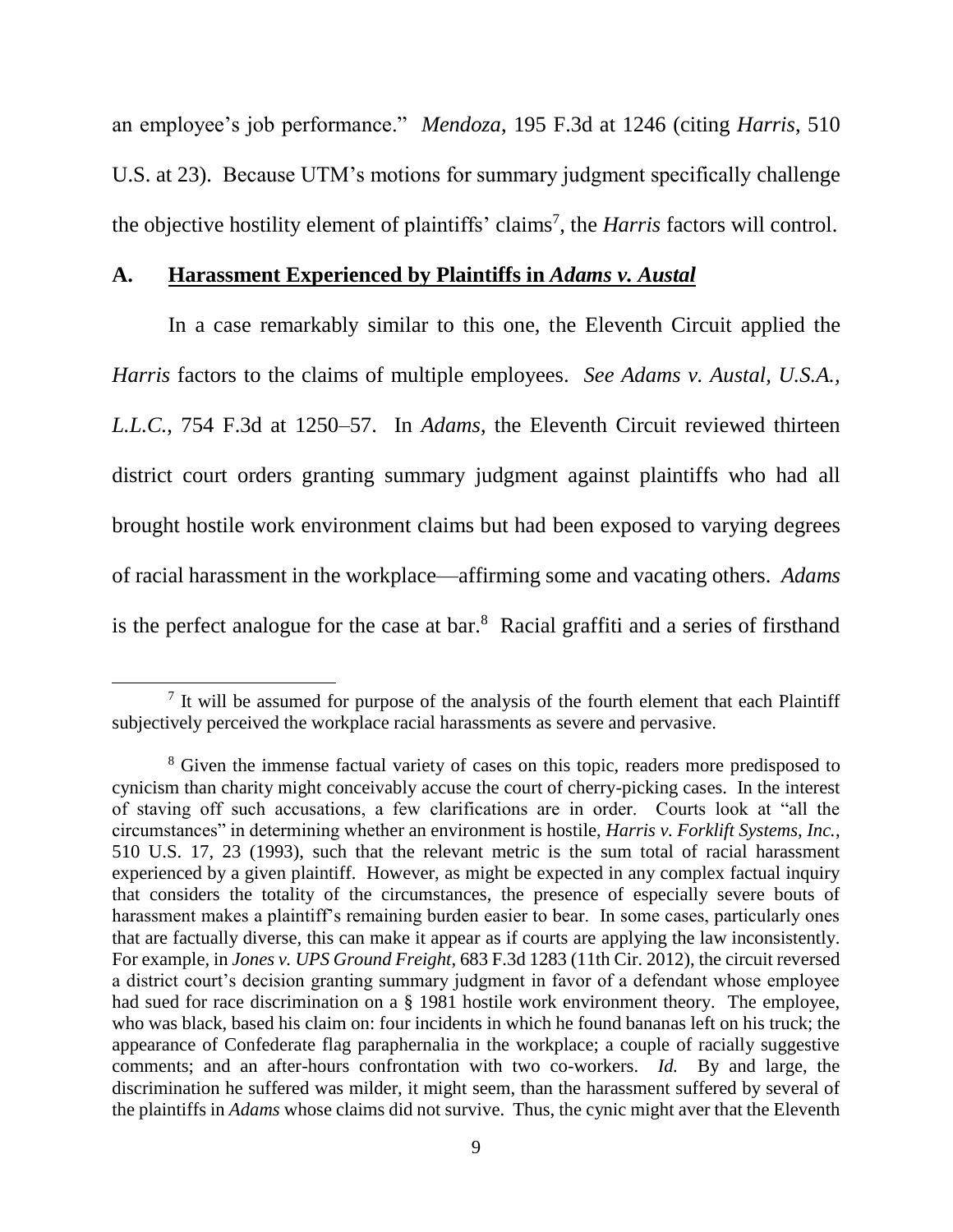and secondhand comments predominate the claims there as they do here. And, like the Plaintiffs in this case, some of the *Adams* plaintiffs experienced racial harassment that was much more frequent, severe, and direct than others. The *Adams* court's meticulous and individualized factual analysis helps delineate the threshold requirements of a hostile work environment claim. The court thus relies heavily on the Eleventh Circuit's analysis in *Adams* in parsing Plaintiffs' claims here.

A closer look at the facts in *Adams* is worthwhile. The racial graffiti noted by the *Adams* court was extensive and vulgar. The following phrases were written or inscribed on bathroom walls at the *Adams* plaintiffs' workplace:

"see, niggers travel in packs just like monkeys"; "[t]he only people wearing union shirts are the lazy-ass niggers"; "[h]ow do you keep ten niggers from raping your wife, give them a basketball"; "white is right"; "why don't niggers use aspirin? Because they don't want to pick the cotton off the top"; "I'm not a full-fledged white man until I split the raw, black oak"; "KKK is getting bigger"; "[h]ow do you starve a nigger to death? Hide his food stamp card in his work boots."

l

Circuit is applying the law inconsistently and that a comparison to *Adams*, rather than *Jones*, makes it more difficult for a plaintiff to succeed.

But this view of the cases ignores an important detail that distinguishes *Jones* from cases like *Adams* and this case; *Jones* involved one very severe bout of harassing conduct. The plaintiff in *Jones*, after reporting the bananas and comments to his manager, was met after work by two Confederate-flag-wearing co-workers who confronted him for talking with management about the harassment. *Id.* at 1290. It was dark; the plaintiff was outnumbered; and one of the co-workers brought a crowbar, presumably to send an implicit threat. *Id*. Harassment that reasonably can be construed as a physical threat, even when infrequent, carries much weight in the hostile work environment context. *See Harris*, 510 U.S. at 23 (holding that the relevant factors, other than frequency, include the "severity" of the conduct, "whether it is *physically threatening* or humiliating," and "whether it unreasonably interferes with an employee's work performance," all of which are intensified by physical threats). Thus, *Jones* and *Adams* combine for the proposition that direct physical threats weigh heavily in favor of finding a hostile work environment. Because plaintiffs in this case did not experience physical threats, their claims are more similar—on the whole—to the claims of the plaintiffs in *Adams*.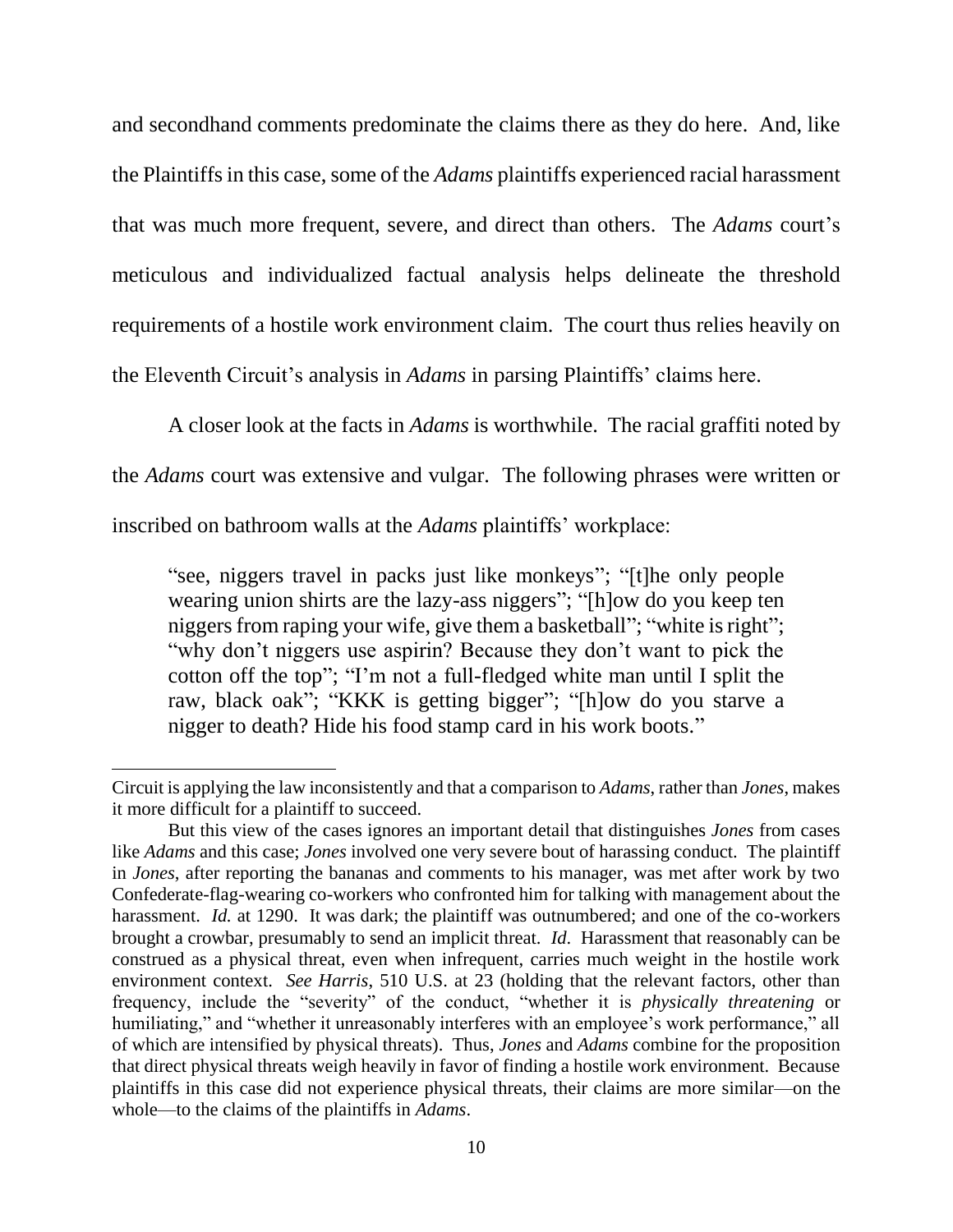754 F.3d at 1246. The plaintiffs in *Adams* also alleged that they saw white supervisors and coworkers calling them or other black employees "boy," "monkey," or "Jeffrey." *Id.* Several employees displayed Confederate flag paraphernalia and used the slur "nigger" on occasion, though usually not directed at the plaintiffs. *Id.* at 1246, 1253–55.

At times, the harassment became physically threatening. While the *Adams* plaintiffs worked at Austal, employees found a total of eight nooses left around the workplace. *Id.* at 1246. One plaintiff heard a white coworker say that "where he [is] from, they hang . . . niggers," *id.* at 1253, and another plaintiff overheard a white employee say to a comrade that "h[e] and a nigger got into it" and that he would "hang that nigger, and shoot that nigger," *id.* at 1255. When one of the plaintiffs complained about his supervisor carving the slur "porch monkey" into the side of a ship they were working on, the supervisor "got in [his] face, less than an inch from [his] lips, screaming and hollering," and told him that "he [the supervisor] wasn't a goddamn racist." *Id.* at 1253–54.

Terrible as this harassment was, the court affirmed summary judgment against several plaintiffs who did not directly experience some of the more severe harassment. Although each *Adams* plaintiff saw the graffiti and was present for other harassing incidents, many of them were not direct victims of racial harassment themselves. The court distinguished those against whom summary judgment was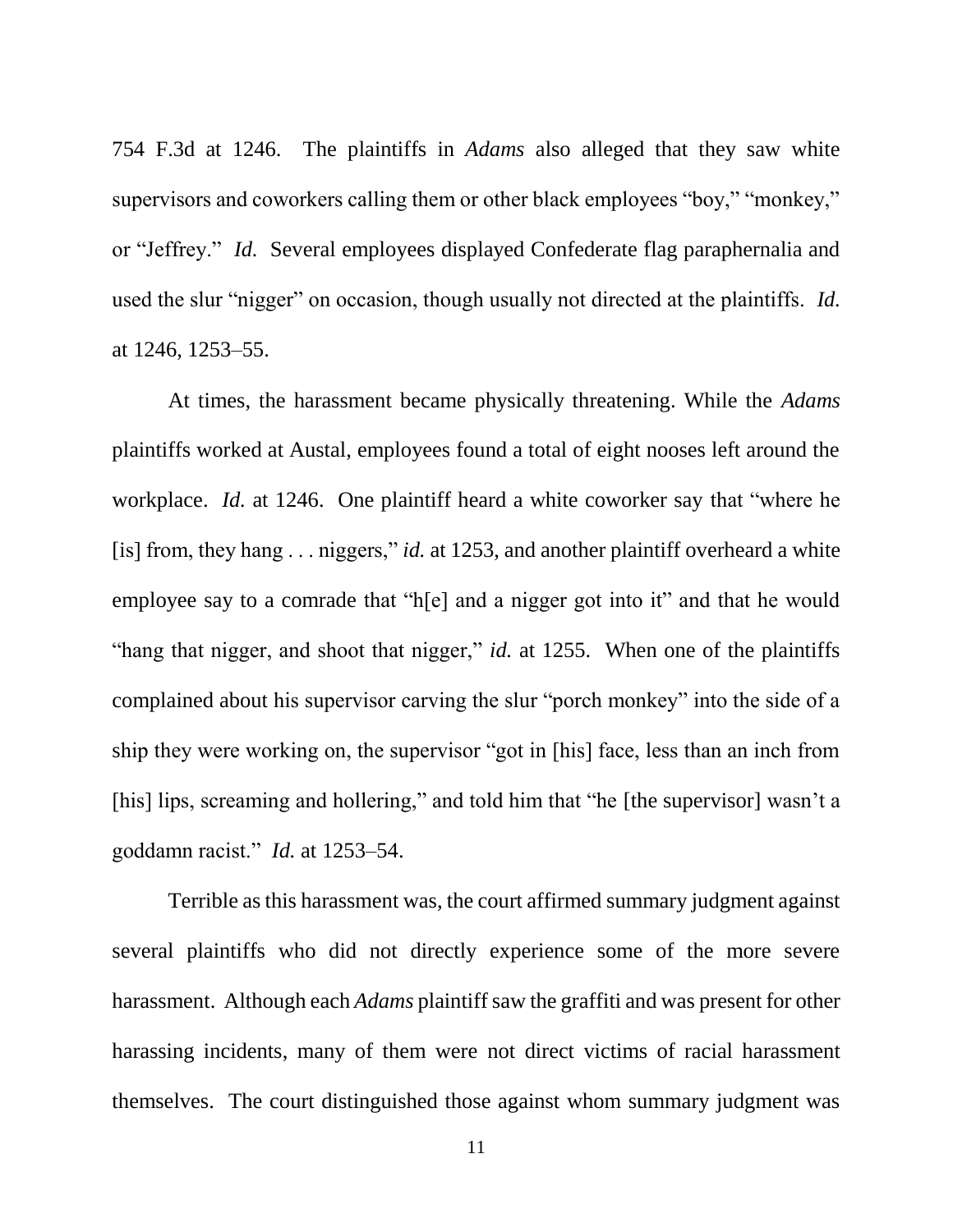appropriate by singling out the plaintiffs whose experiences were less frequent and less severe than the others. For example, although Robert Adams and Rahman Pratt both "frequently saw the racist graffiti in the men's restroom and frequently saw the Confederate flag," their experiences were not "directly humiliating or threatening," and were thus less severe than the experiences of others. *Id.* at 1254–55. *Cf., e.g., id.* at 1251–52 (vacating summary judgment where black female plaintiff saw racist and sexually suggestive graffiti on the bathroom wall *that was directed at her* and personally found a noose in the breakroom). Adams heard the slur "nigger" several times during his time at Austal, and Pratt was the plaintiff who overheard a coworker say he would "hang that nigger, and shoot that nigger." *Id.* But the conduct in both instances was infrequent, not perpetrated by a supervisor, and not directed specifically at either plaintiff. *Id.* The other conduct that plaintiffs heard about, but did not experience firsthand, was not severe enough to create a hostile work environment for those who were not direct victims. *See id.* at 1253 (noting, in reference to another plaintiff, that "his experience was less severe because he did not see [the racist incident] firsthand"). Thus, as to the plaintiffs mentioned above and several others, the court affirmed summary judgment, noting in each case that "a reasonable jury would not find that his work environment was hostile." *See, e.g., id.* at 1254.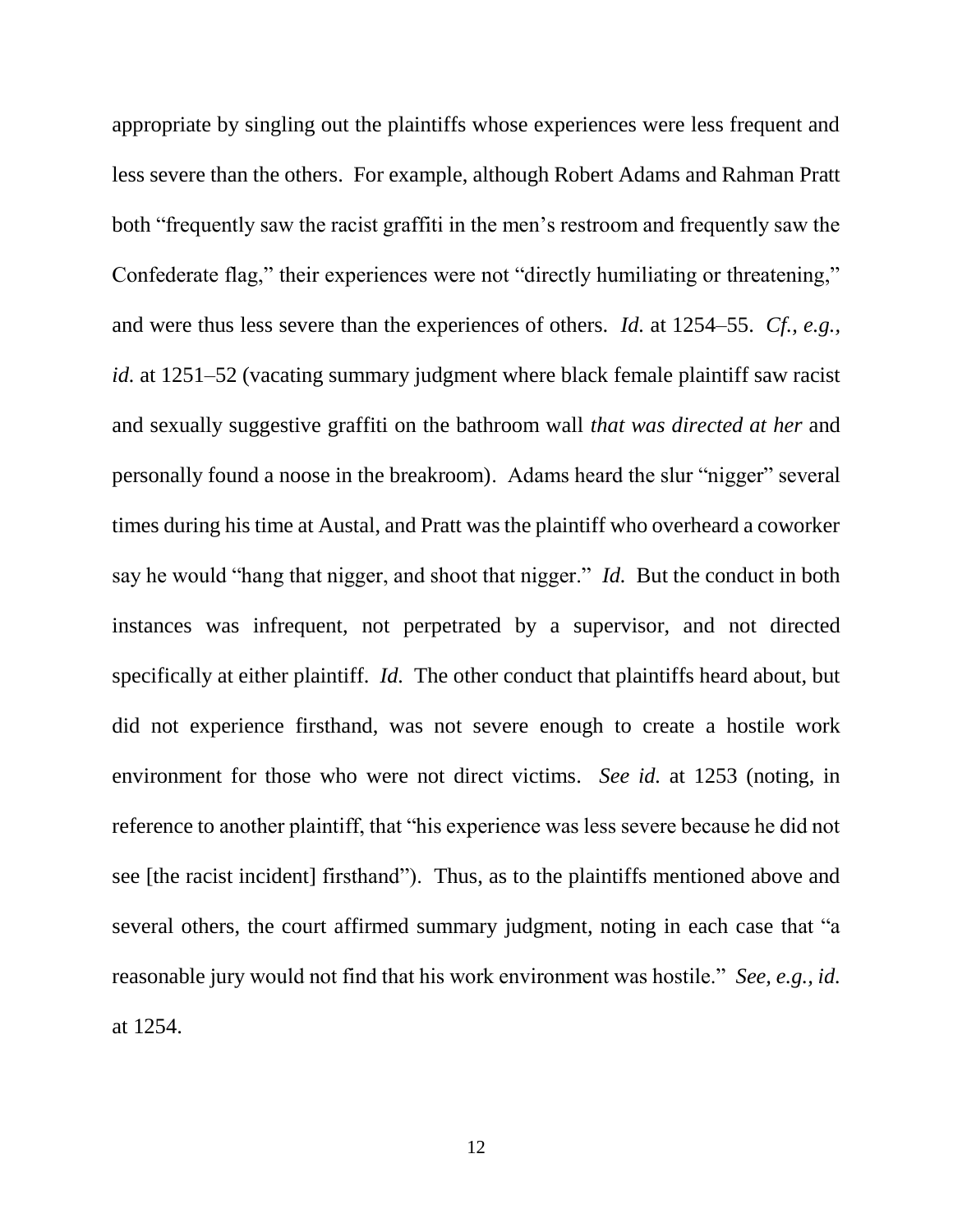Applying the *Harris* factors and comparing the harassment experienced by the employees at UTM to that of the plaintiffs in *Adams*, the court concludes that some Plaintiffs have presented sufficient evidence of an objectively hostile work environment to survive summary judgment, while others have not.

## **B. Harassment Experienced by Plaintiffs in this Case**

### **1.** *Johnny Baldwin*

The record does not present a genuine dispute of material fact concerning Plaintiff Johnny Baldwin's work environment. Baldwin has worked at UTM since December 1992. Like many of the plaintiffs in this case, Baldwin predicates his claim on three types of racial harassment: (1) graffiti found in the workplace; (2) isolated incidents involving racially charged comments; and (3) a long list of comments that he "became aware" of through secondhand (or, in some instances, third-hand) accounts. Baldwin's narrative describes a workplace that falls far short of the ideal and a pattern of behavior that the court condemns unequivocally; however, the experiences he proffers do not provide enough evidence for a reasonable jury to conclude that his work environment was racially hostile according to this circuit's standard. Because the other Plaintiffs rely primarily on the same events to establish their claims, Baldwin's case will act as the paradigm for the rest of the claims going forward.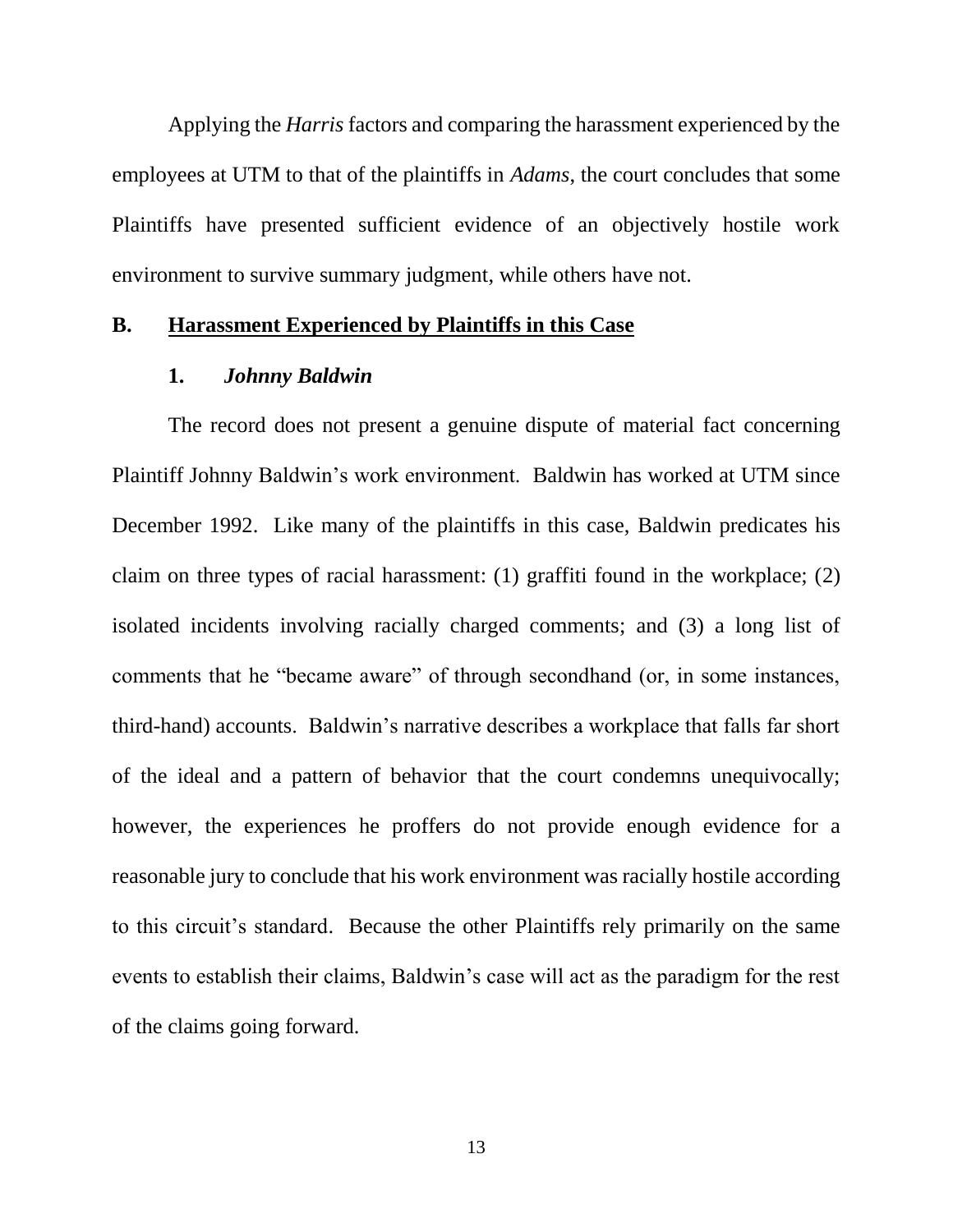### **a. Graffiti**

Baldwin relies in part on racial graffiti found in work bathrooms to show that his work environment was objectively hostile. There were four instances of graffiti Baldwin could remember seeing: an illustration of a "hangman's noose" that had been etched into a bathroom door; the acronym "KKK" written in black permanent marker on a bathroom wall; the words "Brotherhood strikes the first blow" in pen or pencil on a bathroom wall; and a drawing of a Confederate flag, which was also in pen or pencil on a wall or door in the bathroom. (Doc. # 78-8, at 37–40.) Moreover, Baldwin reports seeing the word "brotherhood" and images of confederate flags on t-shirts and/or bumper stickers. (Doc. # 78-8, at 39–40.)

The *Adams* court affirmed summary judgment against several plaintiffs who saw much worse. Unlike the graffiti in *Adams*—which displayed explicit racial slurs, derisive phrases directed at blacks, and messages that the average person could interpret to be physically threatening—the graffiti here was less pervasive and less severe. Not only did the graffiti in *Adams* contain highly offensive slurs and messages, whereas the graffiti here was suggestive, it also contained a far greater number of messages that occurred at a much higher frequency. The *Adams* plaintiffs on eight different occasions found ropes, looped-and-knotted to look like nooses, left throughout their workplace, whereas Plaintiffs in this case found a crudely carved illustration of a noose on the bathroom wall. *Adams*, 754 F.3d at 1246. The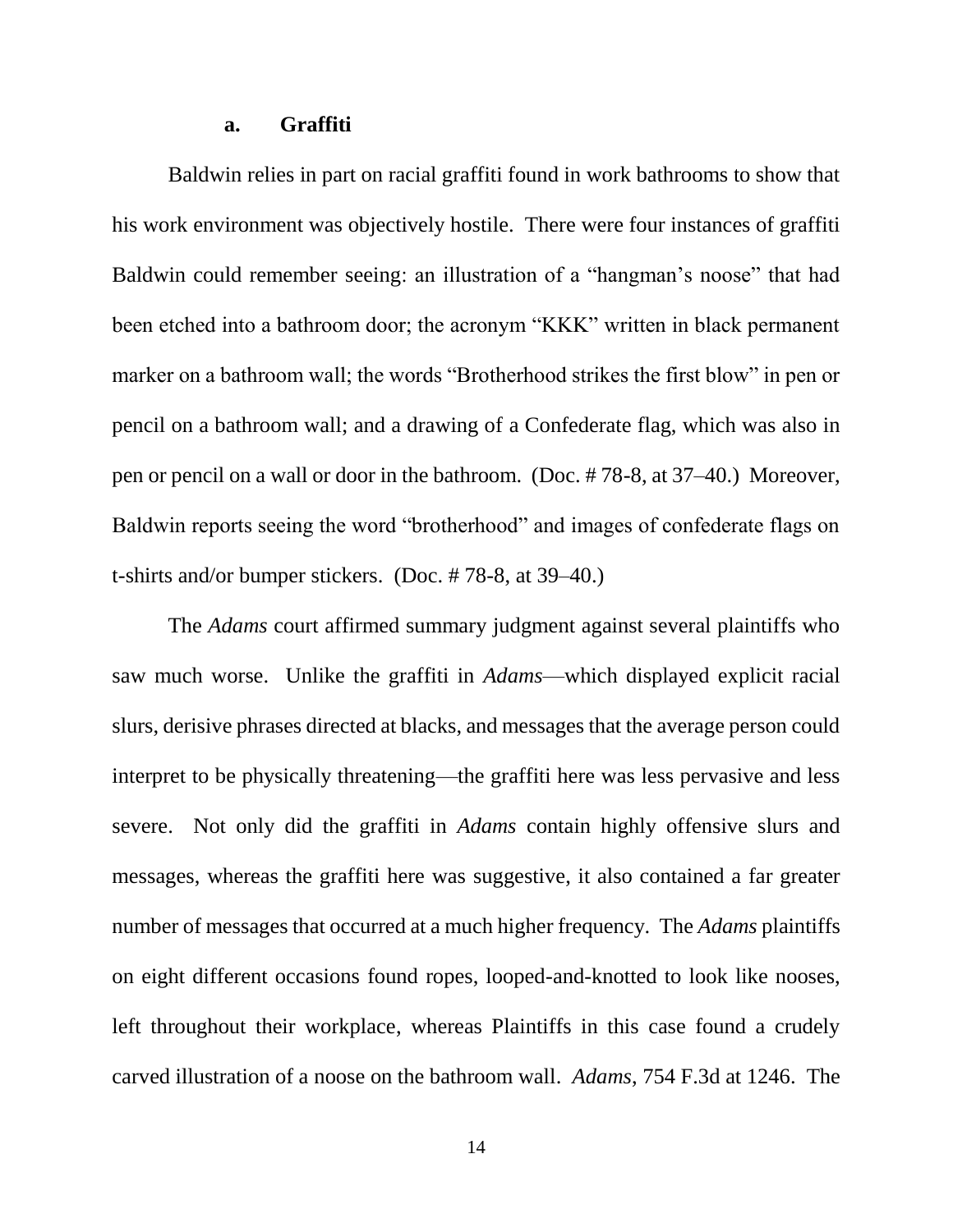former is clearly more threatening and severe. Yet, despite dealing with much more severe conditions in the way of graffiti, the court in *Adams* affirmed summary judgment against several plaintiffs, establishing that graffiti—even very severe graffiti—is not enough to establish a genuine dispute of material fact that a plaintiff's work environment was objectively hostile. The court held that certain plaintiffs who had seen the graffiti, but had been exposed only sporadically to slurs and other racist comments, did not make a sufficient showing. *See, e.g.*, *id.* at 1254 (explaining that one plaintiff "heard about the noose in the breakroom," "frequently saw the racist graffiti . . . [and] Confederate flag," heard "the slur 'nigger'. . . a few times," but lacked the pervasiveness and severity required to support a claim for hostile environment). Assessed next to the graffiti to which these plaintiffs were exposed, the graffiti Baldwin relies on is mild. To be successful, Baldwin's hostile work environment claim would have to include other conduct that, when considered in the totality of the circumstances, is both more severe and more direct than the graffiti mentioned above.

## **b. Firsthand Comments**

Factoring in the comments Baldwin heard (and heard about) does not bring his claim up to par. Baldwin admits that no racist comments or slurs were ever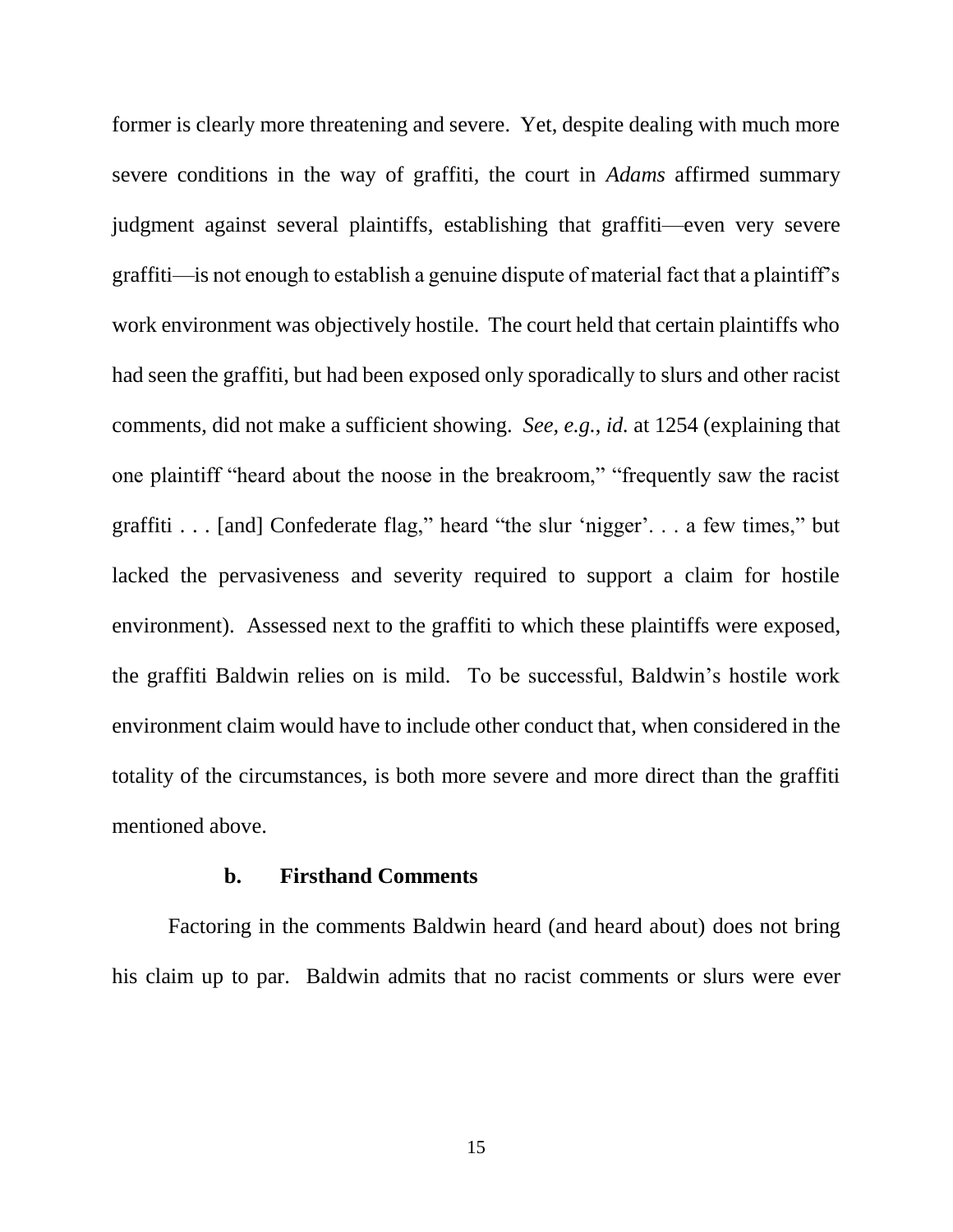directed at him during the relevant period. 9 (Doc. # 78-8, at 35.) And, when asked how many times he witnessed a racist comment firsthand, Baldwin can list only two occasions. (Doc. # 78-8, at 35–36.) In the first, he heard a white female coworker continuously refer to a black coworker as a "little boy." (Doc. # 78-8, at 36.) According to Baldwin, she said, "[Y]ou should have heard that little boy, the way he was cursing out there. You should have heard that little boy. He just kept going on and on. That little ole boy. He's something else." (Doc. # 78-8, at 36.) In the second instance, Baldwin heard an unidentified voice over the radio say, "monkey in the ring." (Doc. # 78-8, at 54–55.) Judging from the voice, a coworker suggested that the comment was made by Jeff Kilpatrick; based on the fact that Kilpatrick, a

l

<sup>&</sup>lt;sup>9</sup> Mr. Baldwin does report being called "DAN," which he says means "damn ass nigger," by a coworker prior to the year 2000. (Doc. # 78-8, at 37.) However, this allegation falls far outside the applicable statute of limitations. *See* 28 U.S.C. § 1658 (creating a four-year statute of limitations for civil actions arising under Acts of Congress enacted after December 1, 1990); *see also Jones v. R.R. Donnelley & Sons Co.*, 541 U.S. 369, 383 (2004) (holding that hostile work environment claims based on racial harassment brought under § 1981 arise under the Civil Rights Act of 1991, and thus are subject to the § 1658 limitations).

Although the U.S. Supreme Court has enunciated a so-called "continuing violation" theory of hostile work environment claims, whereby acts falling outside the limitations period are actionable if part of a larger pattern of racial harassment consisting of actionable conduct, *see National R.R. Passenger Corp. v. Morgan*, 536 U.S. 101 (2002), these facts are not susceptible to such doctrine. Baldwin has not alleged any conduct occurring between 2000 and 2010. It cannot be that allegations separated by a period of ten years—more than twice the limitations period are considered "part of the same actionable hostile work environment practice," even if there is no intervening conduct connecting the new allegations to the old. Otherwise, long-tolled claims based on long-forgotten conduct could be revived by a single recent act. This surely is not what the Supreme Court intended.

There are too few actionable allegations to support the theory that UTM's work environment has been continuously hostile since before 2000, when these comments last occurred. Thus, Baldwin cannot establish that the "DAN" comments are "part of the same actionable hostile work environment practice." *See Morgan*, 536 U.S. at 120. Accordingly, the court does not consider them as part of the claim.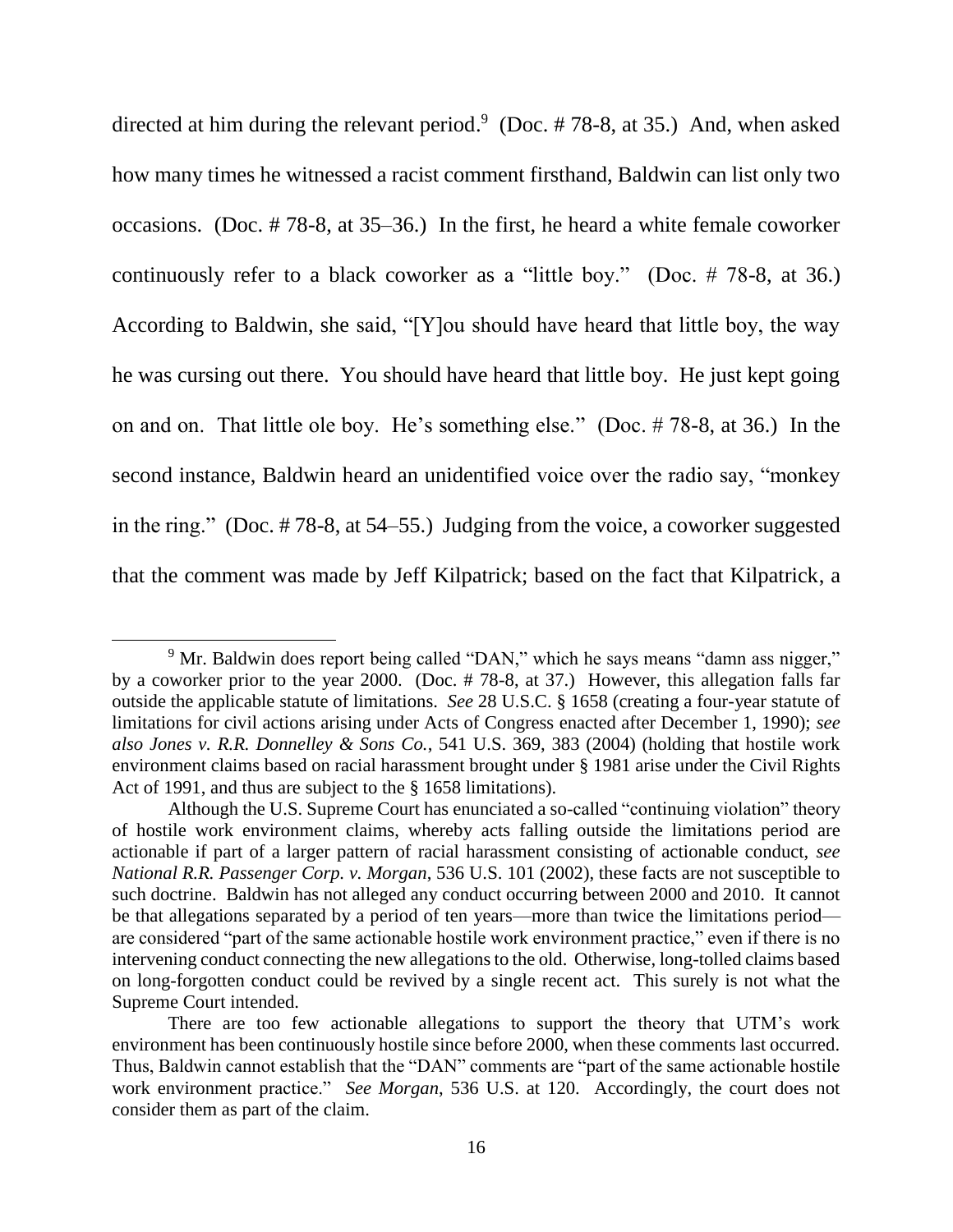white coworker, had been working with Lawrence Silar that day, Baldwin assumed the comment was made in reference to Silar, who is black. (Doc. # 78-8, at 55.)

Workplace references to black employees as "boys" or "monkeys" can contribute to a racially hostile work environment. Context is key. *See Ash v. Tyson Foods, Inc.*, 546 U.S. 454, 456 (2006) ("The speaker's meaning may depend on various factors including context, inflection, tone of voice, local custom, and historical usage."); *see also Jones*, 683 F.3d 1297 (describing scenarios where use of the term "monkey" is a racial insult). Here, the word "boy" itself is innocuous, and there are insufficient facts from which to infer that the white co-worker's use of the word "boy" was intended as a racial insult. There is also little detail about the context in which the singular "monkey in the ring" phrase was said, who said it, and why. Nevertheless, even if it is assumed that both comments were racially motivated, they do not cure the deficiencies of Baldwin's claim. Several of the claims in *Adams*, despite being markedly stronger than Baldwin's, were not up to scratch. *See, e.g., Adams*, 754 F.3d at 1254 (granting summary judgment against plaintiff who frequently saw severely racist graffiti and heard the slur "nigger" several times in the workplace). This being the case, then *a fortiori* neither is Baldwin's claim sufficient, absent other facts creating a hostile work environment under all the circumstances.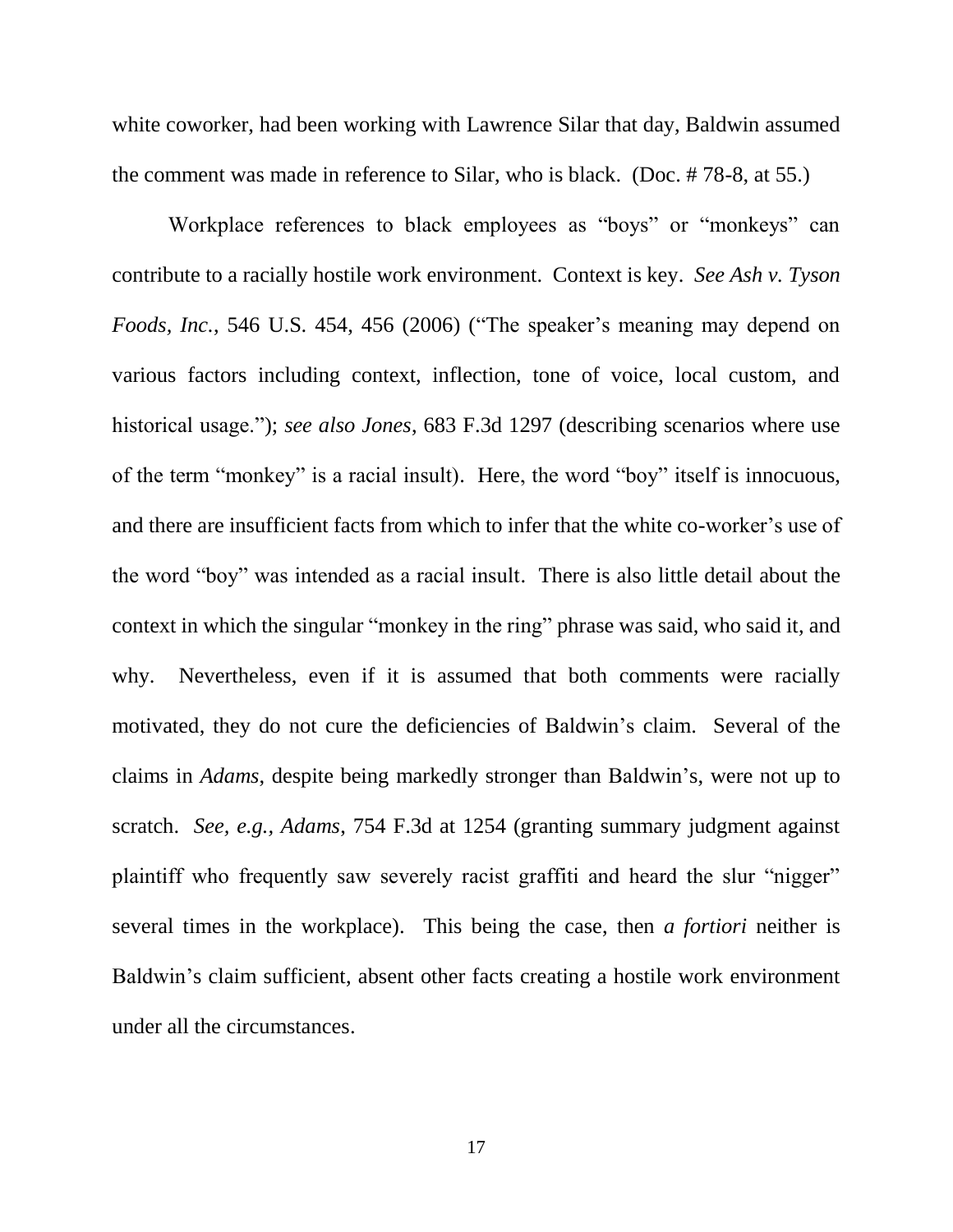#### **c. Secondhand Comments ("Me too" Evidence)**

To round out his claim, Baldwin points to incidents that he says he learned of from coworkers but that he did not hear himself, *i.e.*, "me too" evidence. First, Baldwin heard that white coworkers and supervisors had used the slur "nigger"; however, he "can't remember who" told him this, and he did not name the alleged offending coworkers or supervisors. (Doc. # 78-8, at 49.) Second, Baldwin learned that Rick Medley, a supervisor, had said "nigger-rigging" in the workplace. (Doc. # 78-8, at 36, 48–49.) Although Baldwin said James Morrow told him about Medley's statement (Doc. # 78-8, at 50–51), Baldwin relies upon the deposition testimony of Caldwell (Doc. # 90, at 9), and Medley has admitted that he made the statement to Caldwell (Doc. # 78-16, at 26). Third, a coworker, Darryl Lindsey, told Baldwin that a white co-worker said, "[F]looring is a black man's job." (Doc. # 78-8, at 50.) Although Baldwin testified that Lindsey "didn't say who said it" (Doc. # 78-8, at 50), Lindsey's deposition testimony is in the record, and Lindsey testified that Enorris Martin is the one who made the statement to him (Doc. # 78-3, at 10).

Fourth, Plaintiff Lawrence Silar told Baldwin that Barbara Owens said, "I don't like his [Silar's] black ass. It gives me the creeps." (Doc. # 78-8, at 50; *but see* Doc. # 78-10, at 49, in which Silar testifies that he did not hear the statement directly from Owens, but rather that Becky Hutto told him that Owens had made the "black ass" statement about him.) Fifth, James Morrow told Baldwin that two white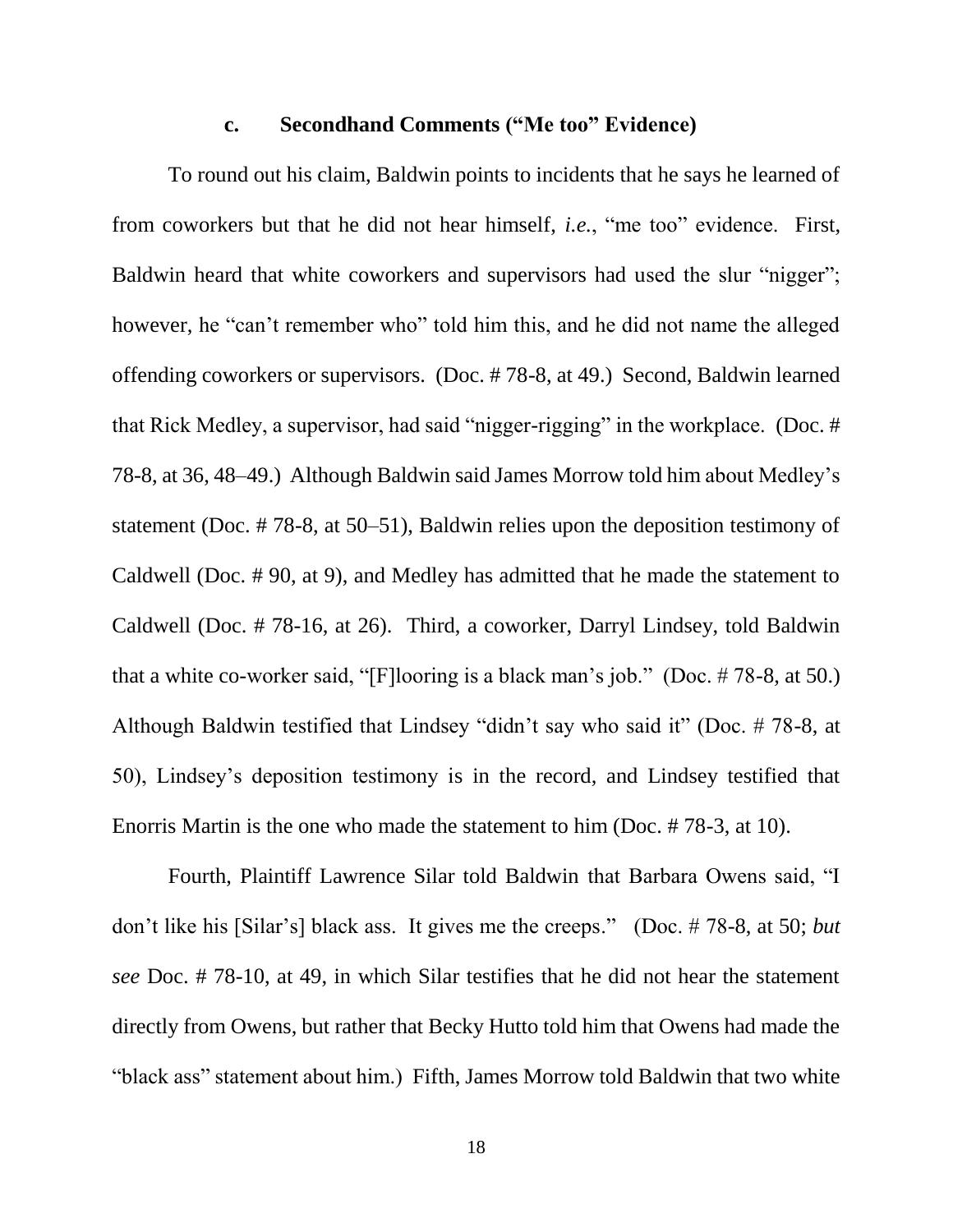employees, Walt Johnson and Tony Parish, had a conversation in which one of them said, "All them black boys out there, they must be meeting with their lawyer."<sup>10</sup> (Doc. # 78-8, at 50–51.) Sixth, Baldwin heard that a white supervisor, Fred Tipton, had referred to lubricant as "monkey pee," but Baldwin did not identify who told him about Tipton's comment. (Doc. #78-8, at 49.) Seventh, he was "pretty sure" he had heard about racial jokes being told at the workplace but could not remember for certain. (Doc. # 78-8, at 37.) Eighth, in his summary judgment response, Baldwin cites incidents of racial slurs recounted by his co-Plaintiffs (*e.g.*, Doc. # 90, at 6, 7, 9), but he has not pointed to any evidence in the record indicating when or how he learned of these comments.

A threshold issue is whether these secondhand (and thirdhand) statements are inadmissible hearsay. In their summary judgment briefing, the parties give shortshrift to the multi-faceted hearsay issues at play in this litigation. (*See*, *e.g.*, Doc. # 55, at 30 (Baldwin's brief); Doc. # 90, at 23 (UTM's brief).) The admissibility of the above statements impacts what evidence can be considered to assess the totality of Baldwin's circumstances; therefore, it must be determined whether the statements

 $\overline{a}$ 

 $10$  There are some discrepancies between Plaintiff's recital of the evidence in his summary judgment brief and the evidence itself. The evidence of course is what matters for opposing summary judgment and is the source cited in this opinion. This incident is one example where Baldwin's narrative of the evidence (*see* Doc. # 90, at 11) does not align with Baldwin's deposition testimony.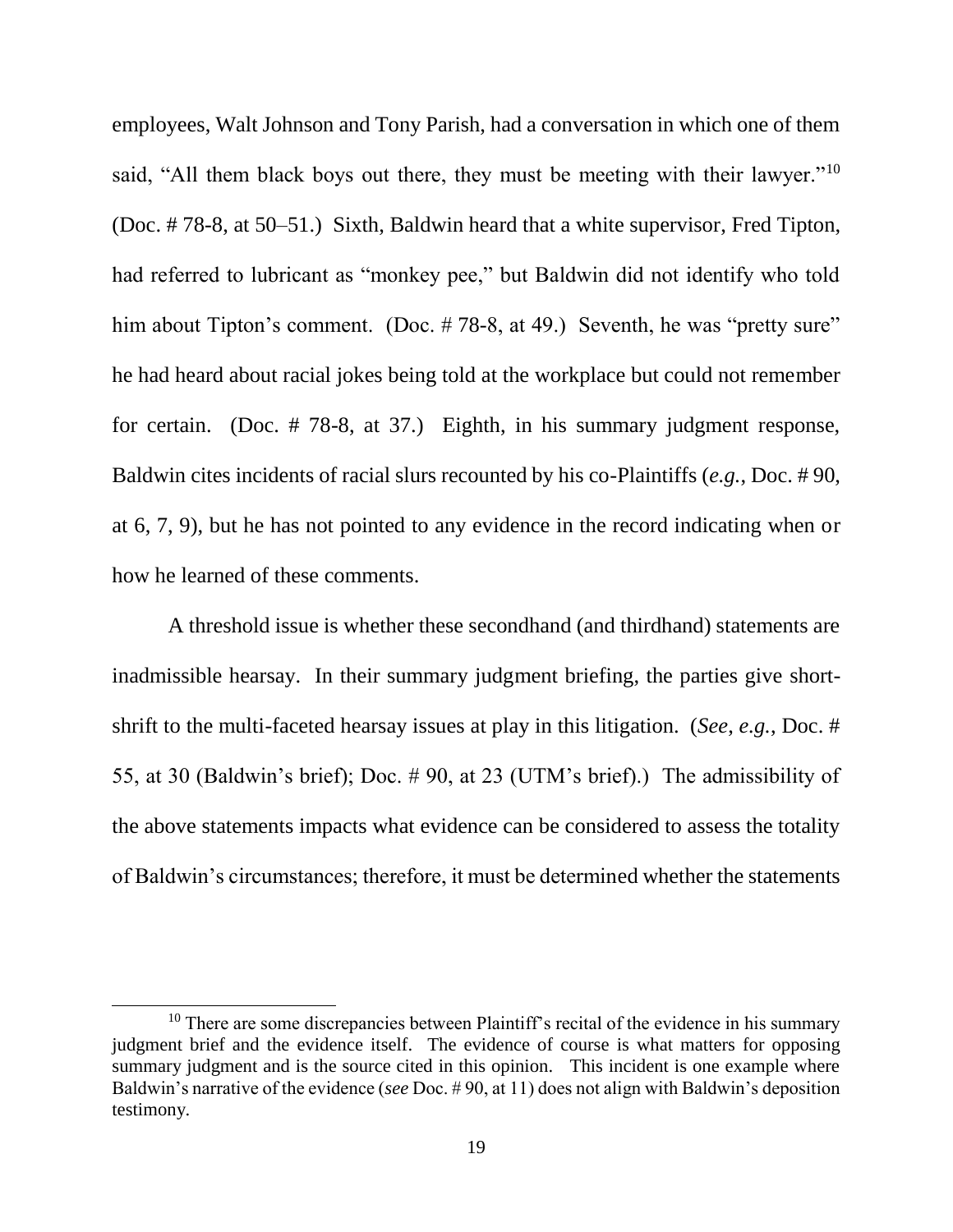can hurdle the multiple evidentiary obstacles to their admissibility. The lack of briefing on hearsay has hampered this analysis.

Federal Rule of Civil Procedure 56 requires that affidavits or declarations submitted in opposition to a motion for summary judgment "be made on personal knowledge, *set out facts that would be admissible in evidence*, and show that the affiant or declarant is competent to testify on the matters stated." Fed. R. Civ. P. 56(c)(4) (emphasis added); *see also Macuba*, 193 F.3d at 1323 ("[Rule 56(c)(4)] also applies to testimony given on deposition."). With limited exceptions, hearsay is "not admissible" in evidence. Fed. R. Evid. 802; *see also* Fed. R. Evid. 801(c) (defining "hearsay" as "a statement other than one made by the declarant while testifying at the trial or hearing, offered in evidence to prove the truth of the matter asserted"). Accordingly, this circuit has long recognized that "[t]he general rule is that inadmissible hearsay cannot be considered on a motion for summary judgment." *Macuba*, 193 F.3d at 1322 (internal footnote omitted). Reflecting upon Rule 56(e),which is now set forth in Rule 56(c)(4), the court in *Macuba* held that "a district court may consider a hearsay statement in passing on a motion for summary judgment if the statement could be reduced to admissible evidence at trial or reduced to admissible form." *Macuba*, 193 F.3d at 1323. These phrases—"reduced to admissible evidence at trial" and "reduced to admissible form"—elude clear grasp. *Macuba* offered this explanation: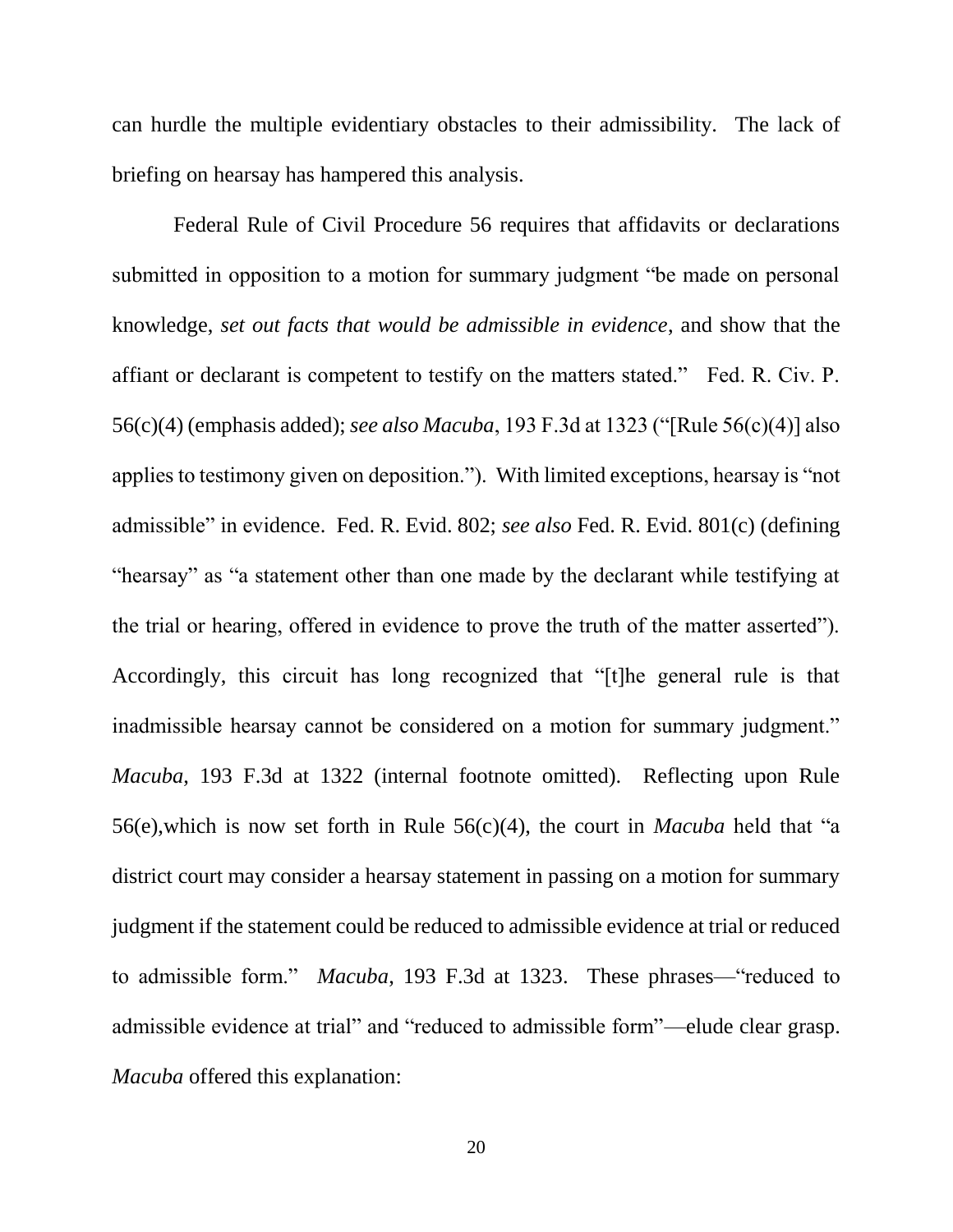[C]ourts have used the phrases "reduced to admissible evidence at trial" and "reduced to admissible form" to explain that the out-of-court statement made to the witness (the Rule 56(c) affiant or the deposition deponent) must be admissible at trial for some purpose. For example, the statement might be admissible because it falls within an exception to the hearsay rule, or does not constitute hearsay at all (because it is not offered to prove the truth of the matter asserted), or is used solely for impeachment purposes (and not as substantive evidence).

193 F.3d at 1323–24. The *Macuba* court illustrated that the phrase "reducible to admissible form at trial" is correctly applied where on summary judgment a plaintiff submits the testimony of a doctor, "which could later be given in an admissible form (by the doctor testifying at trial)." *Id.* at 1324 n.18.

Citing *Macuba*, the Eleventh Circuit in a later case similarly explained that "[t]he most obvious way that hearsay testimony can be reduced to admissible form is to have the hearsay declarant testify directly to the matter at trial." *Jones v. UPS Ground Freight*, 683 F.3d 1283, 1294 (11th Cir. 2012) (providing that an affidavit "can be reduced to admissible form at trial by calling the affiant as a witness" (citation and internal quotation marks omitted)). Another way that testimony can be reduced to admissible form at trial is where the deponent or affiant does not offer the declarant's hearsay statement to prove the truth of the matter asserted. For example, in litigation alleging a race-based hostile work environment claim, where, at his deposition, the plaintiff testifies that he heard a coworker say "John is a dumb n-----," the plaintiff's testimony likely will have a proper trial purpose that is not excluded by the hearsay rule. This plaintiff, who has personal knowledge of the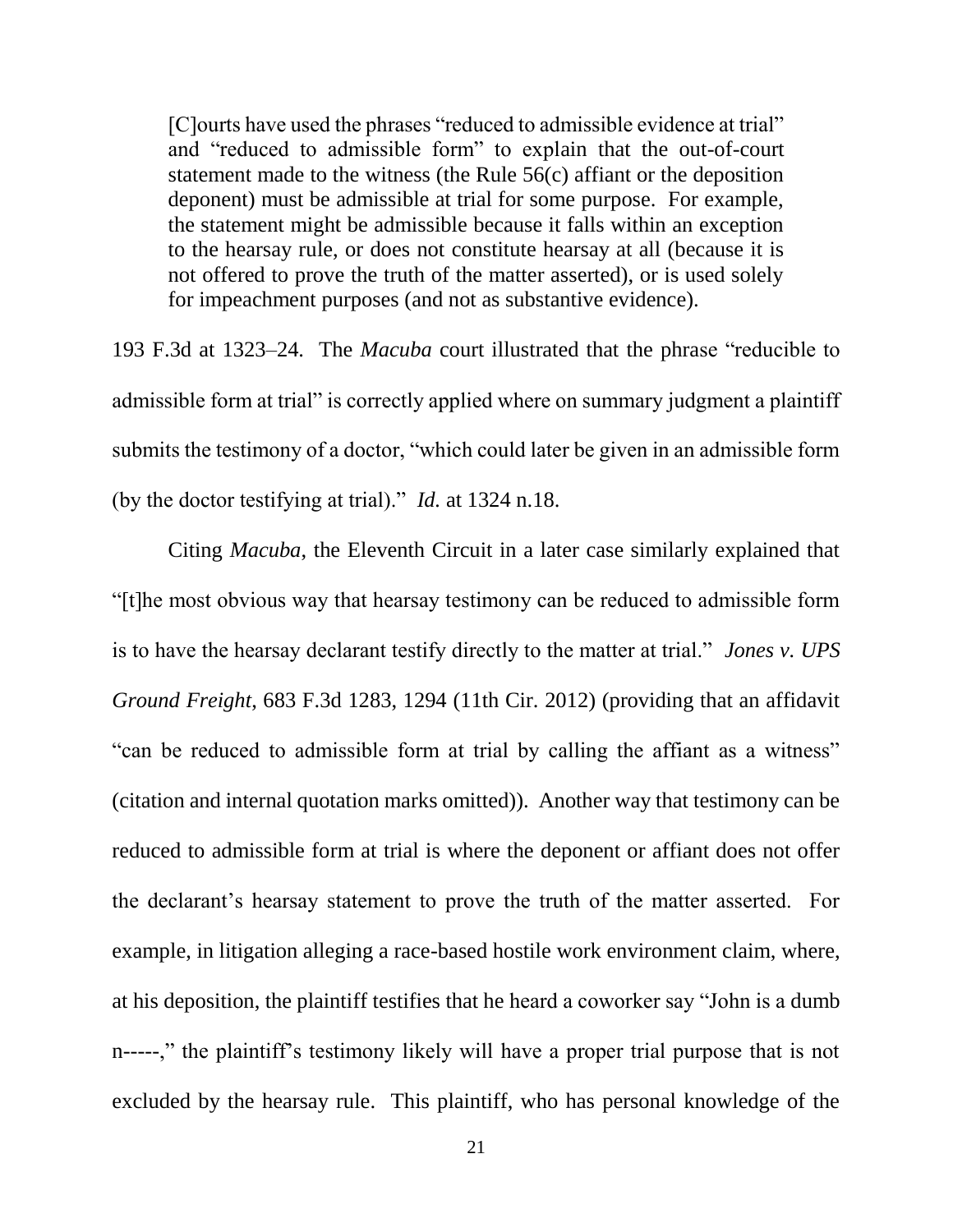statement, can offer it to show the effect the statement had on the plaintiff's perception of his work environment. In this scenario, the plaintiff is not offering the statement to show the truth of the statement, *i.e.*, that John is a "dumb n-----." *See Cooper-Schut v. Visteon Auto. Sys.*, 361 F.3d 421, 430 (7th Cir. 2004) (holding that, in a hostile work environment case, the plaintiff's attestation that a coworker told her that there was a contest to see who could have sex with the plaintiff first was admissible for the effect that it had on the plaintiff and not for the statement's truth, *i.e.*, that there actually was such a contest). Because the statement would be admissible at trial for a limited purpose, the plaintiff's deposition testimony recounting the declarant's hearsay statement also is proper evidence for purposes of opposing a summary judgment motion.

But here Baldwin did not hear the alleged racially abusive statements; he wants to rely on what others told him that they heard. This adds another level of declarants to the mix, and each level must fit within an exception or exclusion from the hearsay rule. *See* Fed. R. Evid. 805 (providing that "[h]earsay within hearsay is not excluded by the rule against hearsay if each part of the combined statements conforms with an exception to the rule"). To illustrate again, suppose that, in support of his hostile work environment claim, a plaintiff wants to testify that A told him that B called C a "black thief." The statement by B likely is not hearsay if the plaintiff is not submitting it for the truth of the matter asserted, but only for its effect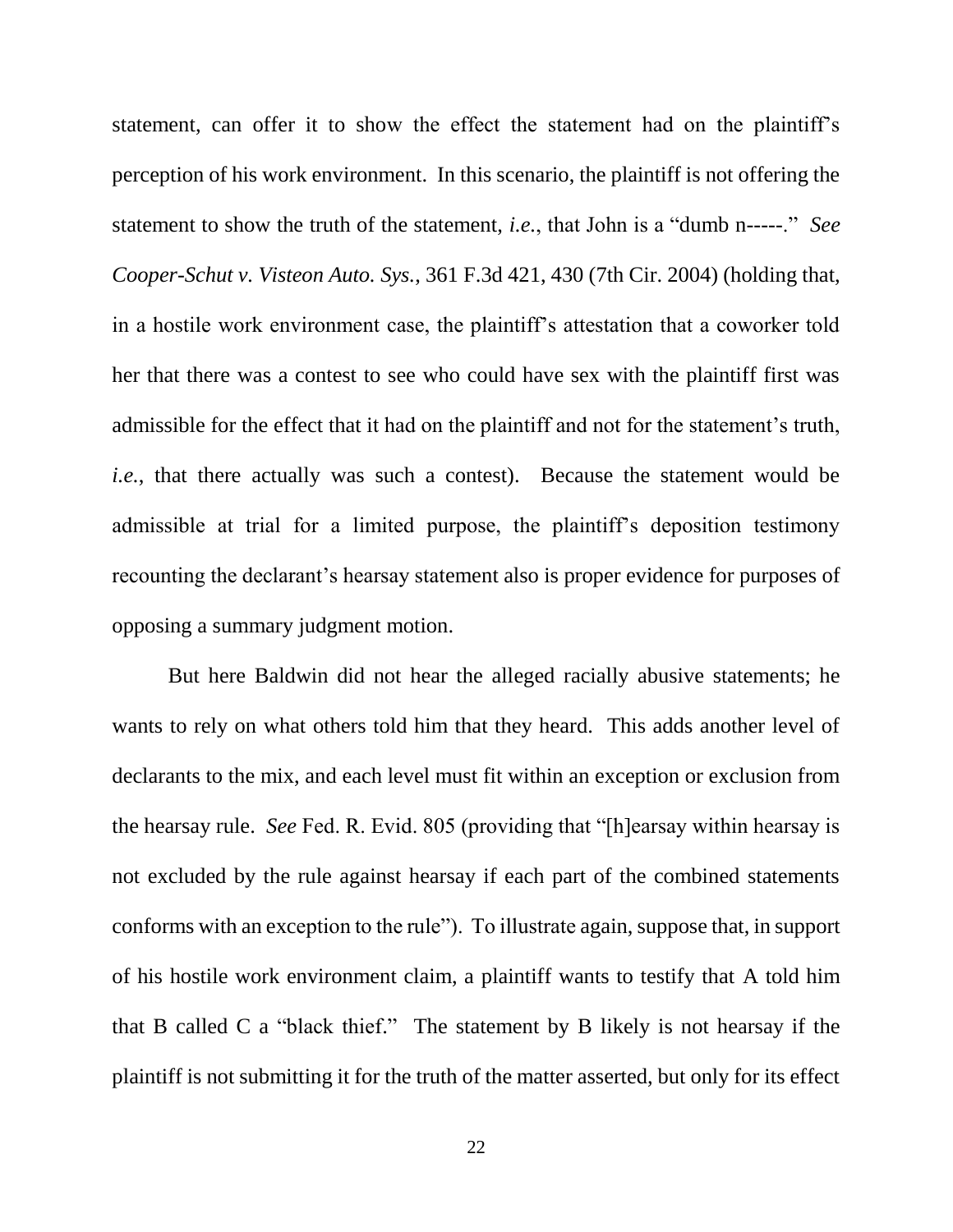on the plaintiff's perception of his work environment. However, when retold by A to the plaintiff, B's statement is being offered to show that B *really said* what A claims he said, *i.e.*, to show that A is being truthful. The admissibility of A's statement, if offered through the plaintiff-deponent, depends on whether there also is an exception or exclusion for this second level of hearsay. In other words, the court must ask whether each level of hearsay would be admissible at trial were the plaintiff to take the stand and testify about what Larry said Moe said. *See Howley v. Town of Stratford*, 217 F.3d 141, 154–55 (2d Cir. 2000) (observing that the plaintiff's testimony that other co-workers told her about the harassing statements would likely be inadmissible to prove that the statements were actually made because the plaintiff's "testimony offered for that purpose would be hearsay").

The Eleventh Circuit has recognized that the hypothetical plaintiff above has another avenue he could take at summary judgment to show that the evidence—A's statement about what he heard B call C—could be reduced to admissible form at trial. The plaintiff could offer A's deposition testimony or affidavit on the matter. In *Macuba*, the Eleventh Circuit noted that, at the summary judgment phase, a district court correctly applied the phrase "reducible to admissible form at trial" by "refusing to consider hearsay when [the] offering party did not provide [an] affidavit from the declarant." *Macuba*, 193 F.3d at 1324 n.18 (citing *Marshall v. Planz*, 13 F. Supp. 2d 1246, 1255 (M.D. Ala. 1998)). In *Marshall*, the plaintiff "relie[d] upon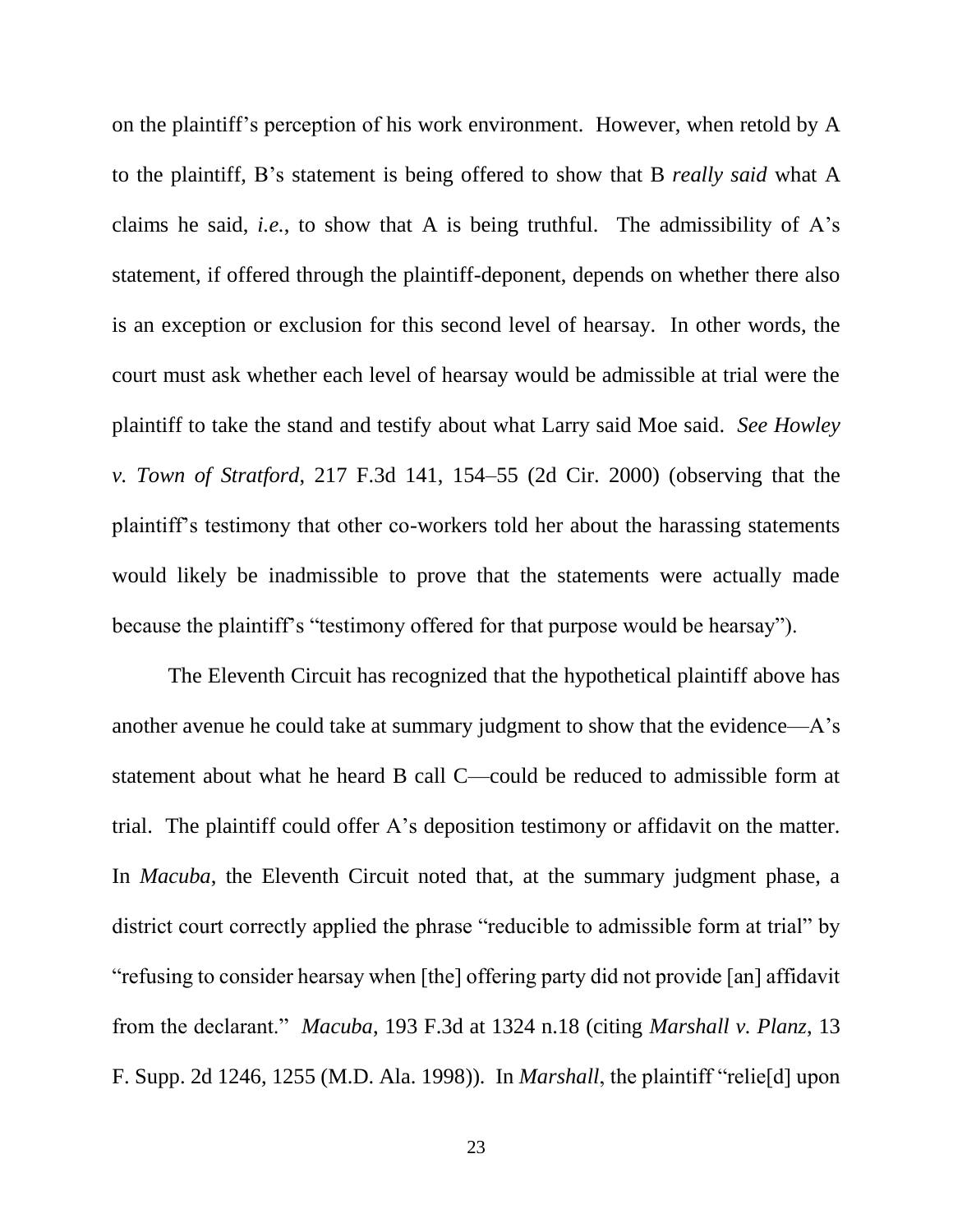his own deposition testimony that [Declarant B] told him that [he] had heard [Declarant A] make the . . . accusation," but the testimony was inadmissible at summary judgment because the plaintiff "d[id] not proffer any testimony by [Declarant B] himself . . . ." 13 F. Supp. 2d at 1256; *see also Cooper v. John D. Brush & Co.*, 242 F. Supp. 2d 261, 270 (W.D.N.Y. 2003) ("While hearsay racist comments not directed at plaintiff or even his particular race may be probative of a hostile work environment, such evidence must be produced by plaintiff in admissible form. Here, plaintiff has not provided an affidavit from the co-worker who allegedly heard this statement." (internal citations omitted)). Under *Macuba*'s teachings, A's summary judgment affidavit or deposition testimony could be reduced to admissible form at trial. Trial testimony by A, on his personal knowledge, that he heard B call C a "black thief" would not be offered to prove the truth of B's statement about C but only to prove that B made the statement about C.

In light of the foregoing principles, the court turns to Baldwin's evidence. The second incident (the "nigger-rigging" statement) meets the *Macuba* standard. Medley's deposition testimony is part of the summary judgment record, and Medley has admitted that he made the statement to Caldwell. (Doc. # 78-16, at 26.) Thus, Medley can be called to testify about his statement. Baldwin also can call Caldwell, whose deposition testimony is part of the record. The court considers Medley's statement because there is testimony in the record from witnesses with personal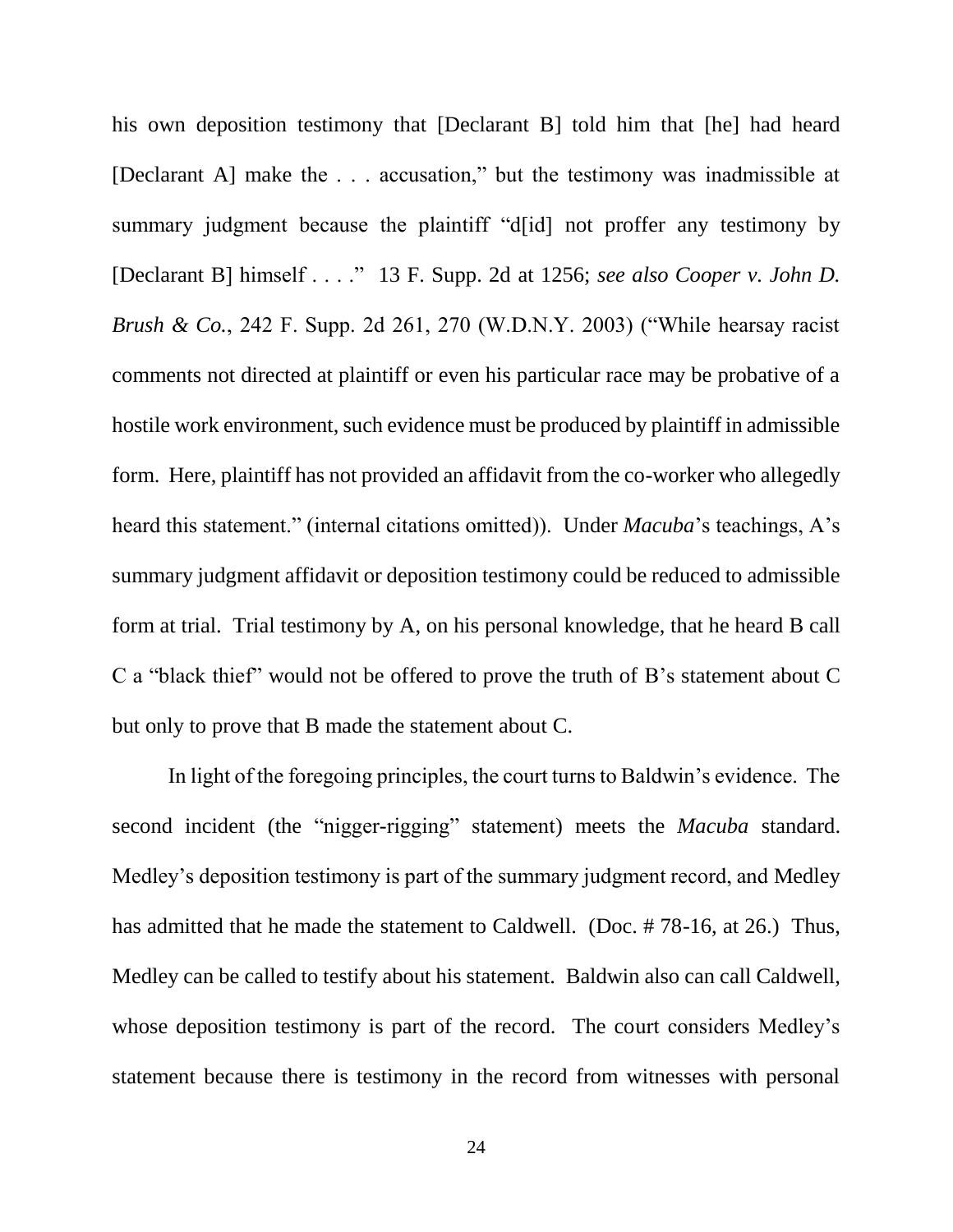knowledge of the statement whom Baldwin can call to testify at trial. This incident, therefore, will be considered at summary judgment for its effect on Baldwin's perception of his work environment.

The third incident also passes muster. Baldwin can call Silar, who has personal knowledge of the racial statement (*i.e.*, "[F]looring is a black's man job."). Silar's deposition testimony recounting the statement is in the record, and there is no indication that Silar will not testify in conformity. At trial, when elicited through Silar, the statement has a permissible purpose to show the effect of the statement on the plaintiff, who later learned of the statement from Silar.

The other incidents fail to overcome evidentiary obstacles. As to the first incident, Baldwin recounted at his deposition that he knows neither who made the racial slurs nor who told him about the slurs. Because he has not identified any declarant whatsoever, it is futile to delve any further into the hearsay analysis. *See Jones*, 683 F.3d at 1294 (citation omitted) (observing that, while the plaintiff "might" attempt to prove that [secondhand hearsay] statements were made by putting on testimony of witnesses who have personal knowledge of the alleged racial statements," the record "contains no indication of any witness with personal knowledge who will testify [to this] at trial"); *id.* ("The possibility that unknown witnesses will emerge to provide testimony on this point is insufficient to establish that the hearsay statement could be reduced to admissible evidence at trial.");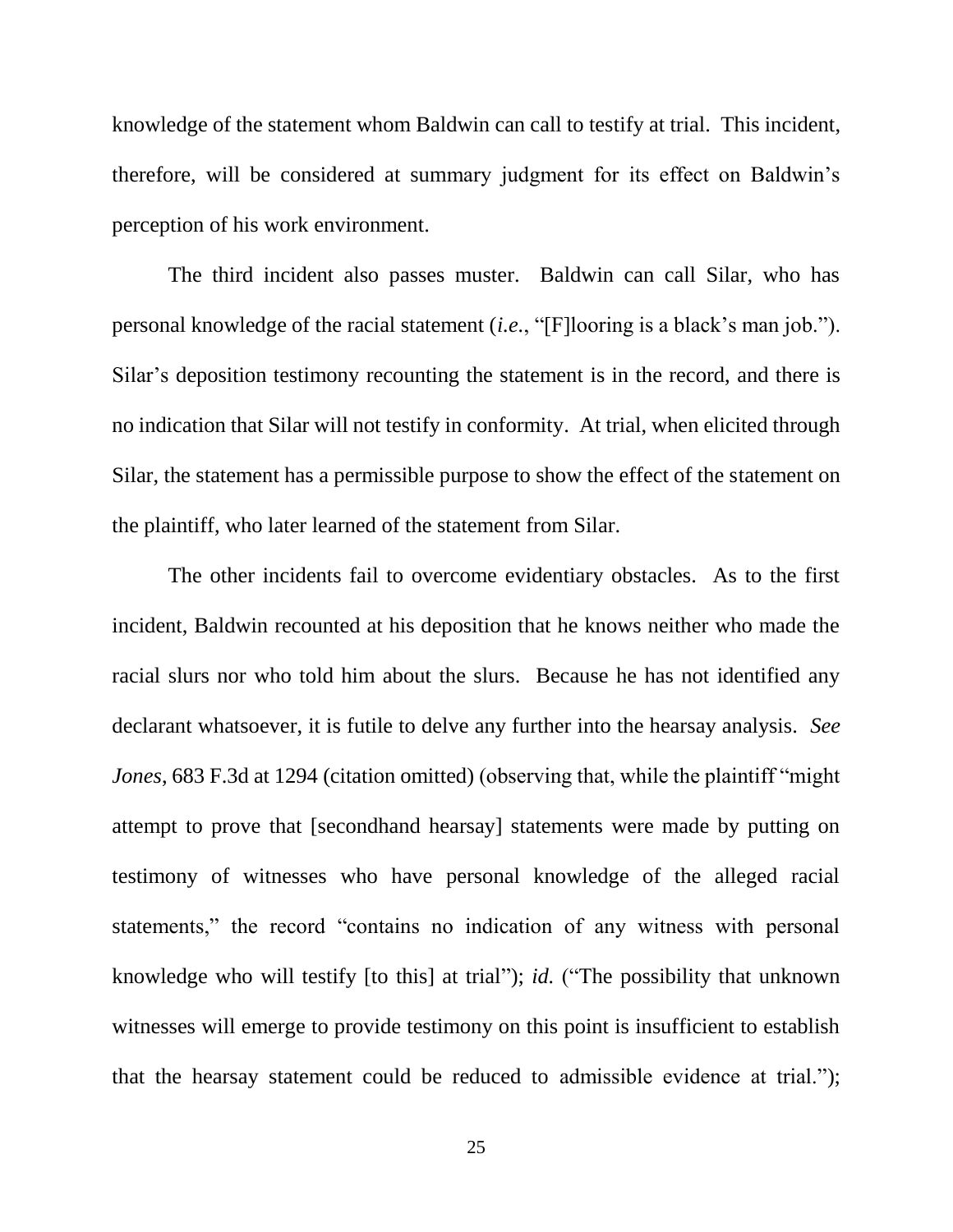*Garside v. Osco Drug, Inc.*, 895 F.2d 46, 50 (1st Cir. 1990) ("[A]bsent a showing of admissibility—and none was forthcoming here—appellant may not rely on rank hearsay, whether or not embodied in an interrogatory answer, to oppose proper motions for summary judgment."); *Henry v. Colonial Baking Co. of Dothan*, 952 F. Supp. 744, 750 (M.D. Ala. 1996) ("[T]he mere possibility that the hearsay statement will be presented in the form of admissible evidence at trial [through a potential witness suggested by counsel at the pretrial hearing] d[id] not warrant consideration of the hearsay evidence at the summary judgment stage."). The seventh incident consisting of "racial jokes" suffers the same fate because Baldwin no longer remembers which coworkers told him about the jokes or who those unidentified coworkers said originally uttered them.

The fourth incident ("black ass" comment) likewise will not suffice to oppose summary judgment. Stringing together the sources of the statements, Silar testified at his deposition that Becky Hutto told him (Silar) that she heard Barbara Owens refer to him (Silar) as "his black ass" (Doc. # 78-10, at 49); Silar subsequently told Baldwin about Owens's comment (Doc. # 78-8, at 50). In his summary judgment brief, Baldwin relies on his own testimony and on Silar's deposition testimony for the admissibility of Owens's comment. (Docs. # 78-10, at 49; 78-8, at 50.) However, both Baldwin's and Silar's testimony contain multiple levels of hearsay. For example, Silar testified that he did not hear the "black ass" comment himself but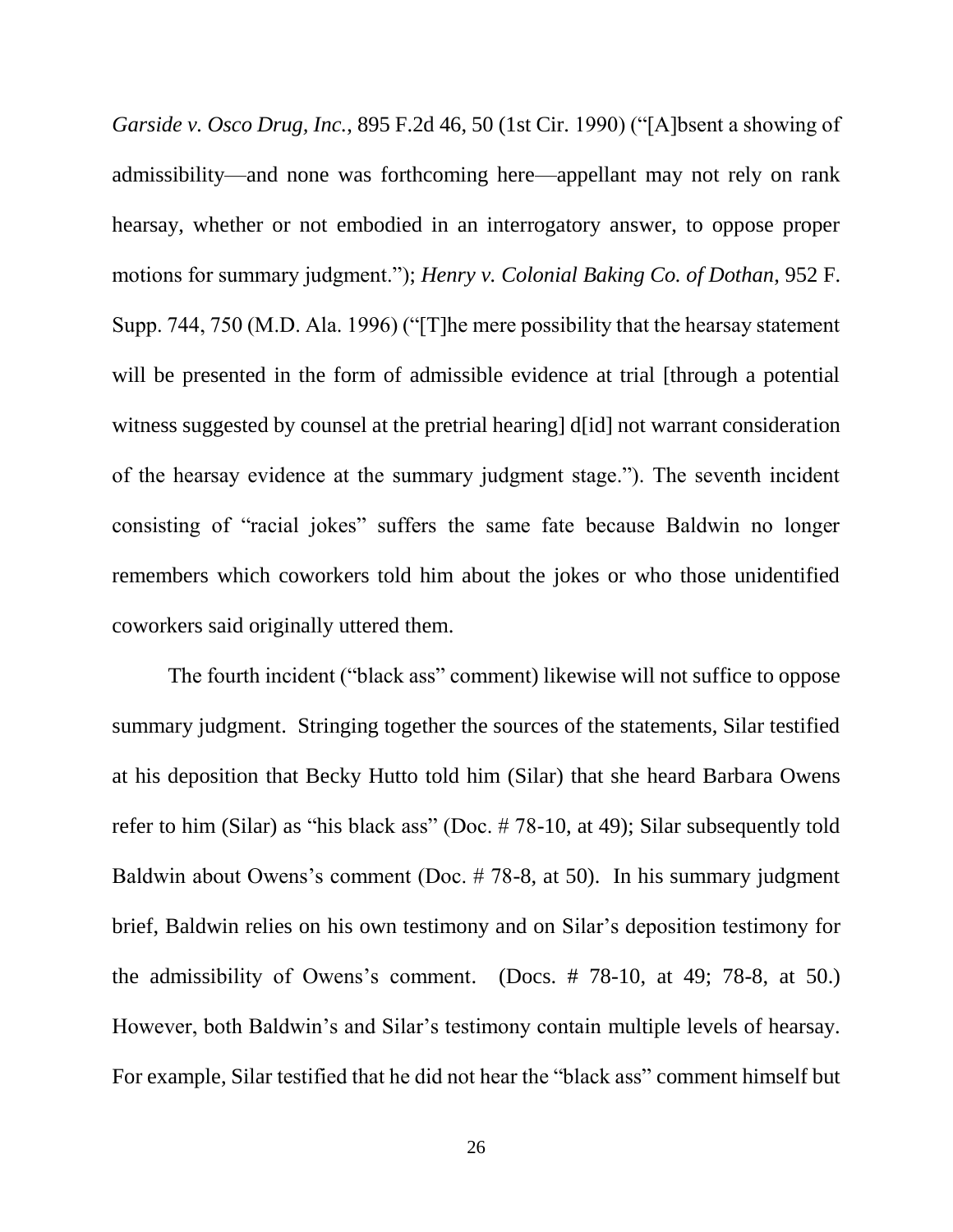heard about it secondhand from Becky Hutto. (Doc. #78-10, at 49.) Although Silar's testimony is in the record, Hutto's is not. Thus, this statement will not be considered.

Turning to the fifth incident ("boys" statement), Baldwin identifies Morrow as the declarant who heard the offending statement made by Johnson and/or Parish; however, Baldwin has not offered deposition testimony or an affidavit from Morrow. UTM has objected to Morrow's testimony, when elicited through Baldwin, as hearsay (Doc. # 55, at 26), and Baldwin has not shown how, if he were on the stand at trial, his own testimony about what Morrow told him would satisfy an exception or exclusion to the hearsay rule. The statement, thus, cannot be considered at summary judgment.

Concerning the sixth incident, Baldwin cannot remember who told him Tipton referred to lubricant as "monkey pee." (Doc. # 78-8, at 49.) With this lapse in memory, Baldwin has not pointed to any evidence indicating that the statement could be reduced to admissible form at trial. Baldwin himself cannot take the stand at trial and testify to Tipton's alleged statement of which he (Baldwin) has no personal knowledge. *See* Fed. R. Civ. P. 56(c)(4); *Jones*, 683 F.3d at 1294 ("The possibility that unknown witnesses will emerge to provide testimony [of the hearsay statement] is insufficient to establish that the hearsay statement could be reduced to admissible evidence at trial."). And this court is not required to do the work of counsel and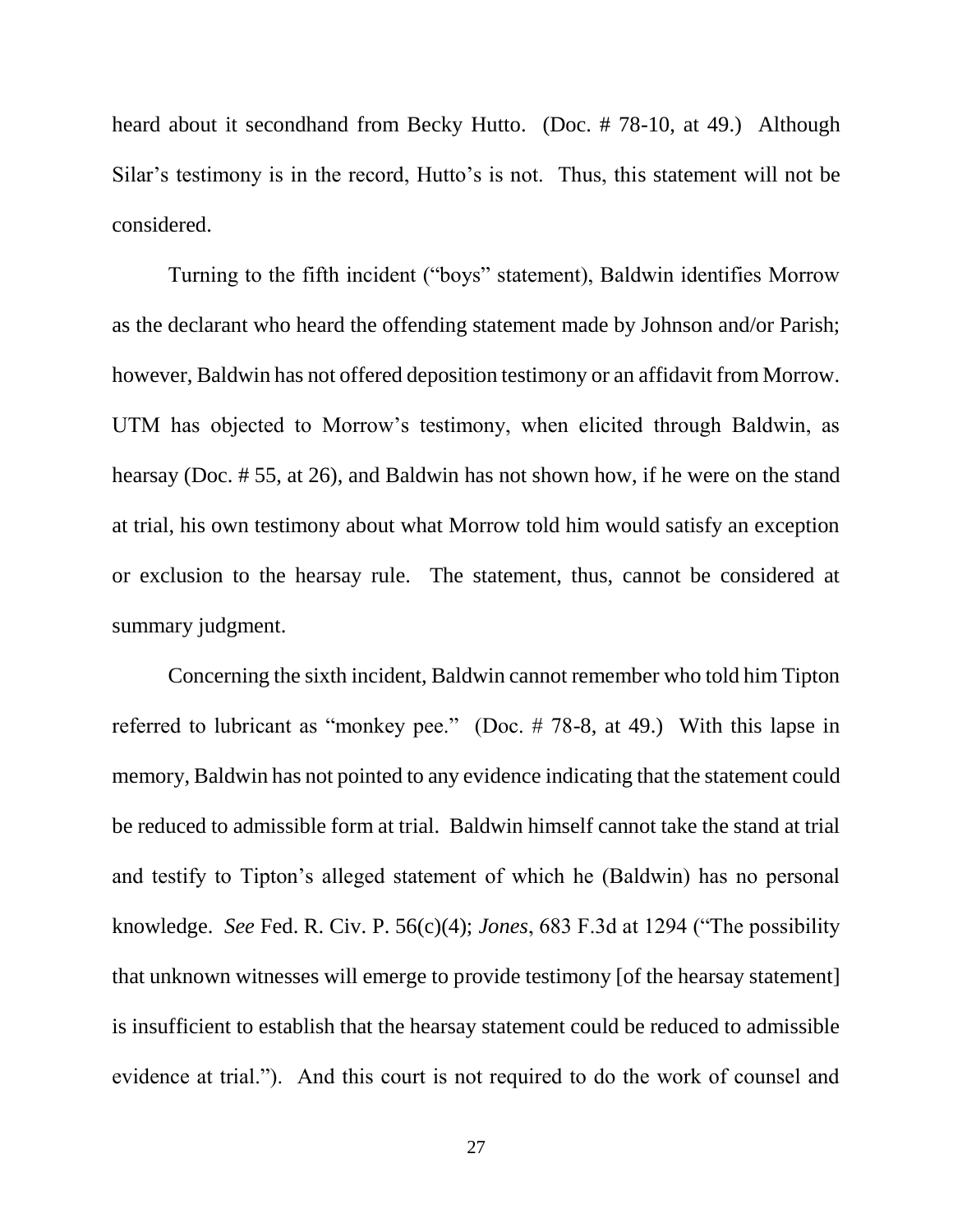"wade through and search the entire record for some specific facts which might support the nonmoving party's claim." *Jaurequi v. Carter Mfg. Co., Inc.*, 173 F.3d 1076, 1085 (8th Cir. 1999) (internal citation and quotation marks omitted).

Finally, the eighth category of evidence (consisting of racial slurs that other Plaintiffs heard), Baldwin has not cited any evidence that demonstrates that he learned about the slurs during the relevant time period of the hostile work environment, rather than solely during discovery. Because an evidentiary foundation is lacking for this "me too" evidence, these statements cannot be considered. *See Adams*, 754 F.3d at 1245 ("[A]n employee alleging a hostile work environment cannot complain about conduct of which he was oblivious for the purpose of proving that his work environment was objectively hostile.").

In sum, the only comments for which Baldwin identifies a declarant with personal knowledge of the statement and whose corrobating testimony is in the record are the second and third incidents (concerning the "nigger-rigging" comment and the statement that "flooring is a black man's job"). The court considers these two secondhand statements in the totality of the circumstances.<sup>11</sup> As to these statements, hearing about harassment is less severe than experiencing harassment

 $\overline{a}$ 

<sup>&</sup>lt;sup>11</sup> Moreover, going forward, the court considers those hearsay statements retold by Plaintiffs in their deposition testimony that are supported by the testimony of the declarants who have personal knowledge of the offending statements and who, thus, can be called to testify at trial about these statements.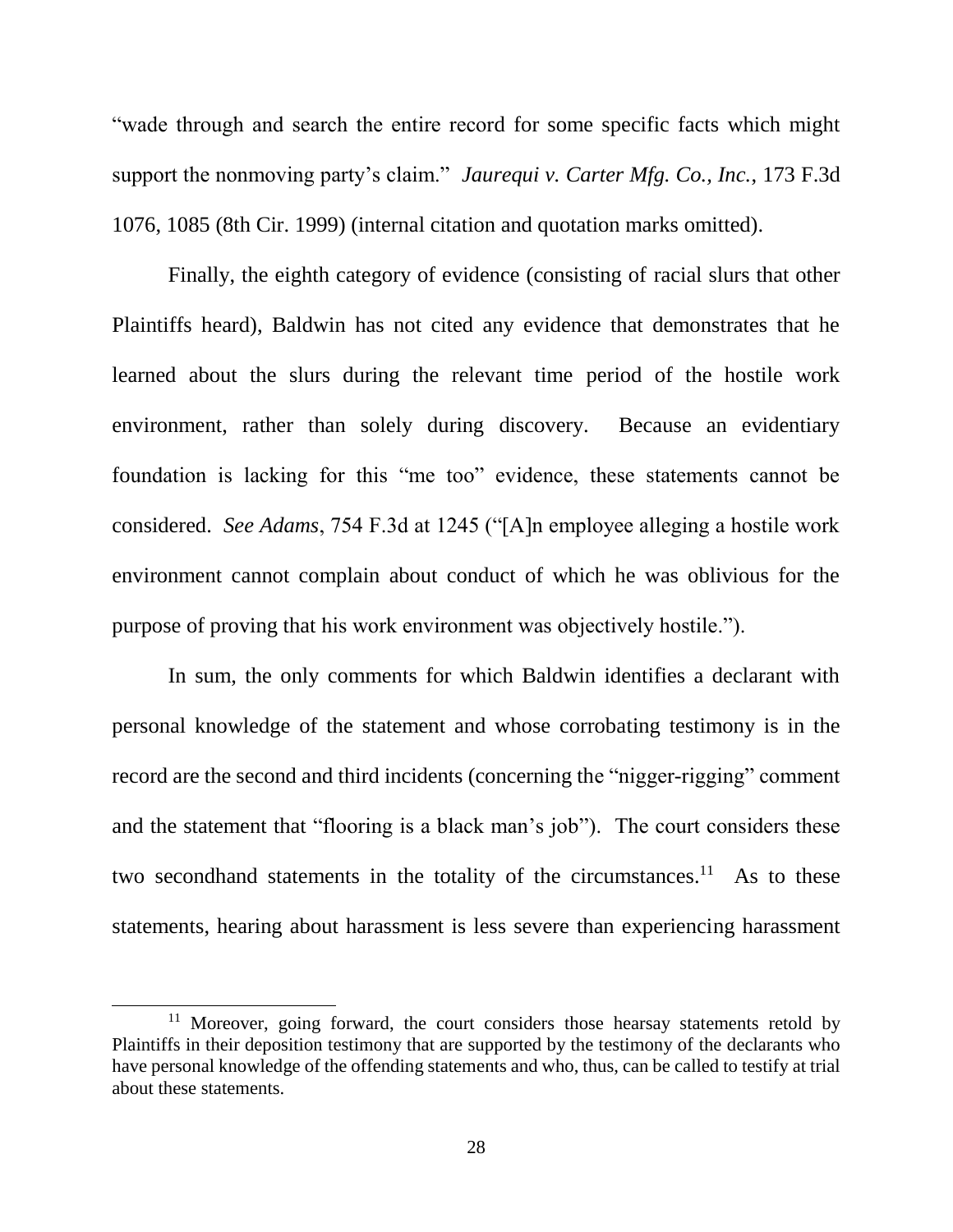directly. *See Harris*, 510 U.S. at 23 (factors); *see also, e.g., Ellis v. CCA of Tenn. LLC*, 650 F.3d 640, 647 n.2 (7th Cir. 2011) ("In the context of a hostile work environment claim, secondhand harassment is less severe than firsthand harassment."). Secondhand accounts that survive the hearsay analysis should be weighed accordingly.

Under the totality of the circumstances, Baldwin fails to raise a genuine dispute of material fact that the harassment he experienced or knew about was frequent, severe, or humiliating him directly. Although Baldwin claims to have been exposed frequently to racist graffiti, the messages contained in the graffiti at UTM were mild compared to the vulgar messages and epithets contained in the graffiti relied upon by several of the *Adams* plaintiffs, and much less frequent than in *Adams*. Yet, summary judgment was affirmed against those plaintiffs in *Adams*. Likewise, with all reasonable inferences drawn in Baldwin's favor, the comments he heard firsthand were mild, and it is difficult to see how any of them could have been humiliating to Baldwin personally, since no comment was ever directly addressed to him. The secondhand evidence does not add much to his claim.<sup>12</sup> Thus, a reasonable jury could not find that Baldwin's work environment was objectively hostile.

 $\overline{a}$ 

 $12$  On this record, even if the court were to consider the other secondhand incidents of rank hearsay, the outcome would be the same.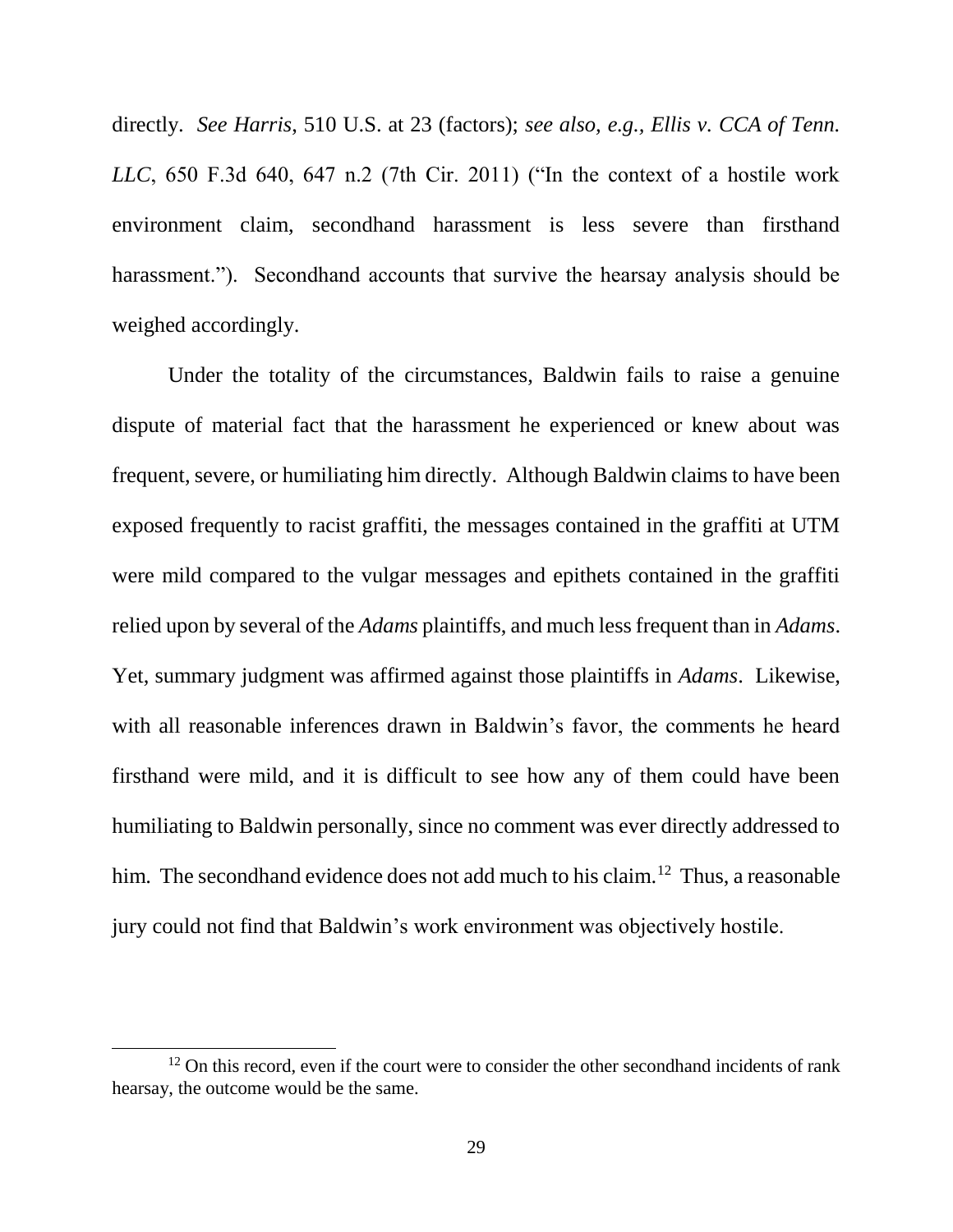## **2.** *Robert Edwards*

 $\overline{a}$ 

Robert Edwards has been employed by UTM off and on since 1999. The harassment he experienced was similar to that experienced by Baldwin. In his deposition and briefing, he noted much of the same graffiti, but he added that "[a]ll the ones [he] saw got painted over."<sup>13</sup> (Doc. # 78-18, at 25.) *See Adams*, 754 F.3d at 1254 (treating an employer's practice of "regularly clean[ing]" racial graffiti as mitigating the severity of the alleged hostile work environment). He also heard a white coworker say "flooring is a black man's job." (Doc. #78-18, at 38.) As for racial slurs, the only time Edwards reports personally hearing anyone use the slur "nigger" was when a black coworker "said it to hi[m]self" and Edwards just "happen[ed] to hear it." (Doc.  $# 78-18$ , at 6–7.) As to the secondhand accounts where white employees allegedly used the slur (or the variation "nigger-rigging"), those are less severe than hearing the slur directly. Compared to one of the plaintiffs in *Adams*, who heard a white coworker and a white supervisor use the slur "nigger," but against whom summary judgment was affirmed nonetheless, 754 F.3d at 1254– 55, the harassment Edwards experienced was mild.

<sup>&</sup>lt;sup>13</sup> One detail mentioned by Edwards and not by Baldwin was that the word "nigger" had been written on a bathroom wall at least three different times. (Doc. # 78-18, at 38.) Each time it was written, UTM would "go back and spray paint it off and clean it up." (Doc. #78-18, at 39.) In evaluating Edwards's claim, the court considers this along with the rest of the graffiti already mentioned by Baldwin.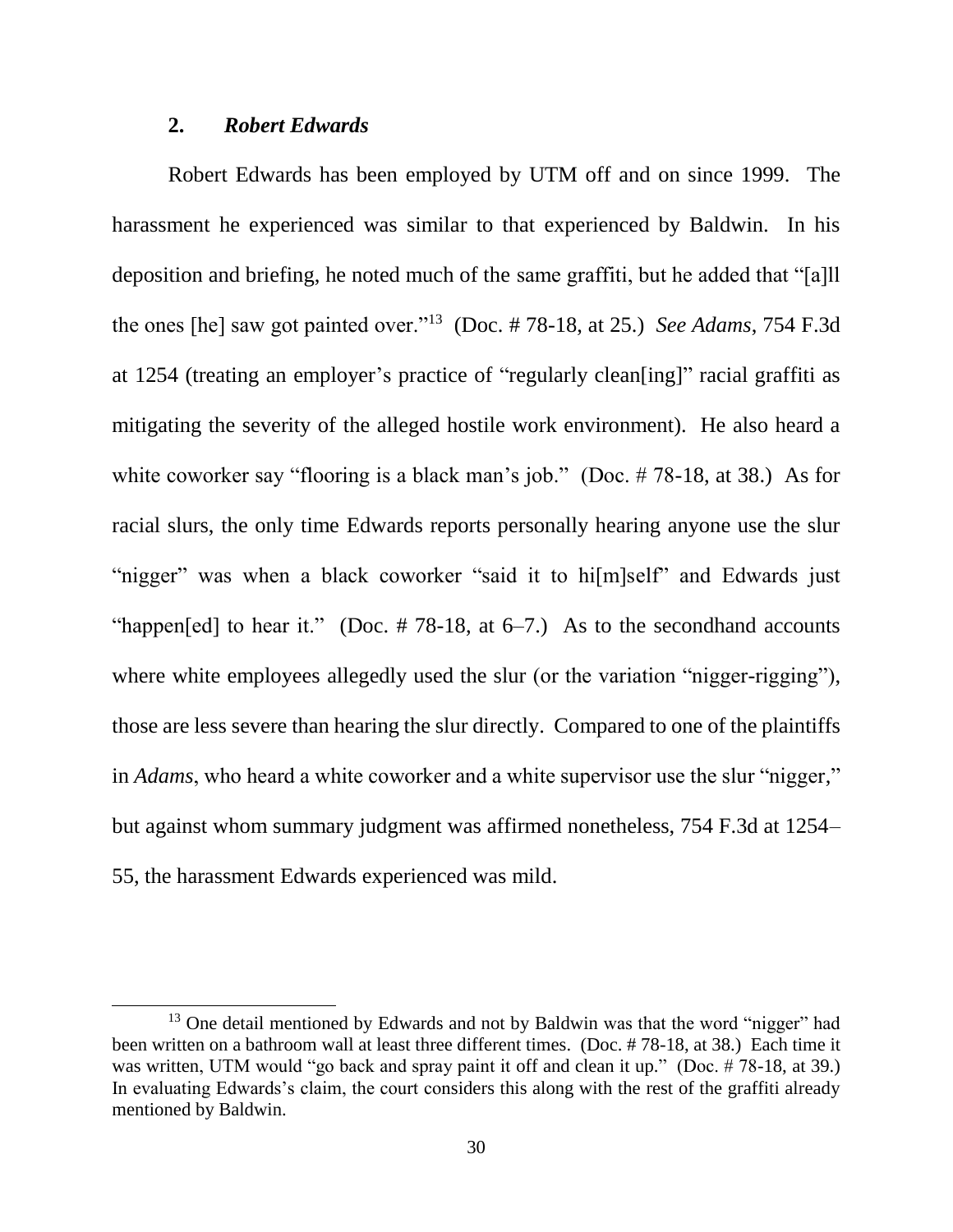Other secondhand accounts relayed to Edwards cannot be considered on summary judgment because they consist of hearsay statements of either unknown declarants or declarants whose testimony is not in the record. *Macuba*, 193 F.3d at 1323. For example, Edwards says he heard "through the grapevine" that one coworker called another "my nigger" (Doc. # 78-18, at 23), but he does not recall who told him of the incident. He also alleges that a coworker said, "I'll slap you black like Daryl" (referring to another black employee), but again cannot recall how he learned of the incident. (Doc. # 78-18, at 37.) Finally, he alleges that a white coworker made a noose at the plant but admits that he did not see the noose personally and could not recall how the incident came to his attention, again calling it "grapevine information." (Doc. # 78-18, at 41.) These prototypical examples of rank hearsay cannot be considered on summary judgment.

Edwards does describe one instance in which a white coworker called him "boy" in what appears to be an angry, condescending way. (Doc. # 78-18, at 35– 37.) However, one isolated incident of personally experienced discrimination, even when coupled with graffiti, is not enough to rise to the level required to establish a hostile work environment. As with Baldwin, the graffiti was mild on the whole; UTM painted over the racist messages whenever they were reported; and Edwards cannot recall a single time in which he heard a white coworker use a racial slur.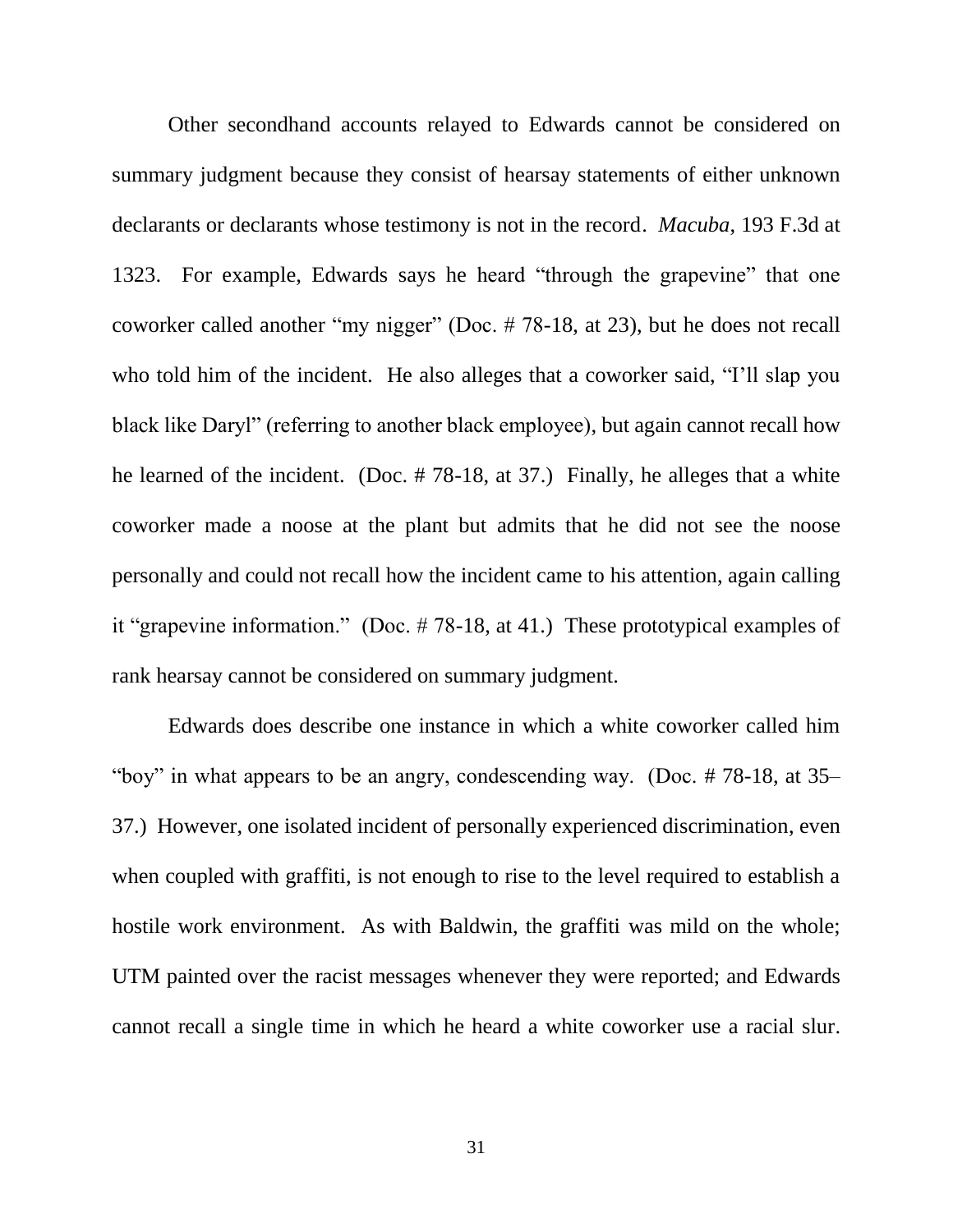Considering all the circumstances, a reasonable jury could not find his work environment objectively hostile.

### **3.** *Fredrick Green*

Fredrick Green worked at UTM from January 12, 2012, to October 9, 2013. Although Green testified that he saw some of the racial graffiti, he did not see a depiction of a noose. (Doc. # 78-4, at 35 ("[T]he only thing I s[aw] personally was the brotherhood thing[,]  $\ldots$  [and a] couple of times I s[aw] the KKK written in bathrooms.").) Thus, his claim is weaker, at least in regard to graffiti, than the previous two Plaintiffs. And, while he reported hearing *about* workplace usage of racial slurs, like Edwards, he only once heard a slur himself. (Doc. # 78-4, at 35.) His claim is based primarily on secondhand accounts of racism and a series of comments that he heard firsthand.

Green relies on four firsthand events and a more general description of workplace language to support his claim. First, Green recalls that a white coworker once told him a joke that involved racial insinuations and the use of a slur. (Doc. # 78-4, at 40.) When asked about the allegation during his deposition, Green mentioned that the coworker prefaced the joke by saying that he did not "really mean nothing by it" but that he wanted to tell it because "he thought it was funny." (Doc. # 78-4, 40.) Second, Green describes a lunchtime conversation with another white coworker who told him about a black man that he had hired to help out in his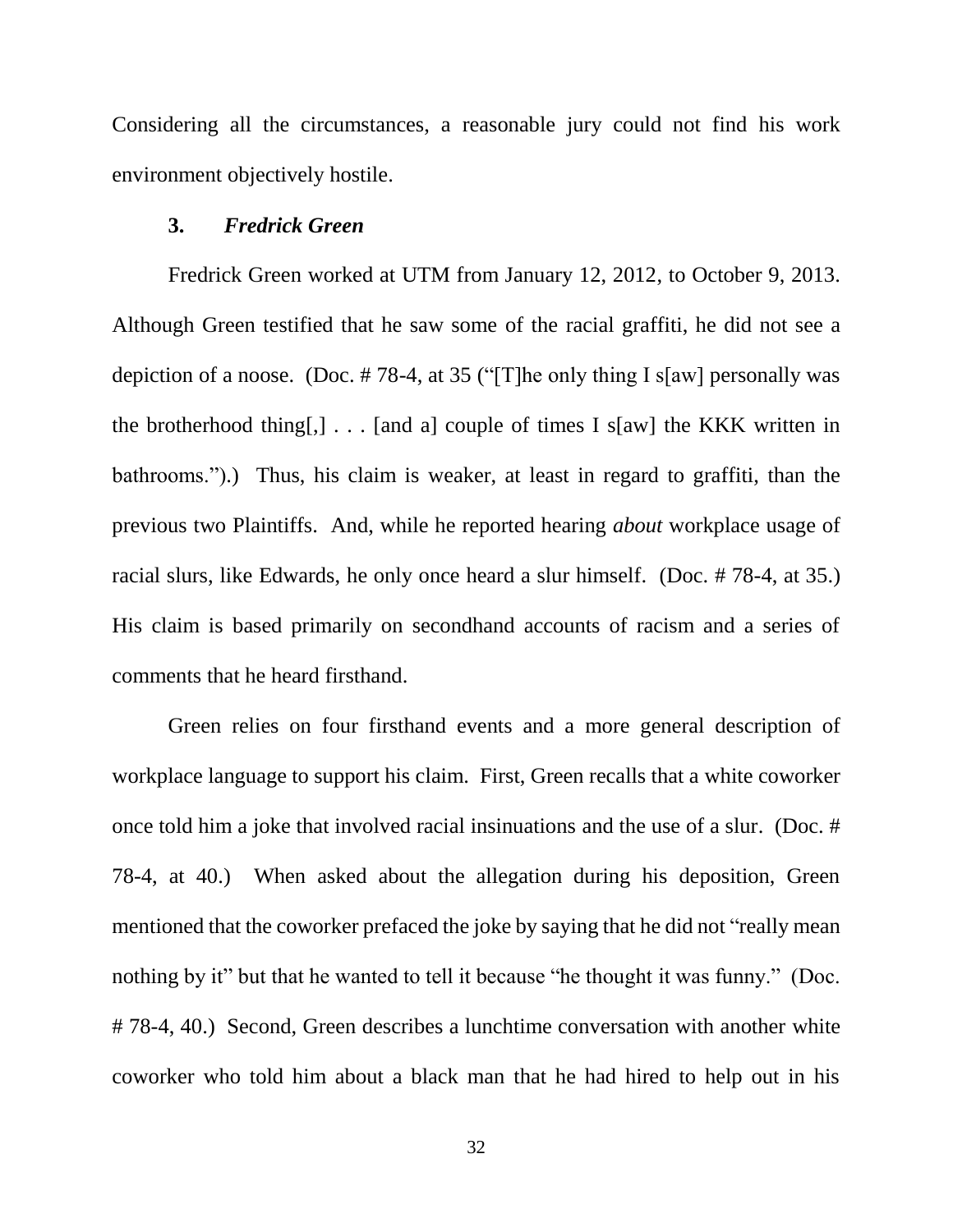firewood business. The coworker said the man was "doing quite well" at his job, which Green interpreted to mean that the coworker was "surprise[ed] . . . that [the man] was doing so well being a black guy." (Doc. # 78-4, at 40.) Third, Green reports that a white coworker once "jokingly" told him that his "black ass" needed to bring in biscuits for everyone. (Doc. # 78-4, at 41–42.) And fourth, Green explains that he would sometimes hear white colleagues refer to black men as "boys," which he took to be condescending. (Doc. # 78-4, at 42.)

Green also heard secondhand reports of racial comments, some of which cannot be considered to oppose summary judgment. For example, Green recalls hearing about a white employee who said that a black coworker "looked like a gorilla on a motorcycle," but he could not remember who told him of the incident. (Doc. # 78-4, at 30.) The court thus does not consider this statement. *See Jones*, 683 F.3d at 1294 ("The possibility that unknown witnesses will emerge to provide testimony on [a particular] point is insufficient to establish that the hearsay statement could be reduced to admissible evidence at trial.").

However, several of the secondhand statements Green mentions will be considered. For example, Green mentions being "aware" of harassment against Lawrence Silar (Doc. #78-4, at 44), which included use of the slur "nigger" and about which Silar has testified during the course of discovery (Doc. # 78-10, at 16, 29, 49, 52). In a similar vein, Green mentions awareness of Medley's "nigger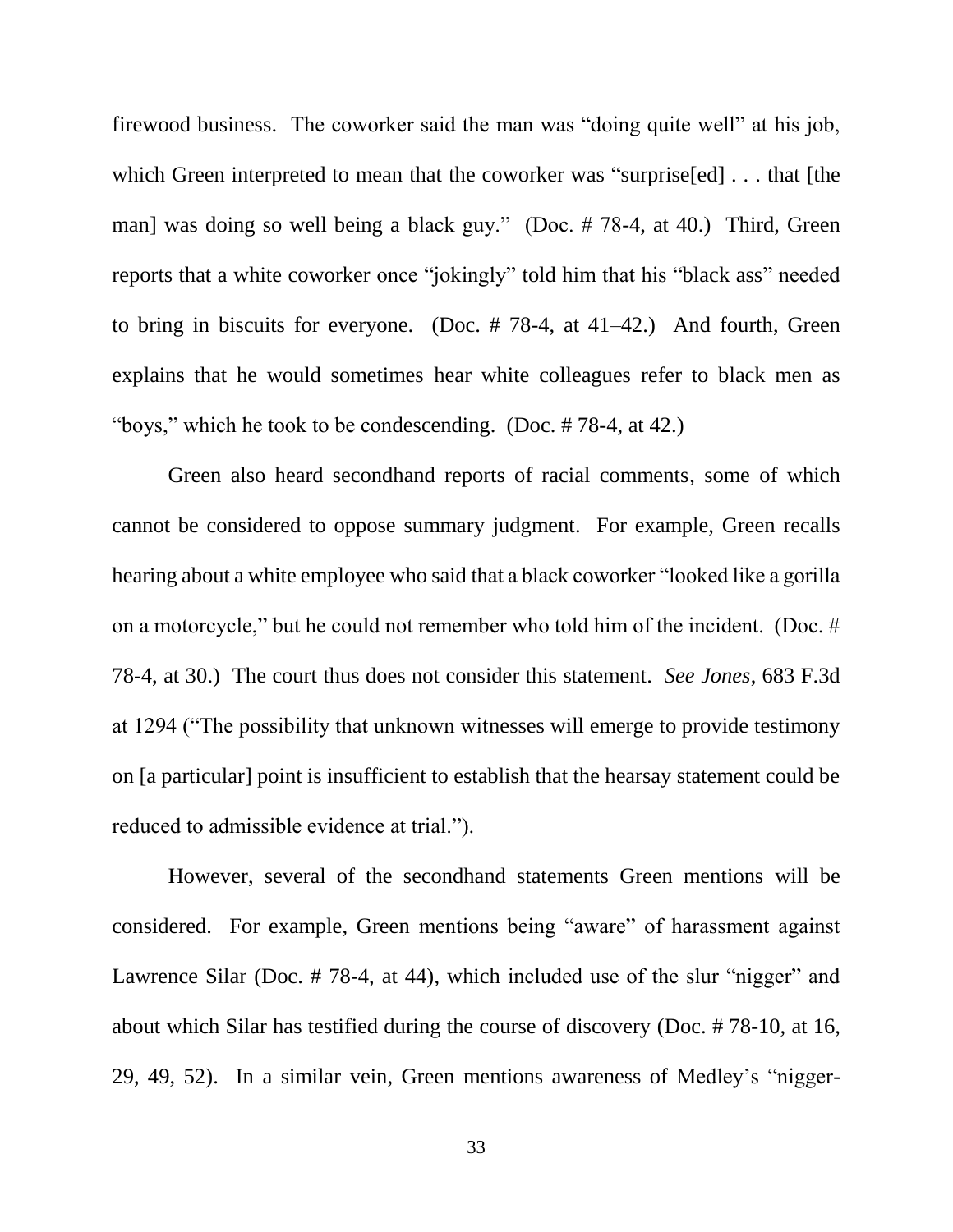rigging" statement, which other Plaintiffs have testified that they witnessed and which Medley admits he made. Because the secondhand reports of these incidents have identifiable declarants whose corroborating testimony also is in the record, the court considers them, albeit for the less effective purpose of showing secondhand "awareness," rather than direct experience, of harassment.

As with Baldwin and Edwards, Green's evidence in its totality is not sufficiently severe or pervasive on the whole. Like Edwards, Green cannot recall an occasion in which a white coworker directed a racial slur at him. The incidents Green actually experienced, in which coworkers told jokes or made insensitive remarks, are troublesome and should not be condoned in the workplace, but they are insufficiently severe or frequent to be grounds for a hostile work environment claim, even when considered cumulatively. Green's admission that his coworkers, for instance, "mean[t] nothing by" their comments and "never did anything maliciously" suggests an overall lack of hostility that, in the absence of more severe harassment, precludes a finding in Green's favor. (Doc. # 78-4, at 40, 43.) A reasonable jury could not find that his work environment was objectively hostile.

## **4.** *Lawrence Silar*

The record presents a genuine dispute of material fact as to whether Lawrence Silar's work environment was objectively hostile. Lawrence Silar has worked at UTM since May 14, 2012, with the exception of a five-month period in 2013 during

34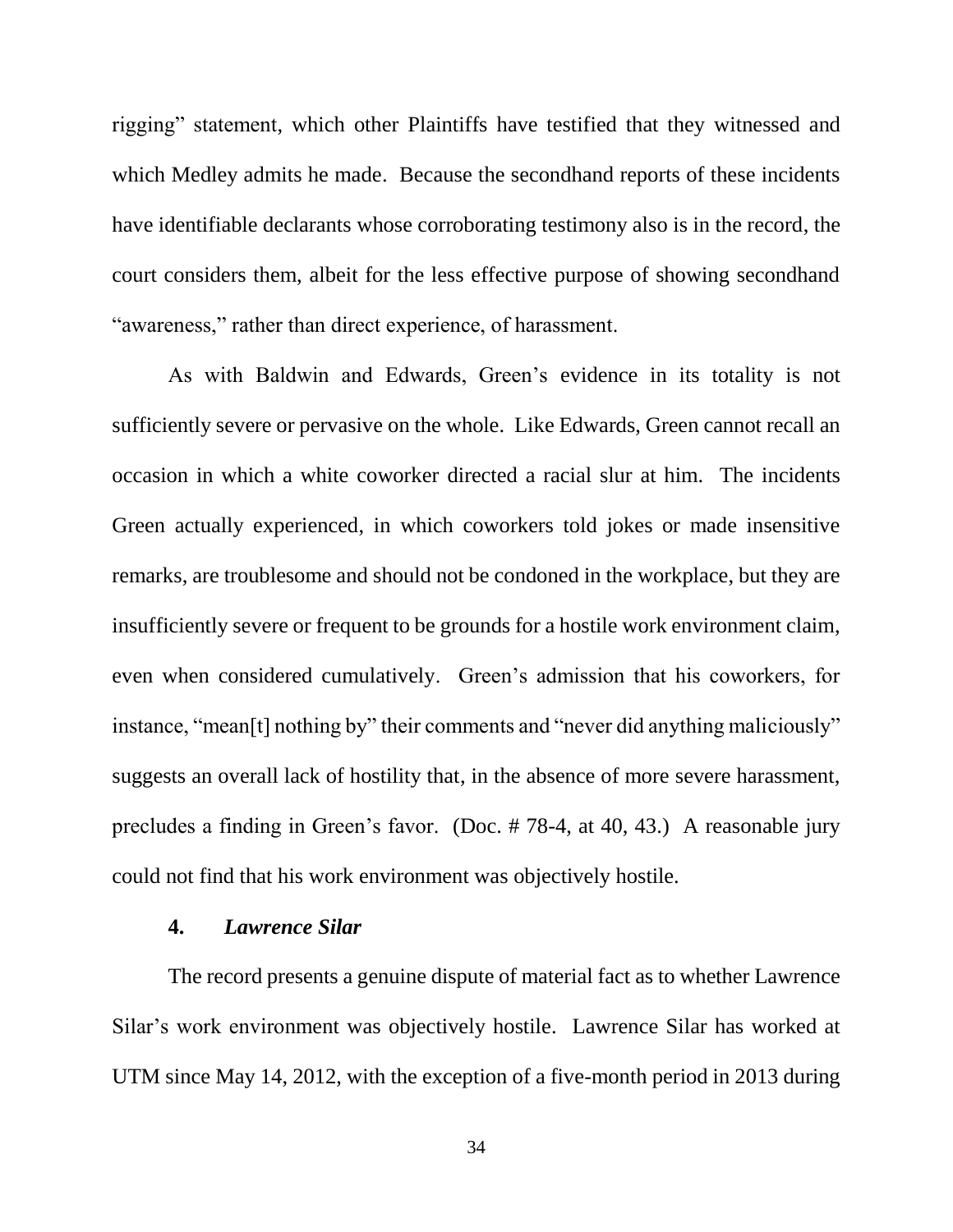which he was laid off due to a lack of work at the plant. In addition to regularly viewing the same racial graffiti mentioned by the other Plaintiffs, Silar presents evidence that he was subjected to direct racial harassment "daily" by Barbara Owens, a white co-worker, until finally she was terminated on August 14, 2013. (Doc. # 78-10, at 52.) Silar claims to have been called "nigger" and "black ass" repeatedly. On another occasion, Owens told him to stay "out back . . . where you belong." (Doc. # 78-10, at 52.) Owens said to him, "Nigger, get your black ass out [from] in front of me," and asked, "what's your black ass doing here?" (Doc. # 78- 10, at 16, 52.) And, on one occasion another white coworker, Enorris Martin, approached Silar—unprovoked—and said, "I'm a big white guy. You're a monkey." (Doc. # 78-10, at 29.) When Silar asked Martin why he called him a "monkey," Martin said, "I hate black men<sup>[]</sup>." (Doc. #78-10, at 29.) Silar also testified that Martin called him a "monkey" more than twice. (Doc. # 78-10, at 29.)

A reasonable person in Silar's position, "considering all the circumstances," could find the harassment experienced by Silar, as presented in the record, to be both severe and pervasive to the point of interfering with his job performance. *See Onscale*, 523 U.S. at 81. In contrast to those Plaintiffs who passively viewed graffiti and heard about incidents experienced by others, Silar was personally harassed in the workplace daily by two white coworkers whose conduct reflects outright racial animus. Moreover, Martin's self-proclaimed description as a "big white guy,"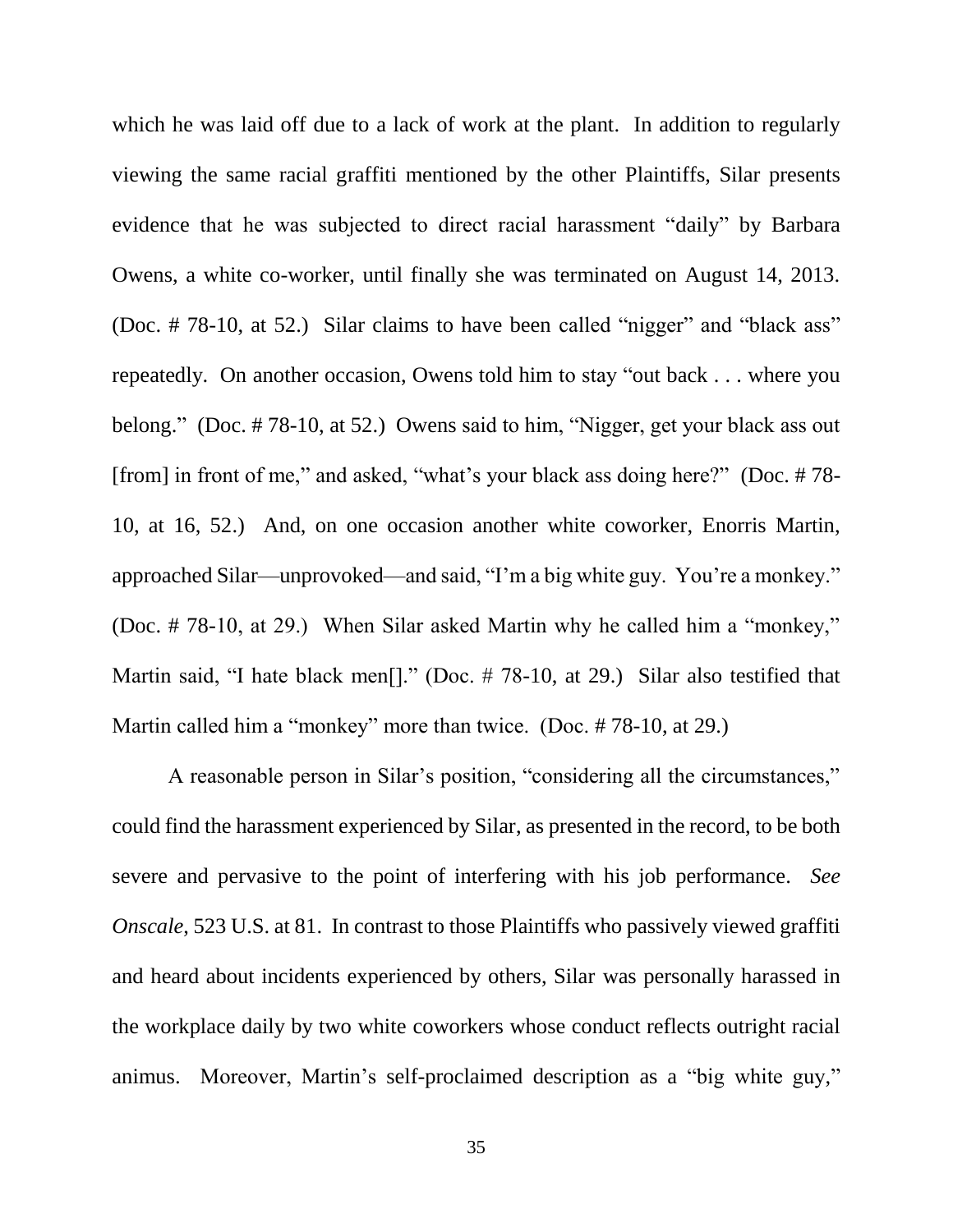coupled with his declared hatred for blacks, could be construed by a reasonable person as physically threatening. Thus, a reasonable jury could find Silar's work environment objectively hostile.

## **5.** *Bobby Terry*

 $\overline{a}$ 

The evidence Terry presents is insufficient to establish a genuine dispute of material fact that Terry's work environment was objectively hostile. Terry has been employed with UTM since 1989.<sup>14</sup> Although he was laid off temporarily twice in his first three years with the company, he has enjoyed continuous employment with UTM at least since 1993. Terry reports having seen graffiti in the breakroom and bathroom, including "nigger," "DAN," "KKK," and rebel flags. (Doc. # 94, at 14.) He also reports having heard a handful of racially charged comments. For example, he heard a white coworker tell a black coworker that he would "beat his black ass" and "beat him as black as Daryl." (Doc. # 94, at 13.) Another time, he heard a white coworker call Plaintiff Silar a "black ass nigger." (Doc. # 94, at 11.) And Terry claims to have heard white individuals at work refer to black men as "boys," which he believes to be derogatory.

The majority of Terry's evidence comes from secondhand remarks that he did not witness. Even if it is assumed that these secondhand statements meet the

<sup>&</sup>lt;sup>14</sup> Although he had been employed with UTM for nearly 25 years by the time he filed this lawsuit, most of the allegations of racial harassment come after 2012. (*See* Doc. # 26, at 45–50.) As will be mentioned later, Terry admits in his deposition testimony that several other allegations relate to incidents that occurred many years ago.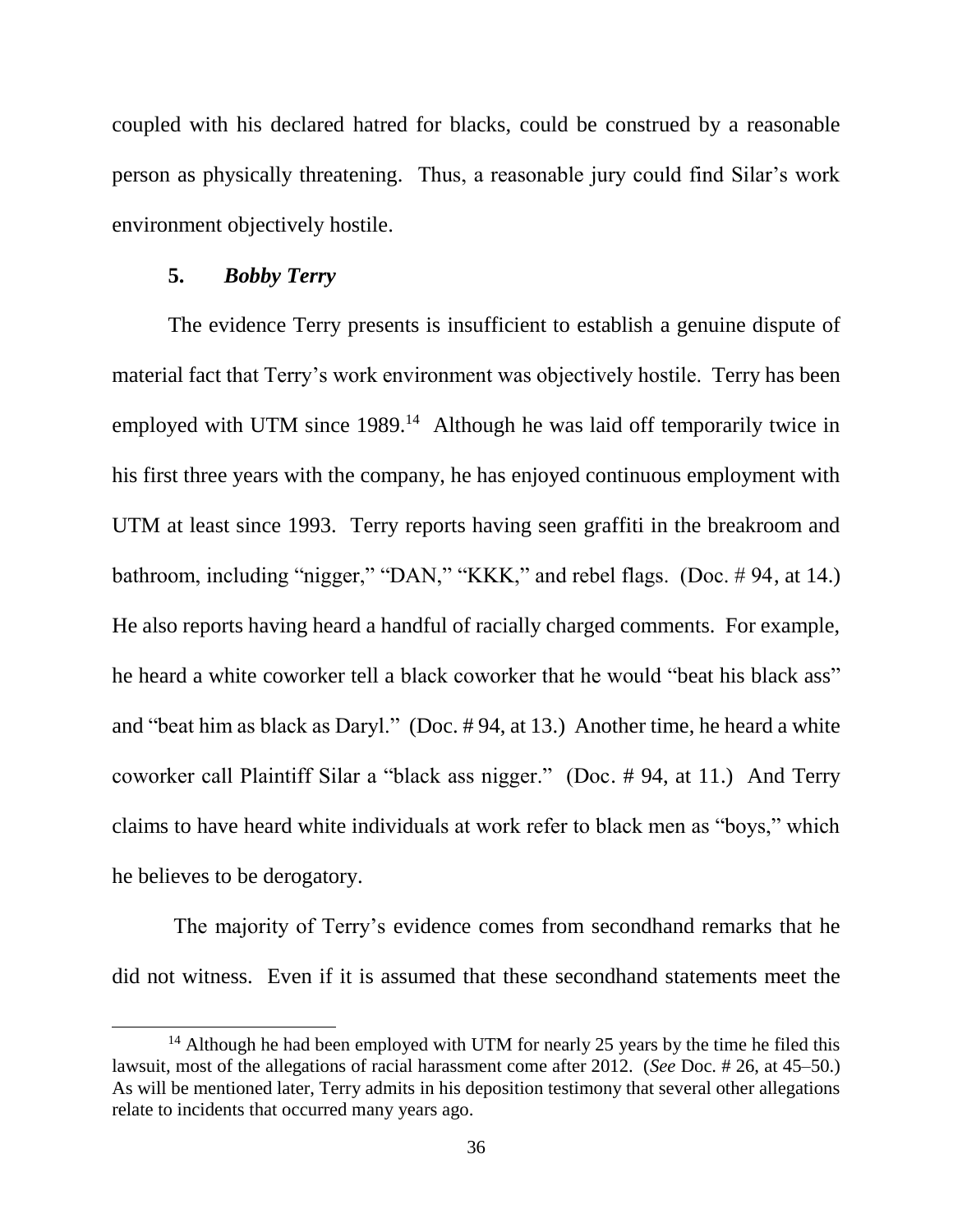*Macuba* standard for consideration at summary judgment, *see supra* at 20–25, they collectively lack the severity or pervasiveness to create a hostile work environment. For example, Jimmy Curry told Terry that a coworker said "[blacks] are not the minority any more, Mexicans [are]" (Doc. # 94, at 12), and Johnny Baldwin told him that another coworker said Terry "[gave] her the creeps" (Doc. # 78-1, at 40). Terry also heard from James Morrow that an employee had remarked that "the black guys got it messed up in the plant." (Doc. # 78-1, at 41.) The most severe secondhand remark was the "nigger-rigging" incident, which Terry heard about from a coworker, Nick McClendon. (Doc. #78-1, at 18.) Although use of the word "nigger" is severe, the rest of the comments merely reference race.

Under the totality of the circumstances, a few racially charged comments (most of which are secondhand), two slurs, and graffiti do not establish a hostile work environment claim under this circuit's standard, especially when many of the incidents are too old to be actionable. The racial graffiti, for example, was not a pervasive issue capable of interfering with a reasonable person's work environment. Terry admitted that he had not seen "DAN" and "nigger" written on a bathroom wall in 10 years "since the old bathroom was torn down" (Doc. # 78-1, at 26), and that "nothing [has] been on the bathroom wall for about a year" (Doc. # 78-1, at 30), so both recency and frequency are lacking. Nor were the comments sufficiently severe or pervasive to change the conditions of Terry's employment. Although the use of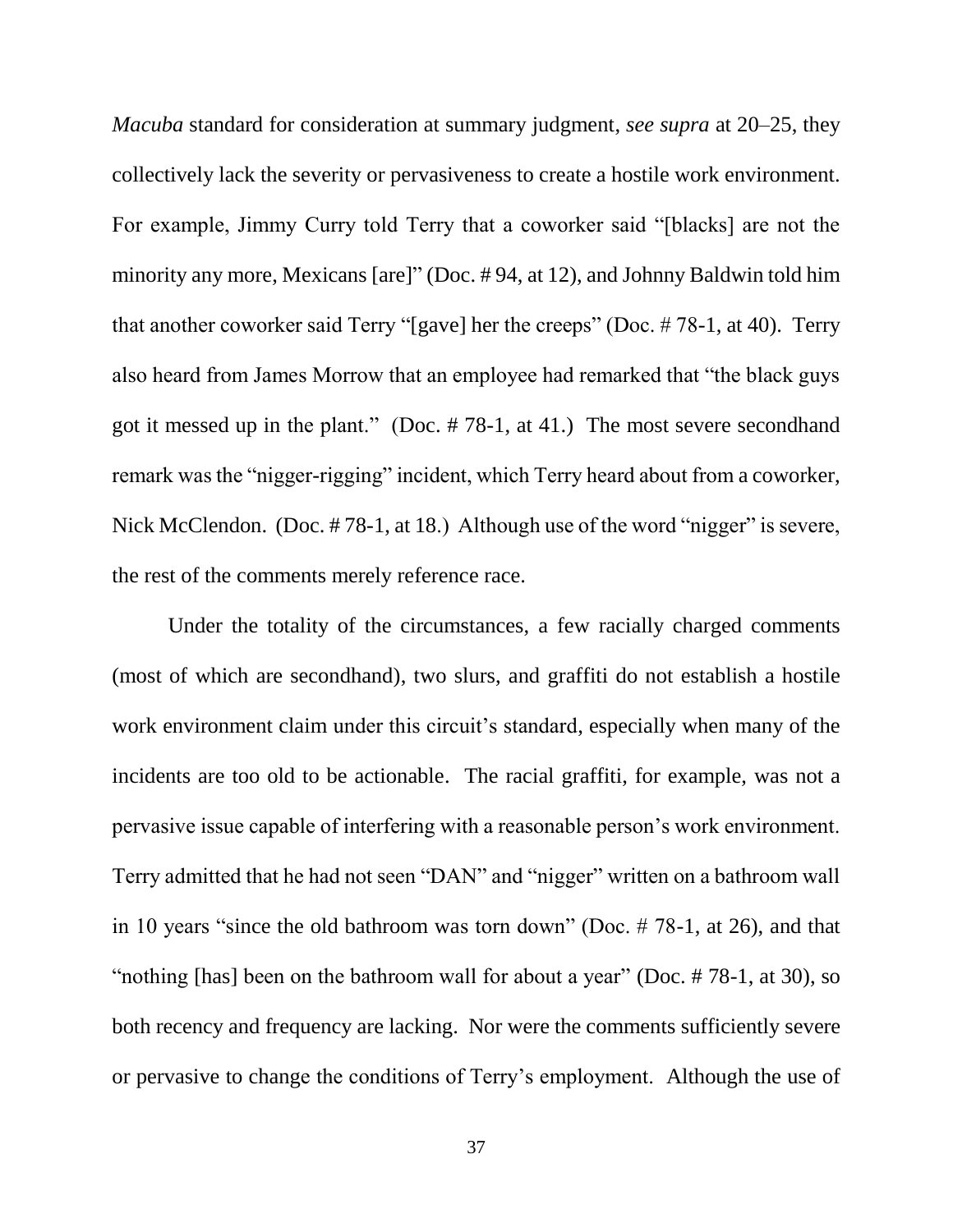a racial slur is severe, a slur "was [never] directed toward [Terry] or directly humiliating or threatening to him," *Adams*, 754 F.3d at 1255, and he witnessed a coworker use the slur "nigger" only once. The other statements, even if it is assumed that they implicitly refer to race, are less severe than uses of an explicit racial slur, and their severity is further dampened when they are offered via secondhand accounts. Considering the evidence together, a reasonable jury could not find Terry's work environment objectively hostile.

## **6.** *Keleen Farrier*

Farrier has failed to present evidence establishing a genuine dispute of material fact that his work environment was objectively hostile. With the exception of a four-month period in 2013, Keleen Farrier was employed with UTM from August 2012 to March 2014. During his employment, Farrier reports seeing graffiti in the bathrooms, including the words "nigger" and "KKK," and drawings of a stick figure hanging from a noose and rebel flags. (Doc. # 78-9, at 30–31, 53–54.) He also reports being called "boy" by a few coworkers. (Doc. # 78-9, at 30.) At least three times, one of Farrier's white coworkers, Tommy Marler, "g[o]t in [Farrier's] face," angrily called him a "boy," and on the third occasion also "pushed" him "once, like he wanted to fight," causing Farrier to "stumble | | back a little bit." (Doc. #78-9, at 43, 46–47.) Following the third incident, UTM conducted an investigation and terminated Marler's employment shortly thereafter. (Doc. # 78-9, at 47.)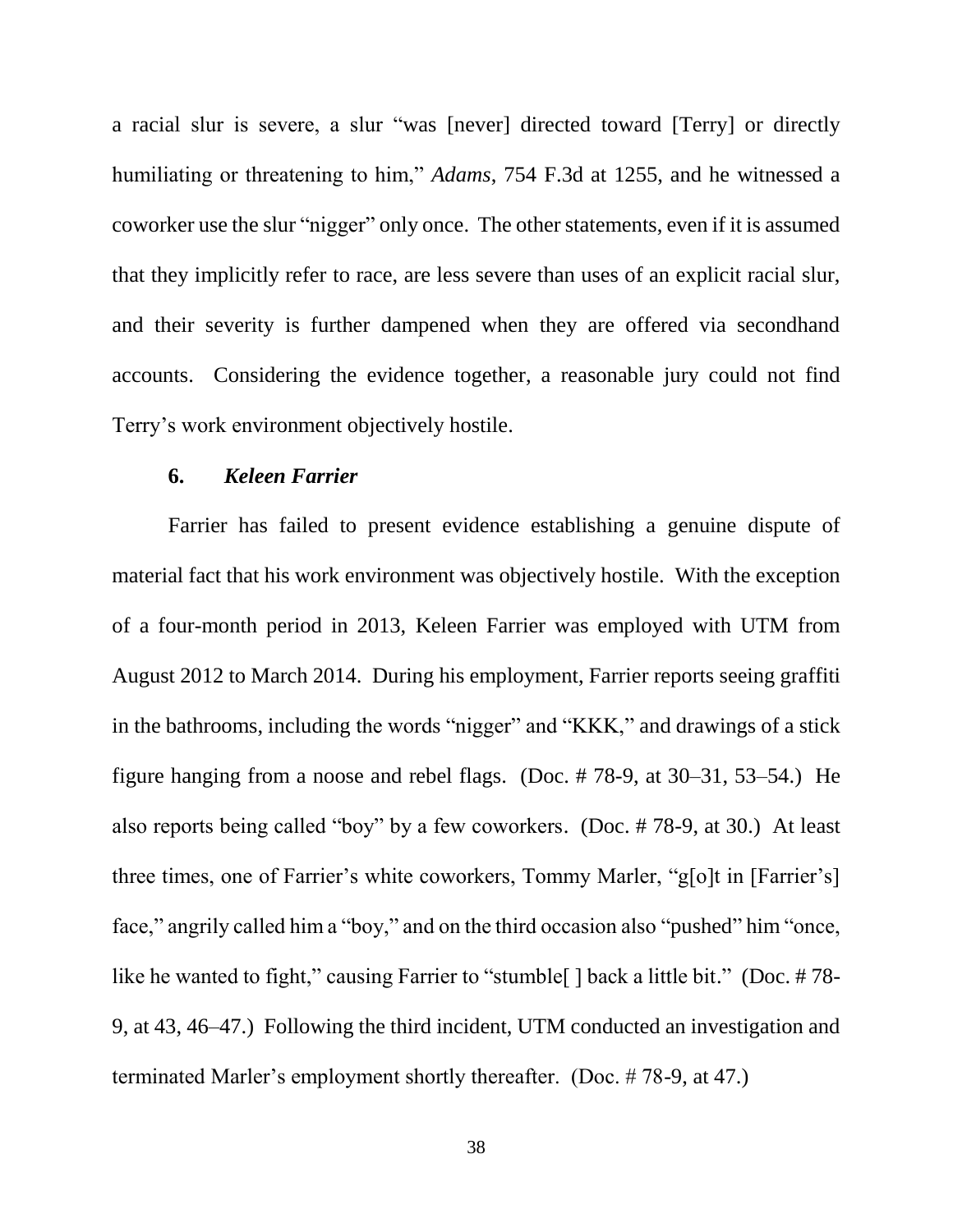The rest of what Farrier relies on is secondhand information. Over the course of his fifteen months at UTM, Farrier heard about five incidents in which a racial slur was used, four of which will be considered. Two of those, which were mentioned by other Plaintiffs (and have been covered in previous sections of this opinion), were the "nigger-rigging" incident and the verbal harassment of Silar. (Doc. # 78-9, at 29, 50–51.) The other two admissible secondhand reports involve Becky Hutto's interactions with Hennis Washington, who told Farrier about the interactions and the slurs after the fact, and whose deposition testimony is in the record. (Docs. # 78-9, at 50, 52; 78-5, at 41.) Finally, Farrier heard that a named supervisor said "niggers aren't allowed out here," but he cannot remember who told him. (Doc. #78-9, at 51.) With no identifiable declarant upon whose testimony the court may rely, this last secondhand statement is inadmissible hearsay and cannot be considered.

The evidence, considered in its totality, is not enough to meet the threshold for a hostile work environment claim. As in Terry's case, Farrier reports seeing each instance of graffiti only a few times, which is too infrequent to be pervasive, and in each case UTM painted over the graffiti when it appeared. *See Adams*, 754 F.3d at 1254, 1255 (weighing as part of the totality of the circumstances the fact that the employer regularly removed the graffiti); (Doc. # 95, at 14.) Also, although some of the harassment Farrier endured is severe, the coworker primarily responsible for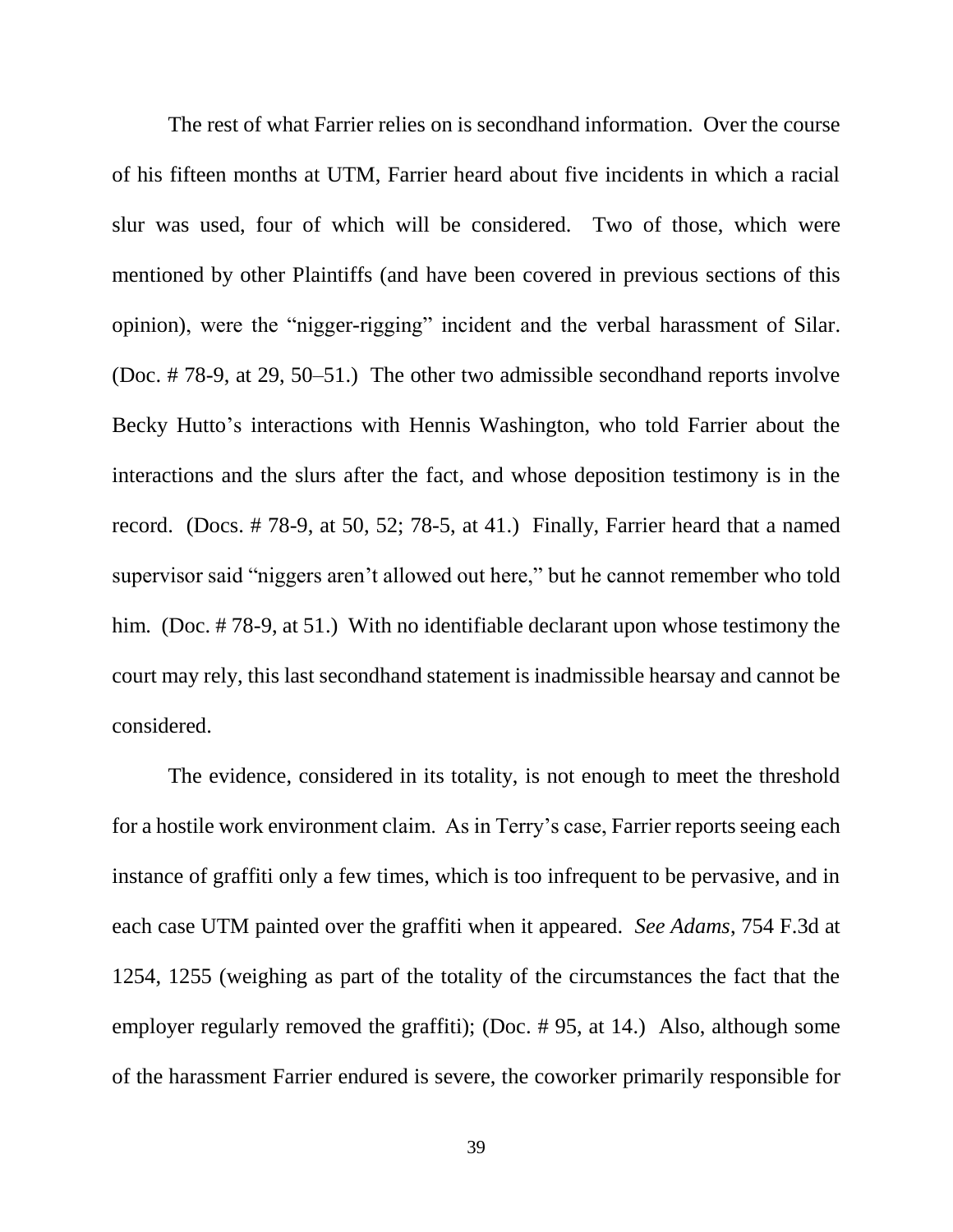the harassment was terminated for his conduct, a detail that weighs against the proposition that Farrier's work environment was objectively hostile.<sup>15</sup>

The repeated use of the racial slur "nigger" is severe. *See Adams*, 754 F.3d at 1255 ("[T]he use of the slur 'nigger' is severe . . . ."). However, there is no evidence that an employee directed the slur to Farrier. And, with one exception, the evidence he proffers that the word was used is secondhand. In his brief opposing summary judgment, Farrier claims to have "heard other white employees use the term 'nigger' 2–3 other times." (Doc. # 95, at 12.) But arguments in a brief are not evidence. When deposed, he only reports hearing *about* the use of the word from other employees. (*See* Doc. # 78-9, at 30 (where Farrier is asked whether he has "heard someone, directly with [his] own ears, use the word ["nigger" or "nigga"] at the Utility Trailer plant" and replies, "[n]ot to my knowledge.").) This will not support the conclusion that Farrier's work environment was objectively hostile, even when combined with the graffiti. *See Adams*, 754 F.3d at 1254 (affirming summary judgment against a plaintiff, Adams, who "frequently saw the racist graffiti," "heard [the slur 'nigger'] only a few times over several years," and did not offer evidence that "anyone directed it toward him").

 $\overline{a}$ 

<sup>&</sup>lt;sup>15</sup> If an employer's removal of racially harassing graffiti mitigates the severity of the graffiti's effect on its employees, *see Adams*, 754 F.3d at 1254, then there is no reason the same rationale would not apply to an employer's removal of a racially harassing employee.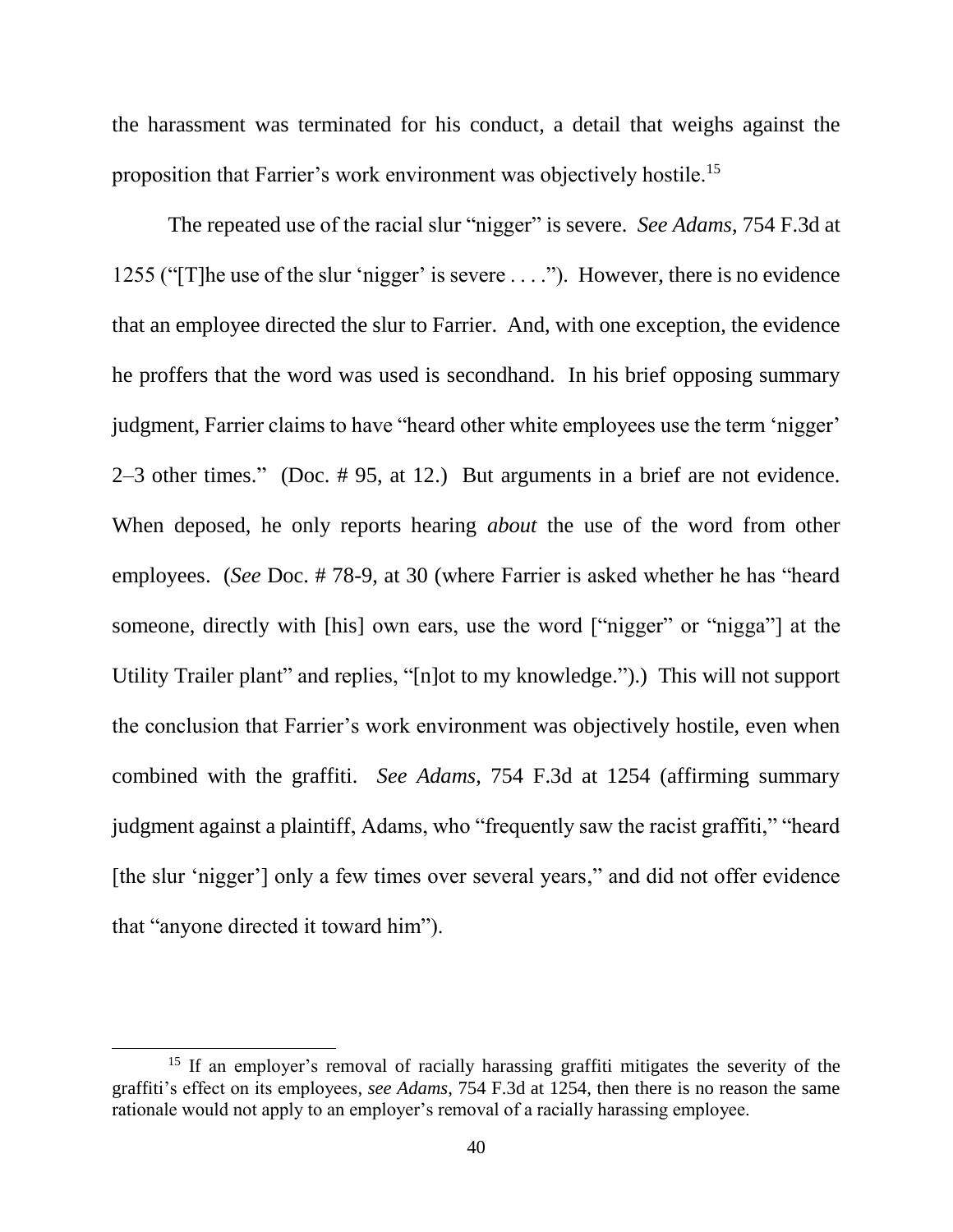The most serious evidence weighing in Farrier's favor is the pushing incident with Tommy Marler. Although the physical altercation would be threatening to a reasonable person, UTM's prompt investigation and termination of Marler mitigated the continuing effect of the incident on Farrier's work environment. Moreover, the threat involved here (a possible fistfight) is less severe than the threat involved in *Jones* (a crowbar beating) and less clear than the one made by Enorris Martin (the "big white guy" who "hate[s] black men[]."). Marler and Farrier worked on the same welding projects at UTM, and Marler's outbursts occurred at times when they had been working together. (*See* Doc. # 78-9, at 44 (describing that when Farrier and Marler would "work[] together on . . . a trailer," "[Marler would] start at one end and [Farrier would] start at the other end" and they would "weld until [they], essentially, met in the middle").) There is little in the record to suggest that Marler's anger was the result of racial bias and not work-related "frustrat[ion]." (*See* Doc. # 78-9, at 45 (where Farrier testified that Marler would "get frustrated . . . about the trailer" and would "take it out on [Farrier]").) Ultimately, although Farrier may have felt threatened at the time of the push in much the same way Silar did, the threat to Farrier was not as clearly racial, and the rest of his cumulative case is much weaker than Silar's. One isolated incident involving a physical threat will not cure an otherwise deficient claim. *See Faragher v. City of Boca Raton*, 524 U.S. 775, 788 (1998) ("[I]solated incidents (unless extremely serious) will not amount to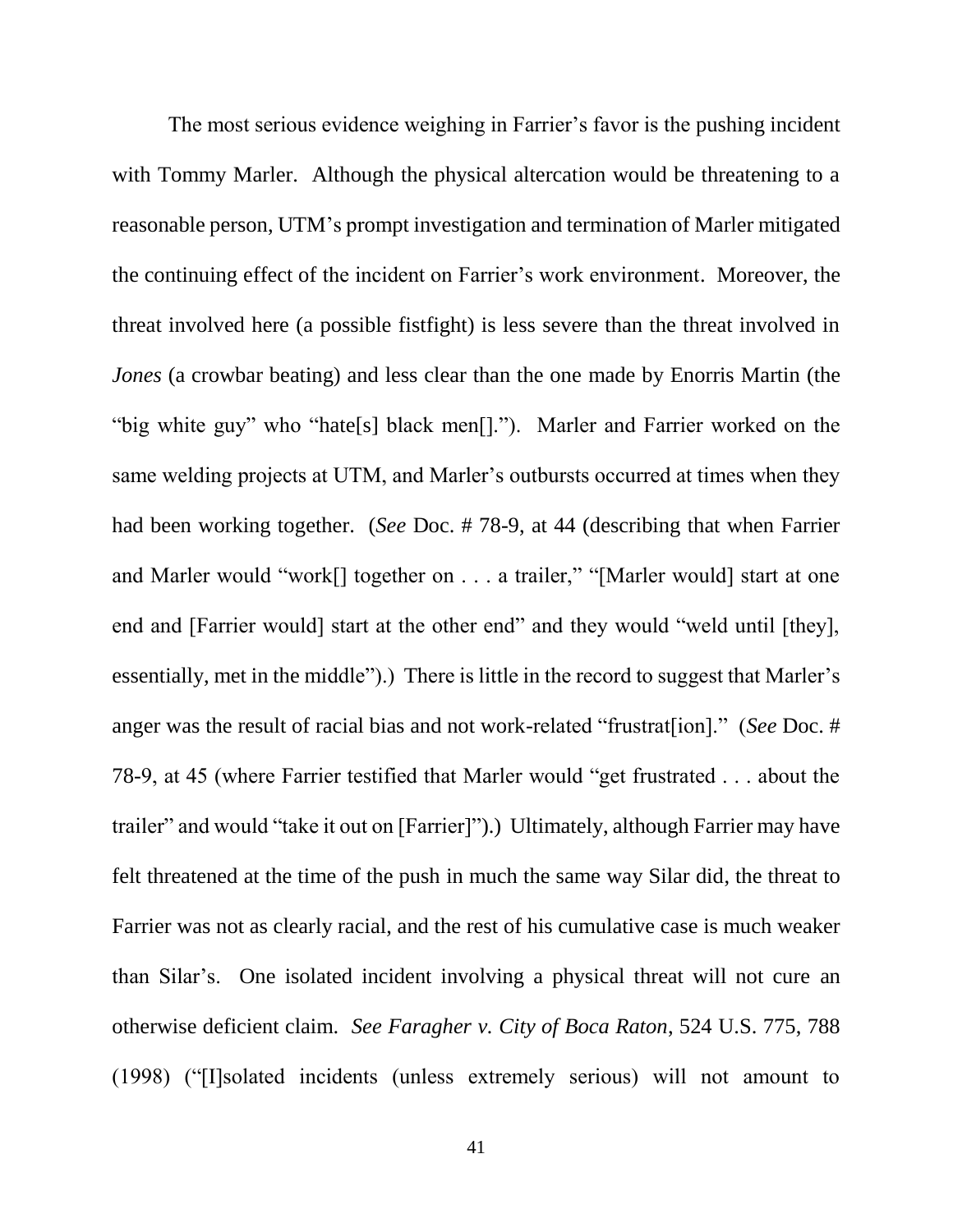discriminatory changes in the 'terms and conditions of employment.'"). Although the combined evidence shows an environment with sporadic racism, one that is far from perfect, it does not show one in which racial abuse permeated the workplace. A reasonable jury could not find Farrier's work environment objectively hostile.

### **7.** *Todd Hooks*

The record presents a genuine dispute of material fact that Hooks's work environment was objectively hostile. Todd Hooks has been employed by UTM since May 2, 2011. To support his claim, he relies on racially charged comments and slurs, secondhand reports of the same, some racial graffiti, and the occasional appearance of confederate flags.

Most of Hooks's allegations revolve around a single UTM supervisor: Ricky Medley, who is white. Hooks heard Medley do all of the following: say "nigger" two or three times (Doc. # 78-20, at 46); refer to him as "boy" seven to ten times (Doc. # 78-20, at 46–47); and remark on one occasion that an individual was "so black you couldn't see him in the dark unless he smiled" (Doc. # 78-20, at 44). He also heard Medley on several occasions tell a military story that involved use of the slur "nigger," although Medley tried to clarify that he did not "mean [anything] by it." (Doc. # 96, at 11.) But Medley was not the only white employee he heard make racially charged comments. Hooks also witnessed white coworkers make disparaging remarks about a black coworker on three other occasions––*e.g.*, calling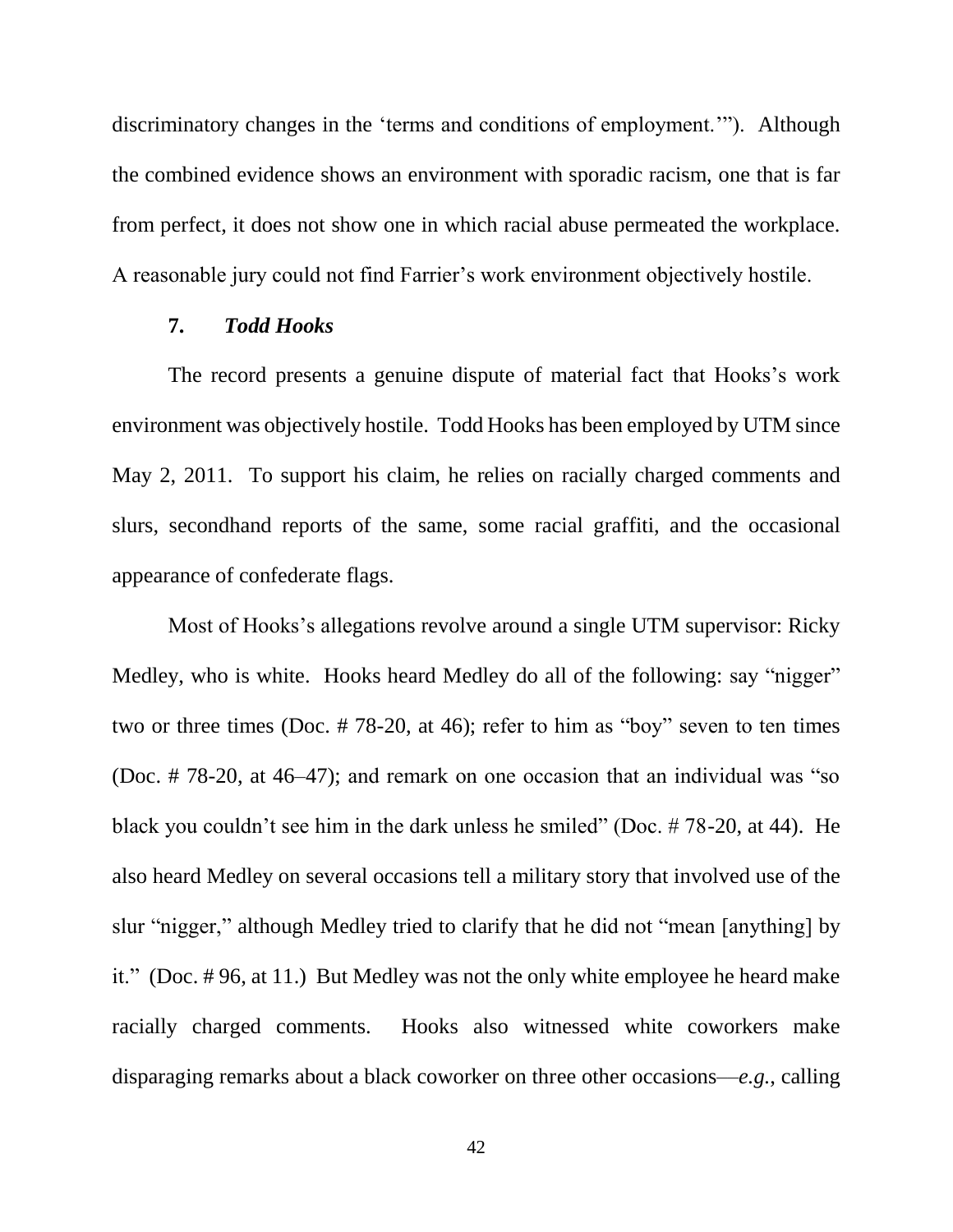one employee a "black ass motherf-----" and saying "I don't like his black ass." (Doc. # 96, at 11–12.) Finally, while at work, Hooks would regularly see racial graffiti and images of the confederate flag. (Doc. # 96, at 13–14.)

Other harassment Hooks heard about through secondhand accounts. From coworkers, Hooks heard about the "nigger-rigging" incident, which involved Medley, and he also heard about other incidents in which a black coworker was called a "monkey" and an "uppity nigger." (Doc. # 78-20, at 48–49.) With one exception (the "uppity nigger" slur), he identifies declarants who have testified about each statement. Thus, the court considers all but that one exception as part of the summary judgment record.

Considering the totality of the circumstances, Hooks's claim is a close call. The harassment he endured was more direct than that nearly all of his co-plaintiffs experienced. Although he was never *directly* called "nigger," Hooks's white supervisor repeatedly called him "boy," which is a condescending way to refer to a black man, and on occasion he used the word "nigger" in reference to other people or in jokes. Even if the misfortune never befell him personally, Hooks still was forced to witness in the workplace several of his black comrades being called "nigger." Even if being referred to as "boy" seven to ten times since 2011 is not deemed "frequent," the remarks were direct, severe, and perpetrated by a person with authority—one who remains employed at UTM. This kind of harassment from a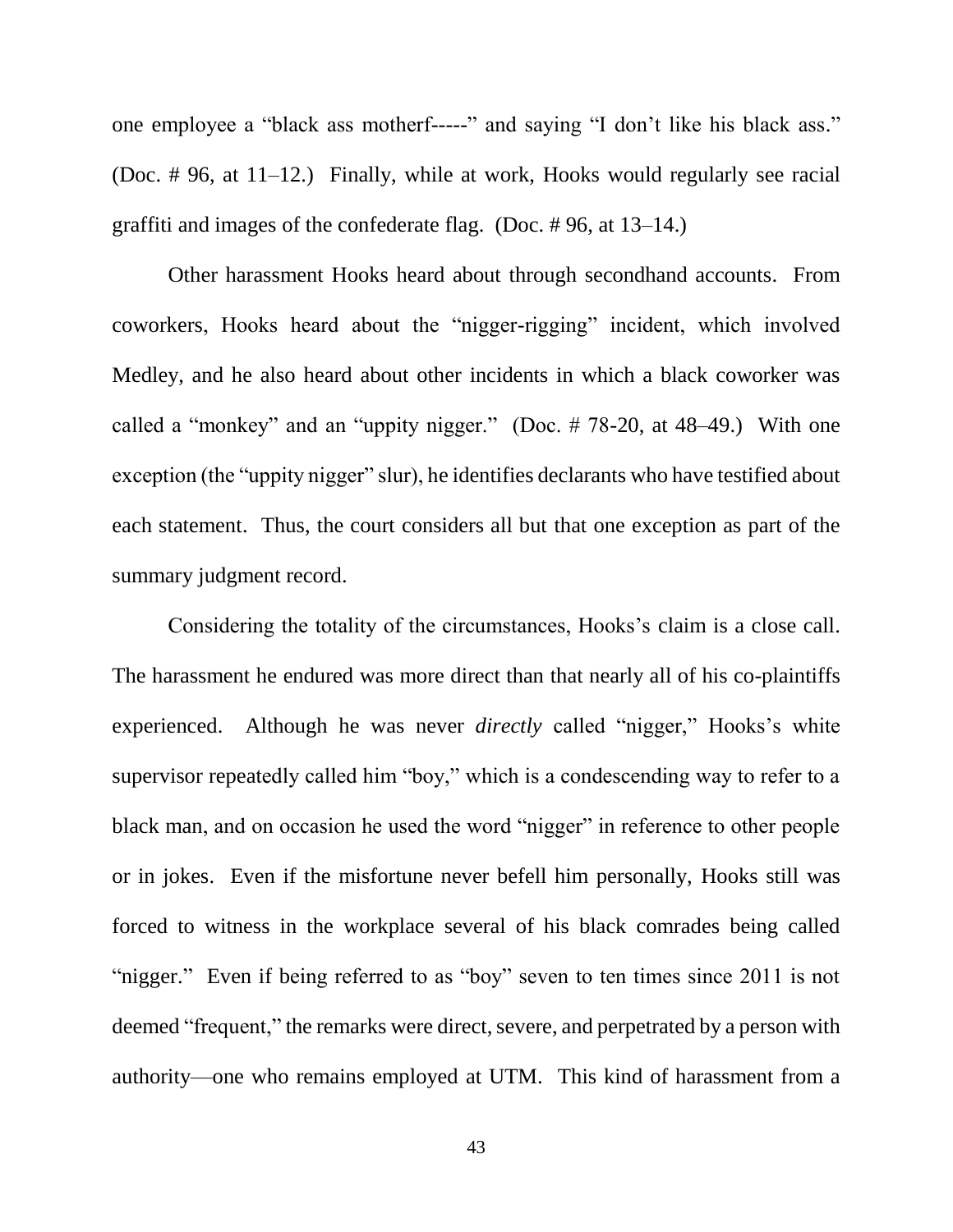supervisor, coupled with the graffiti and admissible secondhand reports, rises to a level sufficient to create a genuine dispute of material fact. Accordingly, a reasonable jury could find Hooks's work environment objectively hostile.

## **8.** *Timothy Caldwell & Jimmy Curry*

Because of pending bankruptcy proceedings, Plaintiffs Caldwell and Curry face the prospect of summary judgment not only for the inadequacy of their hostile work environment claims but for an additional reason: judicial estoppel.

The doctrine of judicial estoppel precludes parties from "asserting a claim in a legal proceeding that is inconsistent with a claim taken by that party in a previous proceeding." *Burnes v. Pemco Aeroplex, Inc.*, 291 F.3d 1282, 1285 (11th Cir. 2002) (quoting 18 James Wm. Moore et al., *Moore's Federal Practice* § 134.30, p. 134– 62 (3d ed. 2000)). It is invoked at the court's discretion, *New Hampshire v. Maine*, 532 U.S. 742, 750 (2001), and "is designed to prevent parties from making a mockery of justice by inconsistent pleadings," *Am. Nat'l Bank of Jacksonville v. Fed. Dep. Ins. Corp.*, 710 F.2d 1528, 1536 (11th Cir. 1983). In deciding whether to apply judicial estoppel, courts in the Eleventh Circuit contemplate two elements: (1) "it must be shown that the allegedly inconsistent positions were made under oath in a prior proceeding"; and (2) "such inconsistencies must be shown to have been calculated to make a mockery of the judicial system." *Salomon Smith Barney, Inc. v. Harvey*, 260 F.3d 1302, 1308 (11th Cir. 2001). This second prong is satisfied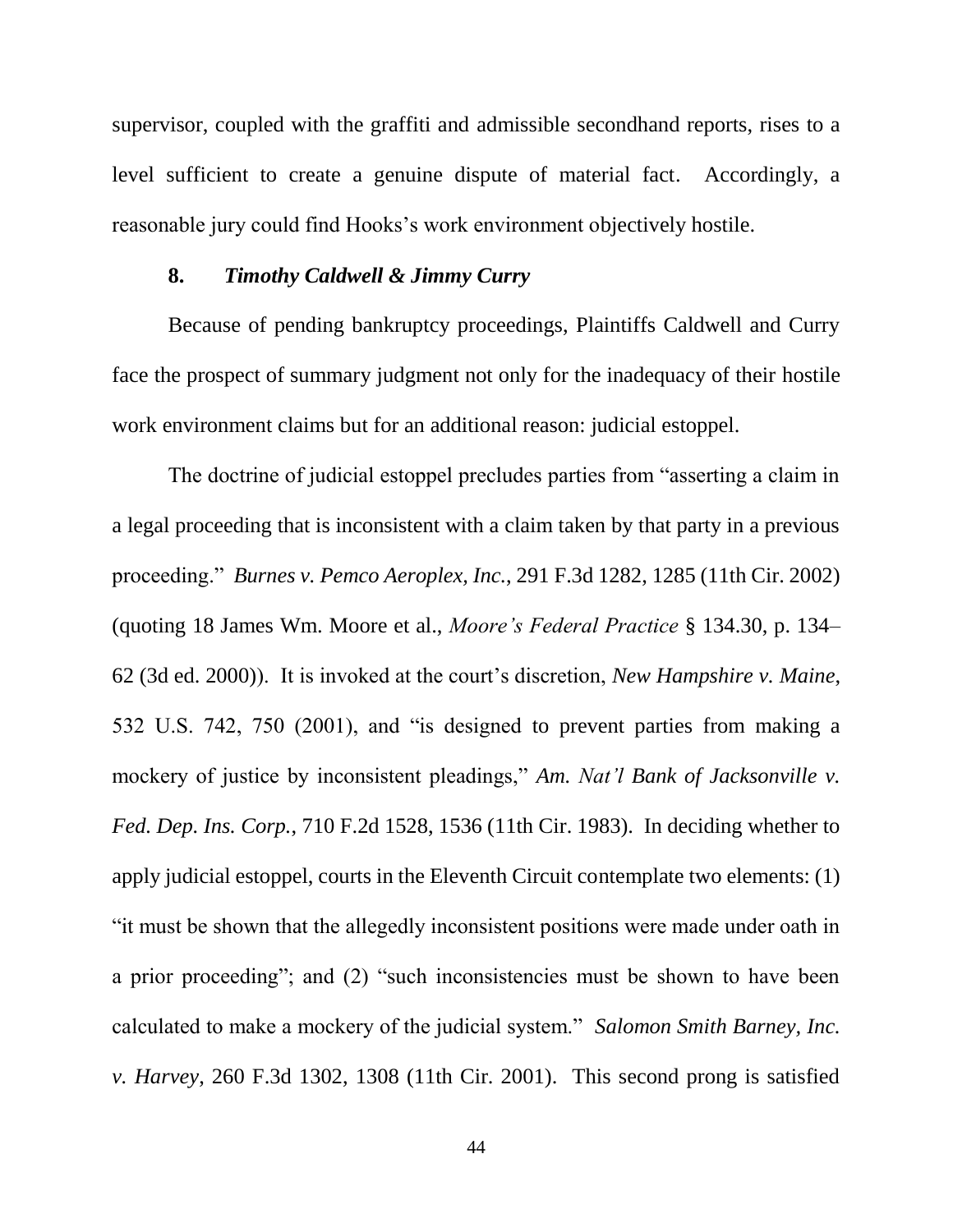when the party asserting estoppel demonstrates that the inconsistency involved "intentional contradictions, not simple error or inadvertence." *Burnes*, 291 F.3d at 1286. Such "deliberate or intentional manipulation can be inferred from the record." *Id.* at 1287. Indeed, this circuit has adopted the Fifth Circuit's assertion that "the debtor's failure to satisfy its statutory disclosure duty is 'inadvertent' only when, in general, the debtor either lacks knowledge of the undisclosed claims or has no motive for their concealment." *Id.* (quoting with approval *In re Coastal Plains, Inc.*, 179 F.3d 197, 210 (5th Cir. 1999)); *see also Barger v. City of Cartersville*, 348 F.3d 1289, 1296 (11th Cir. 2003) (confirming that the Eleventh Circuit in *Burnes* adopted the rule from *Coastal*).

The issue is whether the doctrine of judicial estoppel bars Caldwell and Curry from pursuing their hostile work environment claims, such that summary judgment is appropriate. Upon examination, this circuit's prevailing law compels summary judgment.<sup>16</sup> Although Caldwell and Curry both argue that judicial estoppel should not apply, neither denies satisfaction of the first prong. First, Caldwell admits that his claims against UTM were pending when he filed for bankruptcy and that he failed to acknowledge the lawsuit in his original filings. (Doc. # 78-19, at 52.) Second, Curry's court records show (Doc.  $\# 78$ -6, at 87), and he admits (Doc.  $\# 78$ -6, at 10–

 $\overline{a}$ 

<sup>16</sup> The doctrine will be revisited by the Eleventh Circuit *en banc* following an oral argument in February 2017. *See Slater v. U.S. Steel Corp.*, 820 F.3d 1193 (11th Cir. 2016), *rehearing en banc granted*. However, the court applies the law as it stands now.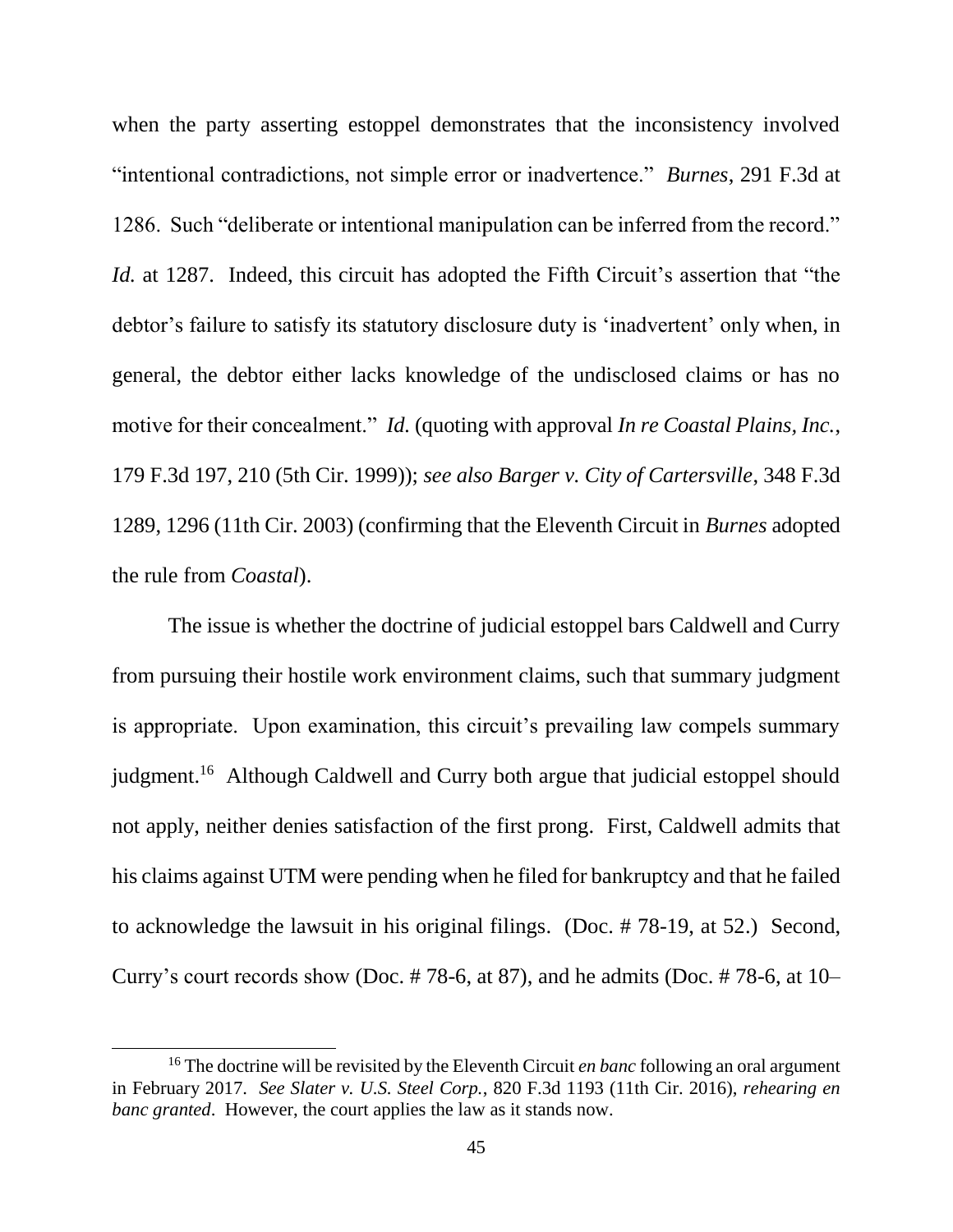11), that two weeks after filing his lawsuit against UTM, he affirmed under oath at a confirmation hearing that he had no pending claims. Thus, there is no question that the first prong is satisfied.

As for the second prong, the court is warranted in inferring intentional misrepresentation by Caldwell from the record. Caldwell argues that judicial estoppel should not apply because (1) he amended his bankruptcy pleadings to include the UTM lawsuit, and (2) he had "no incentive to fail to list" his claims against UTM because doing so "subjects him to the possibility of totally losing [them]." (Doc. #99, at 35.) Neither assertion is credible. As the Eleventh Circuit made clear in *Burnes*, allowing litigants to escape the undesirable estoppel effects by amending their pleadings "would only diminish the necessary incentive to provide the bankruptcy court with a truthful disclosure of the debtors' assets." 291 F.3d at 1288. The purpose of the doctrine is to encourage truthfulness in court proceedings and prohibit parties from "changing positions according to the exigencies of the moment," *Robinson v. Tyson Foods, Inc.*, 595 F.3d 1269, 1273 (11th Cir. 2010), *i.e.*, when they get caught. Caldwell's suggestion would have the opposite effect. The Eleventh Circuit is not in the business of creating perverse incentives, and neither is this court. Thus, litigants may not avoid judicial estoppel simply by amending their inconsistent filings. Caldwell's first argument fails.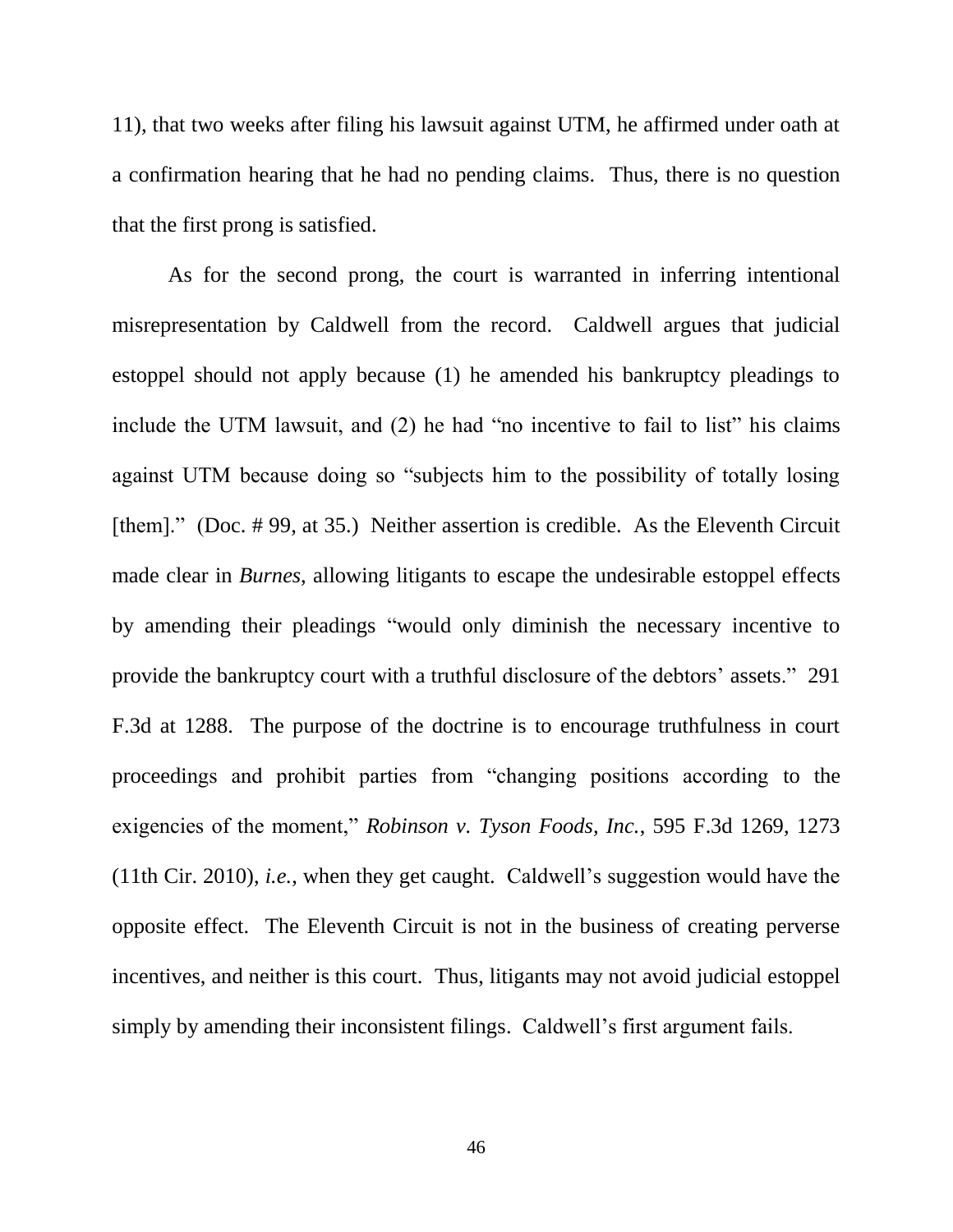Caldwell's second argument also strains credulity. He insists that he had "no incentive" to misrepresent his assets in bankruptcy proceedings because doing so could cause him to lose his claims. (Doc. # 99, at 35.) But when a litigant clearly has something to gain by keeping the bankruptcy court in the dark, it is reasonable to conclude that doing so was intentional. *See Burnes*, 291 F.3d at 1287 (holding that a finding of inadvertence is appropriate only when the debtor has *no motive to conceal* or lacks knowledge of claims). Caldwell had a motive—a potential recovery in the present action. Unfortunately for him, pointing out the inherent risks involved in breaking the rules is not enough to compel a different conclusion. Thus, because Caldwell has not argued a lack of knowledge about his pending claims, the second prong is satisfied as to him. *See id.*

Curry loses on the second prong for the same basic reason. Somewhat more persuasive is Curry's argument that the voluntary amendment of his bankruptcy filings, *before the estoppel issue arose in the instant litigation*, is evidence that he did not intend to defraud the bankruptcy court. However, this argument ignores the Eleventh Circuit's pronouncement that a finding of inadvertence is appropriate "*only when*, in general, the debtor *either* lacks knowledge of the undisclosed claims *or* has no motive for their concealment." *Id*. (emphasis added). For thinking better of his misrepresentations nine months after making them, Curry perhaps deserves a pat on the back. But, in law, as on the playground, sometimes there are no takebacks. His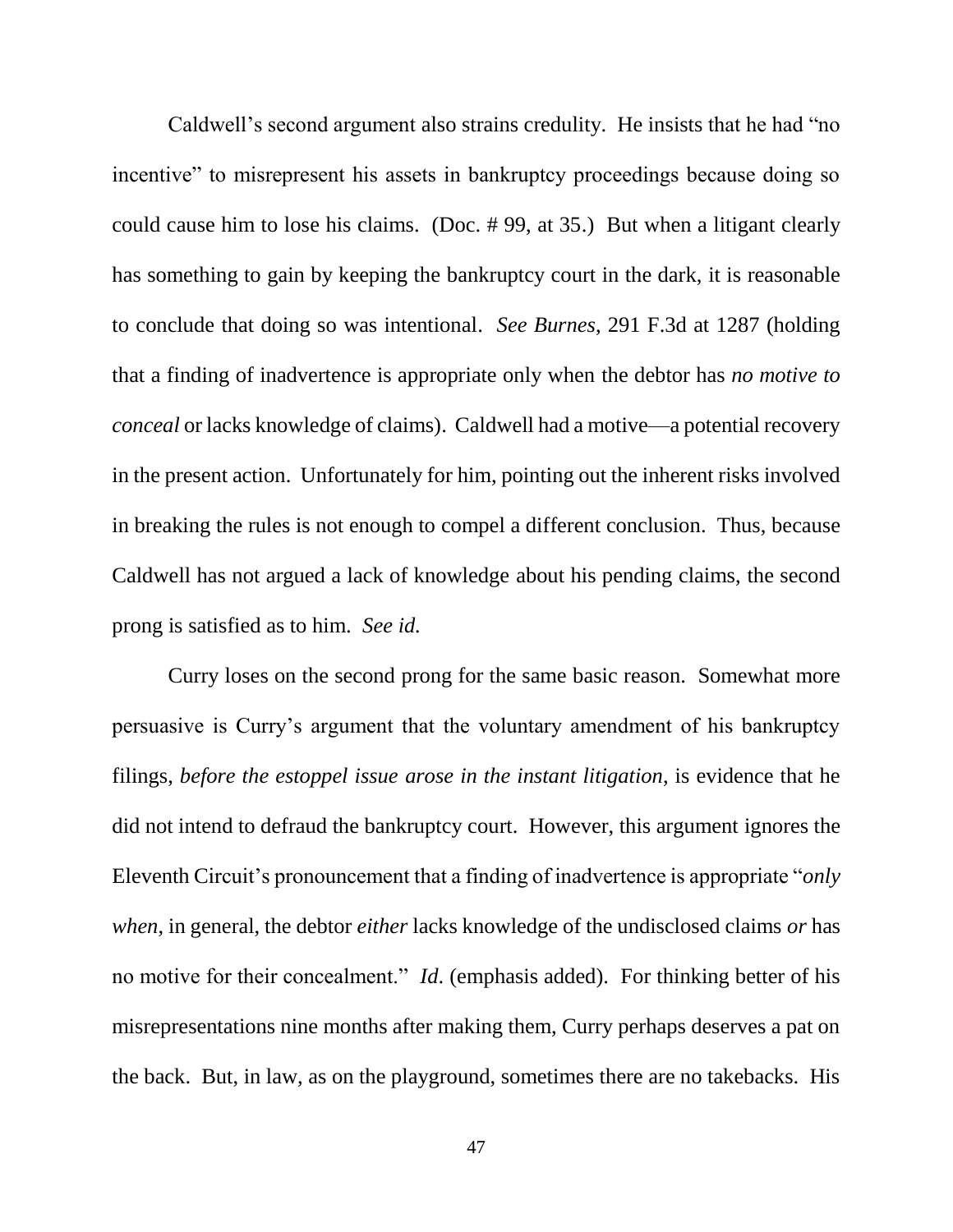change of heart does not undo the fact that he had already made an affirmative misrepresentation to the bankruptcy court with knowledge of his claims against UTM and with sufficient motive (a potential cash recovery) to conceal. He presents no evidence to support a contrary conclusion. Thus, application of judicial estoppel is appropriate.

Because judicial estoppel is appropriate as to both of the above plaintiffs, the court does not reach the merits of their hostile work environment claims.

## **9.** *Daryl Lindsey, Hennis Washington, & Nick Whitfield*

UTM has not moved for summary judgment against the § 1981 claims of Plaintiffs Lindsey, Washington, and Whitfield. Accordingly, their federal law claims survive and will proceed to trial.

## **VI. CONCLUSION**

In accordance with the foregoing, it is ORDERED:

1. The following motions are GRANTED in their entirety: Defendant Utility Trailer Management's motion for summary judgment against Plaintiff Johnny Baldwin (Doc. # 54); Defendant Utility Trailer Management's motion for summary judgment against Plaintiff Robert Edwards (Doc. # 56); Defendant Utility Trailer Management's motion for summary judgment against Plaintiff Frederick Green (Doc. # 58); Defendant Utility Trailer Management's motion for summary judgment against Plaintiff Bobby Terry (Doc. # 62); Defendant Utility Trailer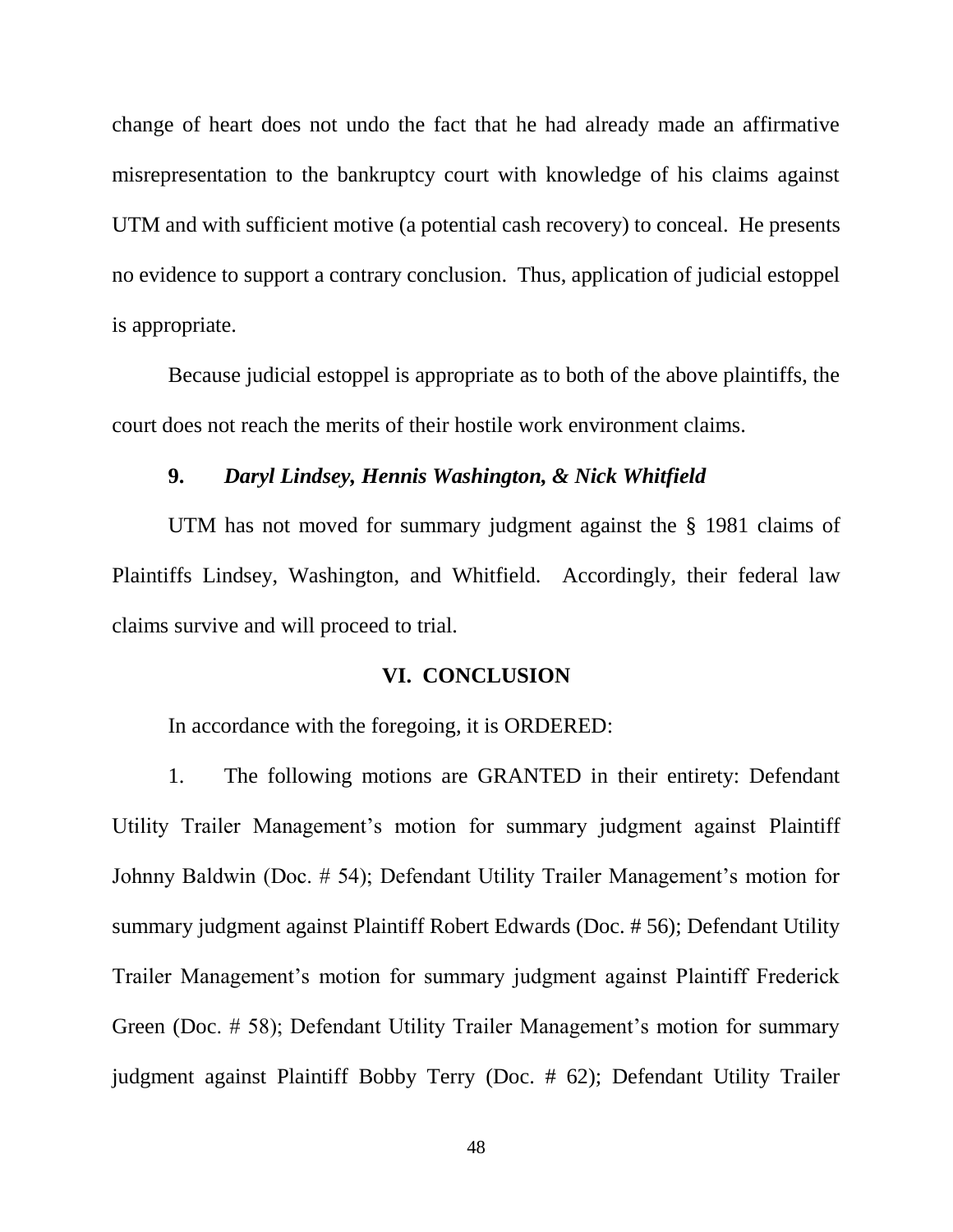Management's motion for summary judgment against Plaintiff Keleen Farrier (Doc. # 64); Defendant Utility Trailer Management's motion for summary judgment against Plaintiff Timothy Caldwell (Doc. # 68); and Defendant Utility Trailer Management's motion for summary judgment against Plaintiff Jimmy Curry (Doc. # 70).

2. The following motions are GRANTED as to the state law claims only and DENIED as to the federal discrimination claims: Defendant Utility Trailer Management's motion for summary judgment against Plaintiff Lawrence Silar (Doc. # 60); and Defendant Utility Trailer Management's motion for summary judgment against Plaintiff Todd Hooks (Doc. # 66).

3. The following motions, which pertain only to the relevant plaintiffs' state law claims, are GRANTED in their entirety: Defendant Utility Trailer Management's motion for summary judgment against Plaintiff Daryl Lindsey (Doc. # 72); Defendant Utility Trailer Management's motion for summary judgment against Plaintiff Hennis Washington (Doc. # 74); and Defendant Utility Trailer Management's motion for summary judgment against Plaintiff Nick Whitfield (Doc. # 76).

Claims that remain for trial are the § 1981 federal discrimination claims of Plaintiffs Lawrence Silar, Todd Hooks, Daryl Lindsey, Hennis Washington, and Nick Whitfield.

49